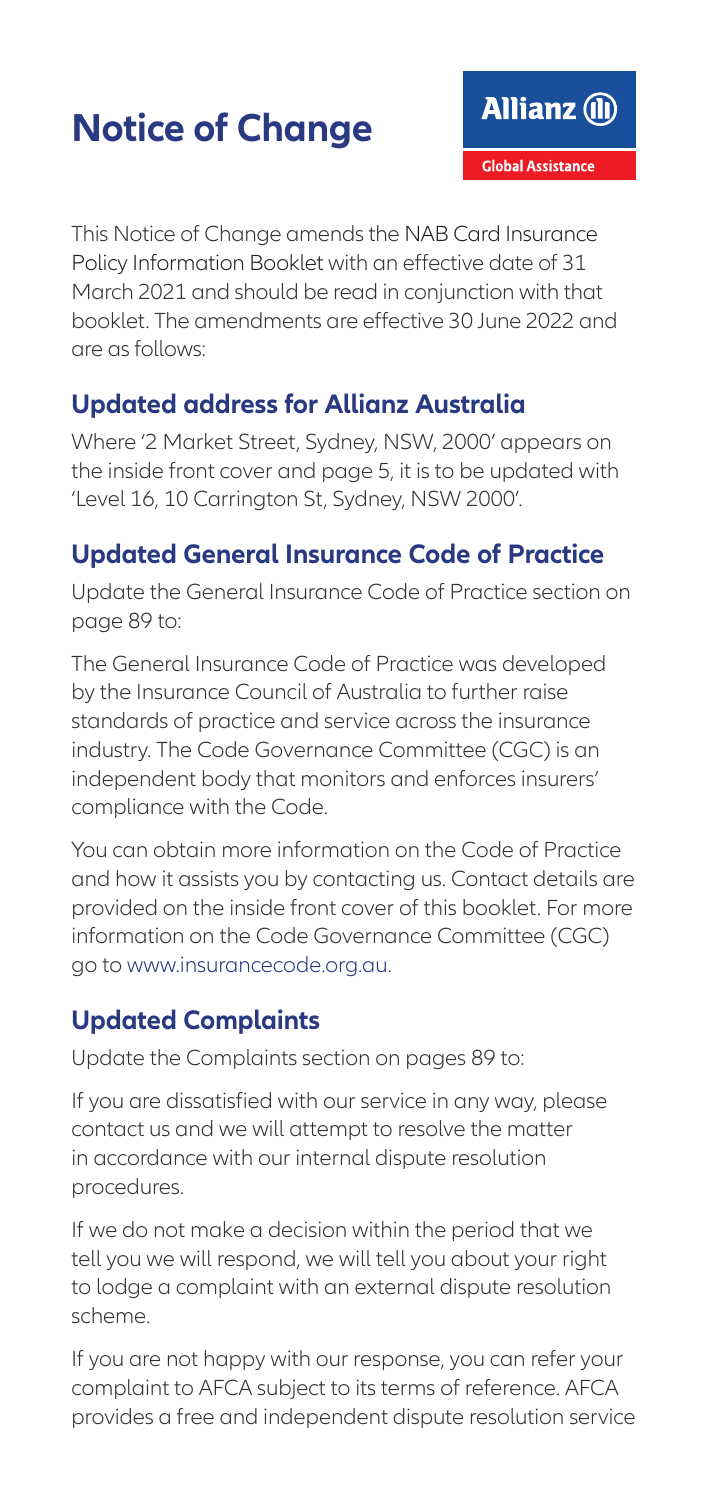for consumers who have general insurance disputes falling within its terms. AFCA's contact details are:

The Australian Financial Complaints Authority Online: [www.afca.org.au](http://www.afca.org.au) Phone: 1800 931 678 Email: [info@afca.org.au](mailto:info%40afca.org.au?subject=) Mail: GPO Box 3 Melbourne VIC 3001

For more information on how we handle complaints you can request a copy of our procedures, using our contact details on the inside front cover.

## **The following changes relate to epidemics and pandemics**

#### **1. Update exclusion 6 on page 29 to:**

your claim arises because you did not follow an advice or warning that a reasonable person would have been aware of:

- by the Australian government (when a 'Reconsider your need to travel' or 'Do not travel' alert is in place), which can be found on [www.smartraveller.](http://www.smartraveller.gov.au) [gov.au;](http://www.smartraveller.gov.au) or
- which was published in a reliable mass media source.

### **2. Update exclusion 17 on page 30 to:**

any epidemic or pandemic, unless your claim relates to you or your travel companion being positively diagnosed as suffering a sickness recognised as an epidemic or pandemic, such as COVID-19, and cover is expressly included in the following sections:

- 1.1 Overseas Emergency Assistance
- 1.2 Overseas Emergency Medical
- 1.4 Medical Evacuation & Repatriation
- 2.1 Cancellation
- 3.1 Additional Expenses;

#### **3. Add the following wording to 'Part E – The Cover Available' on page 32:**

### **Epidemics and Pandemics (such as COVID-19)**

If, during the period of cover available, you (including your spouse and/or dependants who are eligible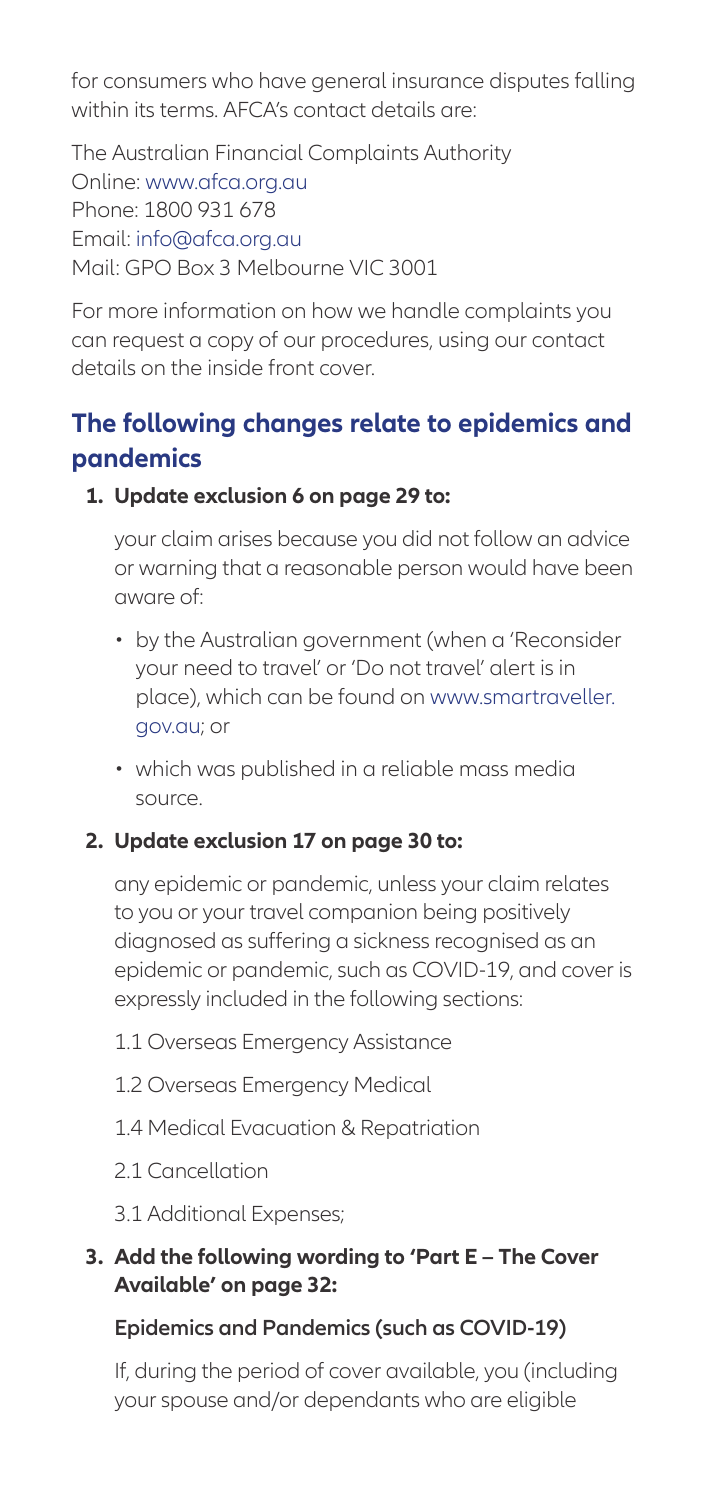for cover) are positively diagnosed as suffering a sickness recognised as an epidemic or pandemic, such as COVID-19, cover is available to you under the following sections:

- 1.1 Overseas Emergency Assistance
- 1.2 Overseas Emergency Medical
- 1.4 Medical Evacuation & Repatriation
- 2.1 Cancellation
- 3.1 Additional Expenses

If your travel companion is positively diagnosed as suffering a sickness recognised as an epidemic or pandemic, such as COVID-19, which impacts your journey, cover is available to you under the following sections:

2.1 Cancellation

### 3.1 Additional Expenses

Terms, conditions, limits and exclusions apply. Please refer to Part D - General Exclusions and the exclusions set out in each of the above sections.

For example, you will not be covered if you are positively diagnosed as suffering a sickness recognised as an epidemic or pandemic while travelling against an advice or warning issued by an Australian government and you did not take reasonable care to avoid contracting the sickness (for example by delaying travel to the country or part of the country referred to in the warning), refer to General Exclusions 6 and 16 in Part D for more information. Please note, this also applies even if the Australian government has given you permission to travel or you fall under a specific exemption where there is otherwise a travel ban in place that prohibits you from travelling.

For all other sections and any other claim arising from, or related to, epidemics or pandemics, there is no cover.

### **4. The text highlighted in red below has been added to '1.1.1 Allianz Global Assistance will arrange' on page 36 to:**

**1.1.1 Allianz Global Assistance will arrange** 

If: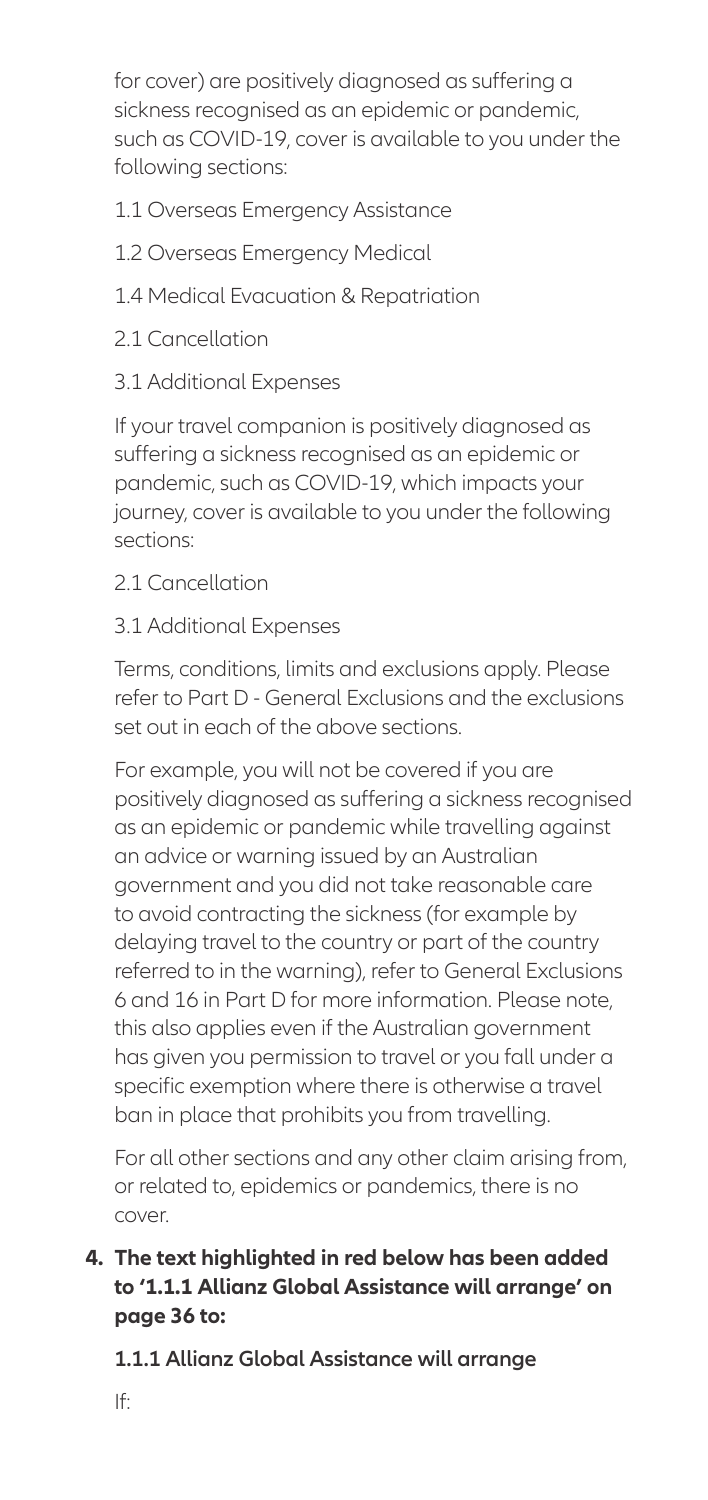- you are aged under seventy six (76) years on the date you depart on your journey; and
- while overseas during the period of cover available for your journey,

you are injured or become sick (including if you are positively diagnosed as suffering a sickness recognised as an epidemic or pandemic, such as COVID-19), provided the relevant injury or sickness is covered, Allianz Global Assistance will arrange for the following assistance services:

- a. access to a medical adviser for emergency medical treatment while overseas;
- b. any messages which need to be passed on to your family or employer in the case of an emergency;
- c. provision of any written guarantees for payment of reasonable expenses for emergency hospitalisation while overseas;
- d. advice and assistance with emergency travel planning.

#### **5. The text highlighted in red below has been added to '1.2.1 What we cover Overseas medical expenses due to covered injury or sickness' on page 37 to:**

#### **1.2.1 What we cover**

#### **Overseas medical expenses due to covered injury or sickness**

If:

- you are aged under seventy six (76) years on the date you depart on your journey; and
- during the period of cover available for your journey, you are injured overseas or become sick (including if you are positively diagnosed as suffering a sickness recognised as an epidemic or pandemic, such as COVID-19) while overseas, we will reimburse the reasonable medical expenses you incur until you get back to Australia provided that the relevant injury or sickness is covered by this insurance.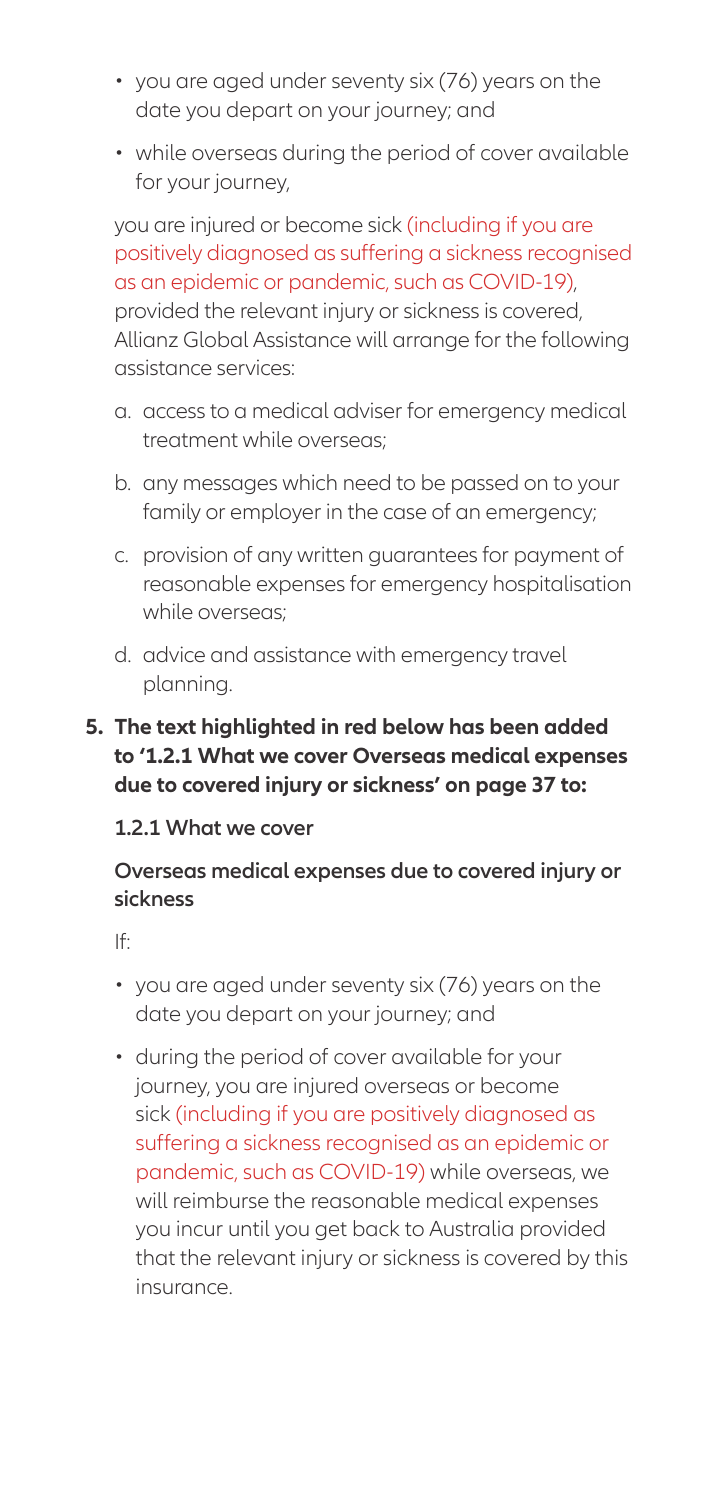### **6. The text highlighted in red below has been added to '1.4.1 What we cover' on page 39 to:**

#### **1.4.1 What we cover**

If:

- you are aged under seventy six (76) years on the date you depart on your journey; and
- while overseas during the period of cover available for your journey,

you injure yourself or become sick (including if you are positively diagnosed as suffering a sickness recognised as an epidemic or pandemic, such as COVID-19) and the relevant injury or sickness is covered by this insurance, we will pay the reasonable cost of your medical transfer or evacuation if you must be transported to the nearest hospital for emergency medical treatment overseas or be brought back to your home on the written advice of a medical adviser.

#### **7. The text highlighted in red below has been added to '2.1.1 What we cover' on page 42 to:**

#### **2.1.1 What we cover**

If during the period of cover available, your journey is cancelled, disrupted or rescheduled because of any of the following circumstances that are not expected or intended by you:

- your unforeseen death, accidental injury or sickness (including if you or your travel companion are positively diagnosed as suffering a sickness recognised as an epidemic or pandemic, such as COVID-19, which reasonably prevents you from travelling);
- the unforeseen death, accidental injury or sickness of your relative aged under 80 years;
- the unforeseen death, accidental injury or sickness of your business partner or a member of your travelling party; or
- any other unforeseen circumstances outside your control that are not excluded,

we will reimburse you: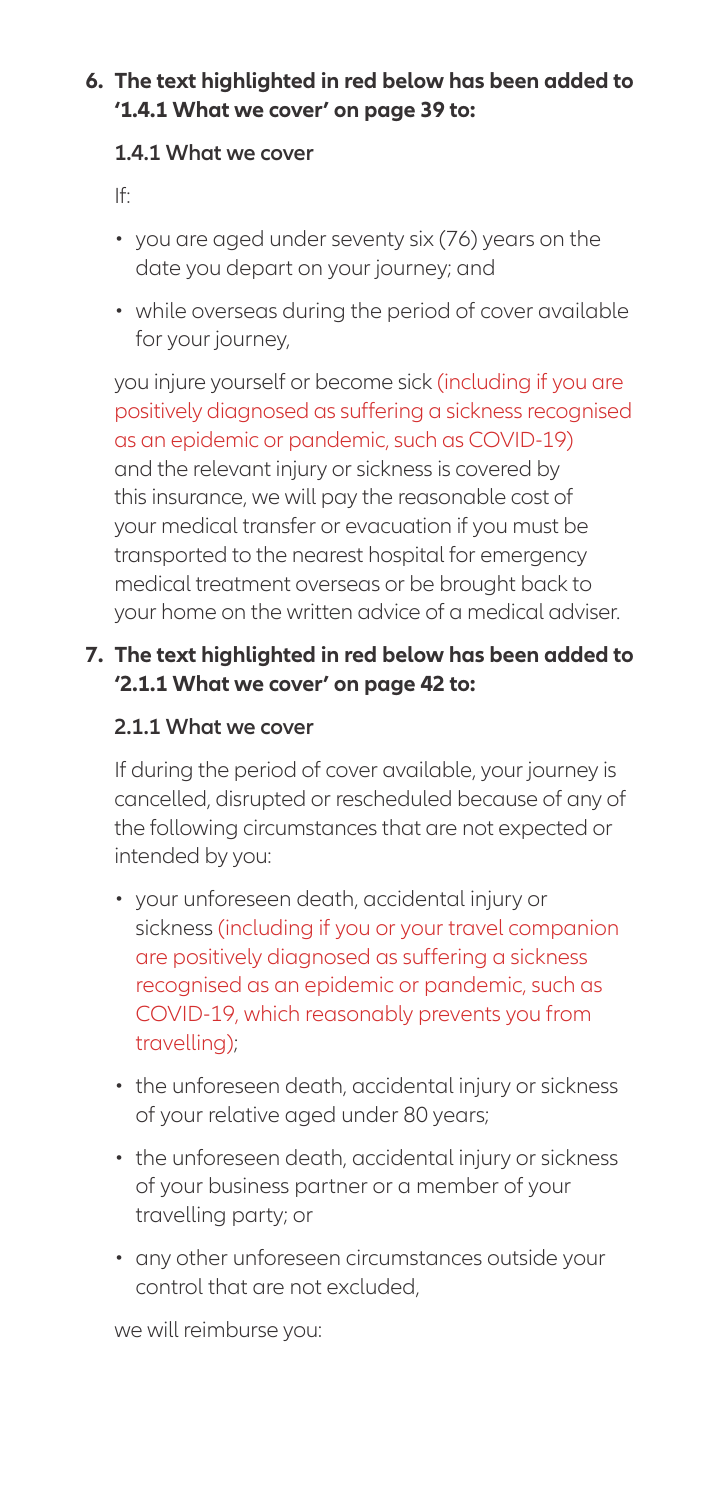#### **8. The text highlighted in red below has been added to '3.1.1 What we cover' on page 45 and 46 to:**

#### **Additional travel & accommodation expenses due to your incapacity**

a. If:

- you are aged under seventy six (76) years on the date you depart on your journey; and
- during the period of cover available for your journey, you cannot continue your journey because of an injury or sickness (including if you are positively diagnosed as suffering a sickness recognised as an epidemic or pandemic, such as COVID-19) covered by this insurance, that occurs during the period of cover available for your journey and needs immediate treatment from a medical adviser who certifies in writing that you are unfit to travel, we will reimburse your reasonable additional accommodation and travel expenses.

### **Additional travel & accommodation expenses due to your travel companion's incapacity**

b. If your travel companion cannot continue their journey because of an injury or sickness (including if your travel companion is positively diagnosed as suffering a sickness recognised as an epidemic or pandemic, such as COVID-19) that would be covered by this insurance, which occurs during the period of cover available for your journey and which needs immediate treatment from a medical adviser who certifies in writing that your travel companion is unfit to travel, we will reimburse your reasonable additional accommodation and travel expenses for you to remain with your travel companion.

In all other respects the booklet remains unaltered.

AWP Australia Pty Ltd ABN 52 097 227 177 AFSL 245631, trading as Allianz Global Assistance (AGA), under a binder from the insurer, Allianz Australia Insurance Limited ABN 15 000 122 850 AFSL 234708 (Allianz), has issued an insurance group policy to National Australia Bank Limited ABN 12 004 044 937 AFSL and Australian credit licence 230686 (NAB) which allows eligible persons to claim under it as third party beneficiaries. Access to the benefit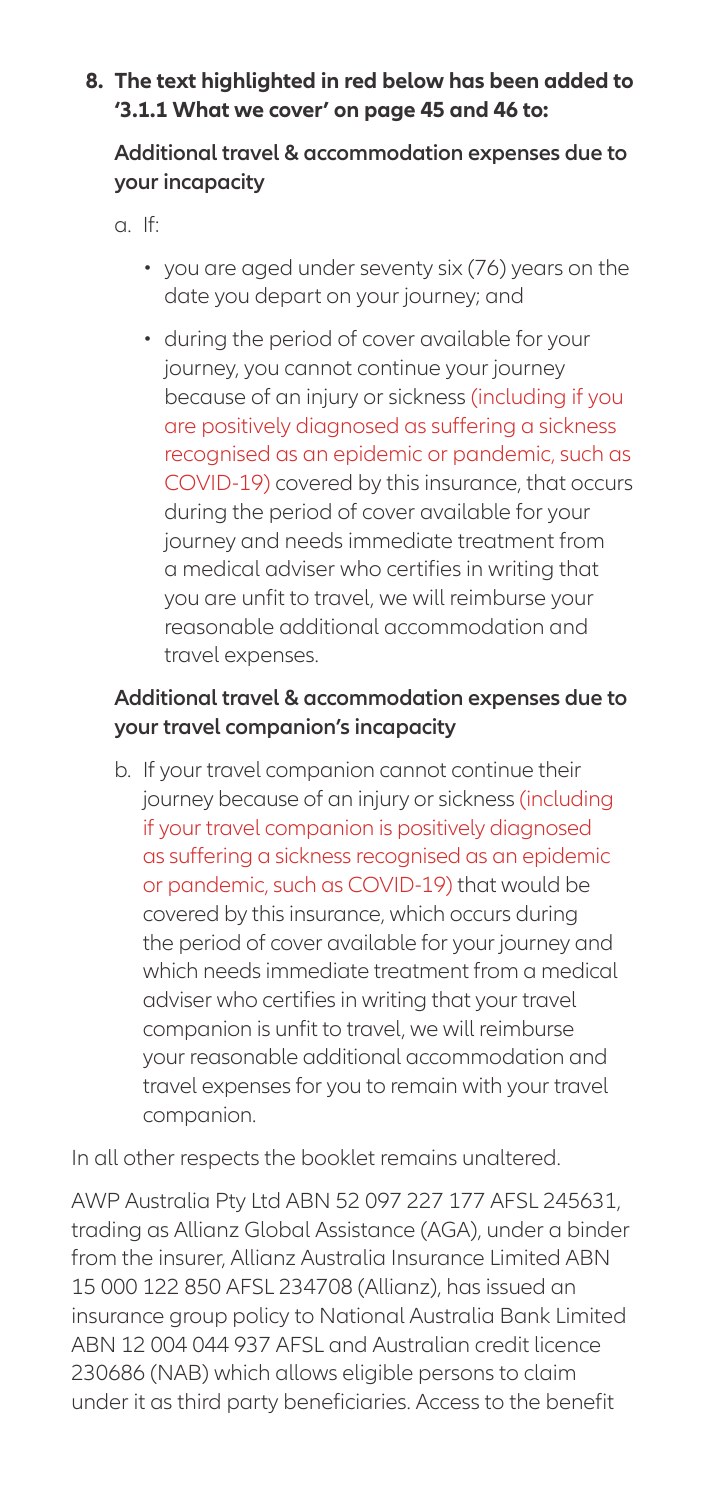of cover under the NAB card insurances is available to eligible NAB cardholders and other eligible third party beneficiaries by operation of s48 of the Insurance Contracts Act 1984 (Cth). Any advice on insurance is general advice only and not based on any consideration of your objectives, financial situation or needs. You must check whether or not it is appropriate, in light of your own circumstances, to act on this advice.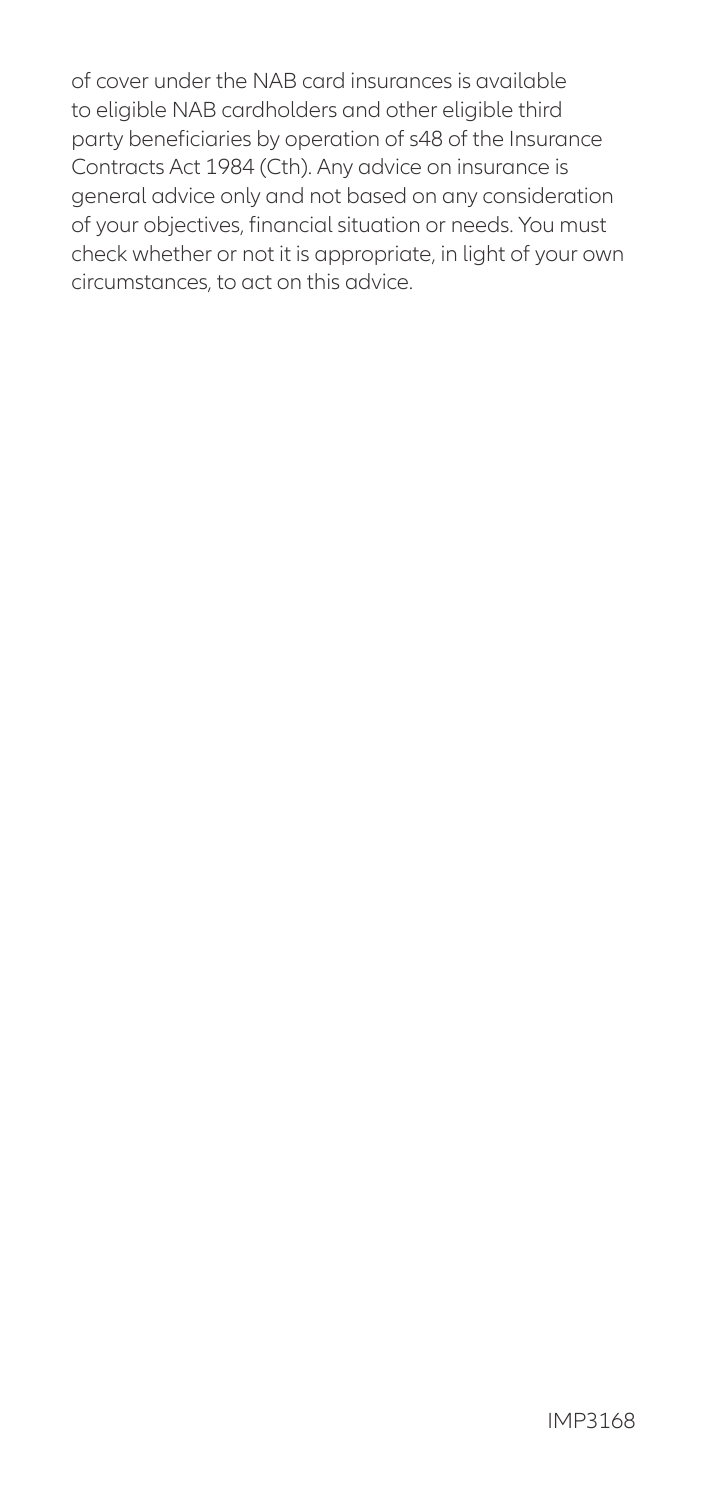

# NAB CARD **INSURANCE**

**Policy Information Booklet effective 31 March 2021**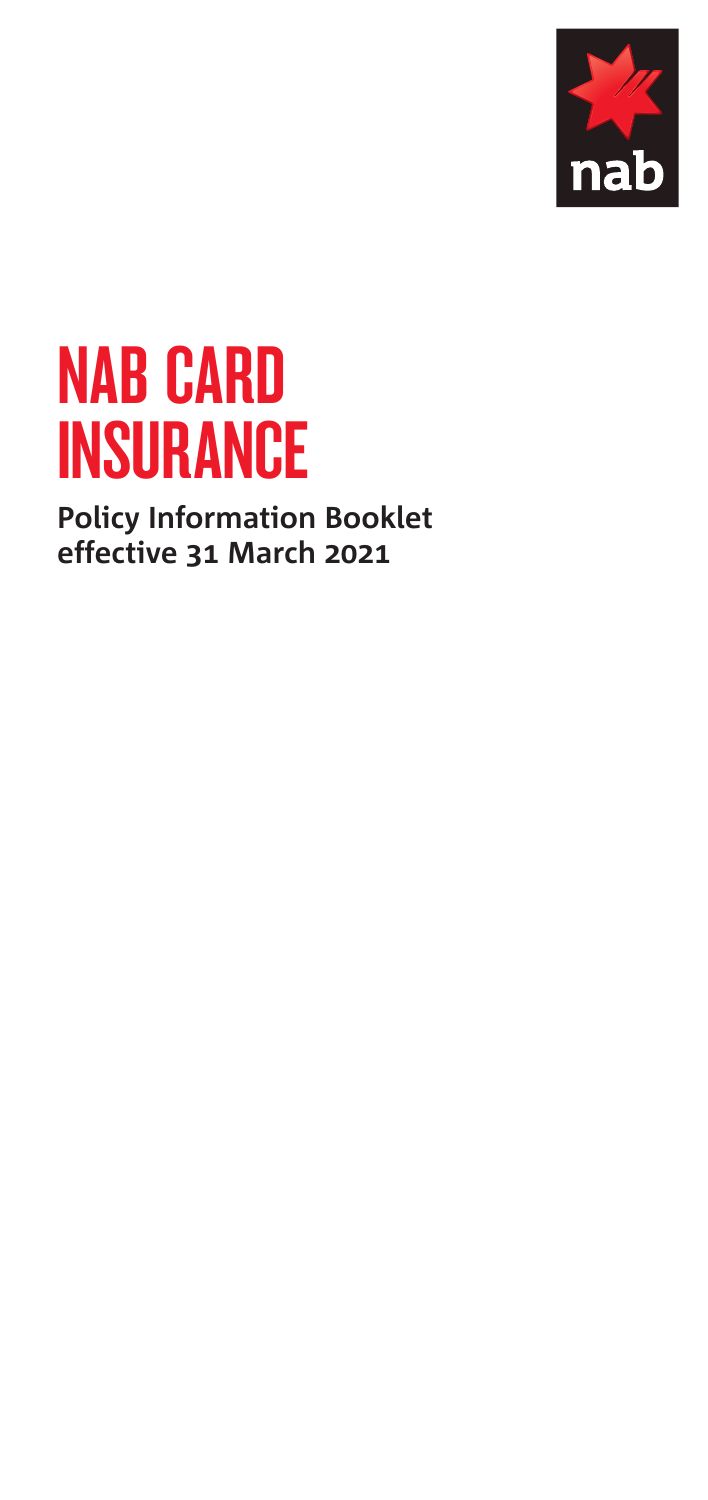The information in this booklet is subject to change from time to time and is correct and current as at the date on the cover. When any changes to terms and conditions related to insurance coverage are made, NAB will let you know by alerting you on your card statement or by electronic notification including email, SMS or other electronic communications. Details of the change/s will be published on **[www.nab.com.au](http://www.nab.com.au)**.

For more information or to make a claim

Please take the time to read through this booklet. If you have any questions or need more information, please contact **Allianz Global Assistance**:

### Claims & Enquiries

| Within Australia:       | 1800 187 025 (Toll free) (Monday to<br>Friday from 8:30am to 5:00pm AEST).<br>Calls from mobiles, public telephones<br>or hotel rooms may attract additional<br>charges |
|-------------------------|-------------------------------------------------------------------------------------------------------------------------------------------------------------------------|
| Outside of<br>Australia | +61 7 3305 8800. Calls from mobiles,<br>public telephones or hotel rooms<br>may attract additional charges                                                              |
| Fmail:                  | cardclaims@allianz-assistance.com.au                                                                                                                                    |
| Postal address:         | Locked Bag 3014, TOOWONG DC,<br>QLD 4066                                                                                                                                |

## Emergency Assistance 24 hours 7 days

| Outside of<br>Australia: | +61 7 3305 8800. Calls from mobiles,<br>public telephones or hotel rooms may<br>attract additional charges |
|--------------------------|------------------------------------------------------------------------------------------------------------|
| Email:                   | medical@allianz-assistance.com.au                                                                          |

**We** will reimburse the reasonable communication costs **you** incur to contact **Allianz Global Assistance**.

**For travel claims** you can lodge your claim online 24 hours a day, 7 days a week at: **claimmanager.com.au/nab**

**For non-travel related claims** please contact **Allianz Global Assistance** by phone or email using the contact details listed above.

## Letter of Eligibility

**Allianz Global Assistance** will respond to requests from **NAB Cardholders** seeking a policy number by providing a letter of eligibility which sets out:

- a.NAB Card Insurances reference number; and
- b.the eligibility criteria.

You can obtain a letter of eligibility online 24 hours a day, 7 days a week at: **www.checkyourcover.com.au/nab**

The group policy insurer is: **Allianz Australia Insurance Limited** ABN 15 000 122 850, AFSL 234708 of 2 Market Street, Sydney NSW 2000.

The group policy is issued and managed by:

AWP Australia Pty Ltd ABN 52 097 227 177, AFSL 245631 trading as **Allianz Global Assistance** of Level 16, 310 Ann Street, Brisbane, QLD 4000.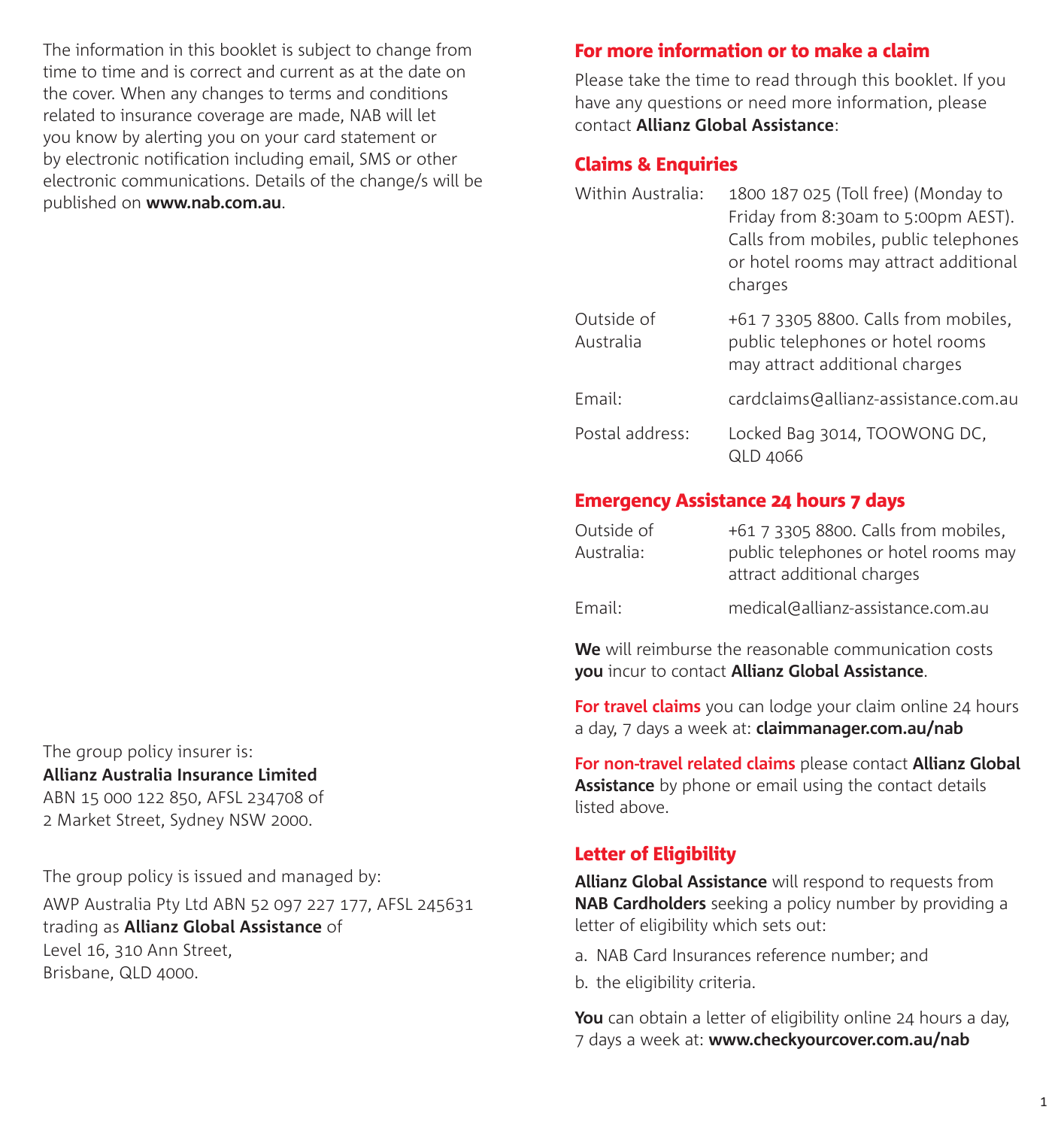# **CONTENTS**

| Important Information about the<br>complimentary covers available | 5         |
|-------------------------------------------------------------------|-----------|
| Introduction                                                      | 5         |
| Allianz - the insurer                                             | 5         |
| NAB is not the issuer (insurer) of the covers                     | 6         |
| Termination or variation of cover                                 | 6         |
| Other insurances                                                  | 6         |
| Limitation of cover                                               | 7         |
| Allianz Global Assistance Privacy Notice                          | 7         |
| Definitions                                                       | 10        |
| <b>International Travel Insurance</b>                             | 17        |
| Part A - Eligibility for cover                                    | 17        |
| Who is eligible?                                                  | 17        |
| Who else is eligible?                                             | 17        |
| Part B - Period of Cover                                          | 18        |
| Part C - Benefit Limits                                           | 20        |
| Part D - Excesses & General Exclusions                            | 28        |
| Part E - The cover available                                      | 32        |
| Pre-existing Medical Conditions                                   | 32        |
| Pregnancy                                                         | 32        |
| Emergency & Medical Services while overseas                       | 34        |
| Travelling Overseas                                               | 34        |
| Sections 1.1 to 6.1                                               | $36 - 59$ |
| Interstate Flight Inconvenience Insurance                         | 60        |
| Part A - Eligibility for cover                                    | 60        |
| Who is eligible?                                                  | 60        |
| Who else is eligible?                                             | 60        |
| Dependants under the age of two years                             | 60        |
| Part B - Period of Cover                                          | 61        |
| Part C - Benefit Limits                                           | 61        |
| Part D - Excesses & General Exclusions                            | 62        |
| Part E - The cover available                                      | 65        |
| Sections 1.1 to 4.1                                               | 65 - 70   |

| <b>Transit Accident Insurance</b>            | 71 |
|----------------------------------------------|----|
| Part A - Eligibility for cover               | 71 |
| Who is eligible?                             | 71 |
| Who else is eligible?                        | 71 |
| Dependants under the age of two years        | 71 |
| Part B - Period of Cover                     | 71 |
| Part C - Benefit Limits                      | 72 |
| Group policy aggregate limit                 | 72 |
| Part D - Excess & Exclusions                 | 73 |
| Part E - The cover available                 | 74 |
| Rental Vehicle Excess in Australia Insurance | 75 |
| Part A - Eligibility for cover               | 75 |
| Who is eligible?                             | 75 |
| Part B - Period of Cover                     | 75 |
| Part C - Benefit Limits                      | 75 |
| Part D - Excess & Exclusions                 | 76 |
| Part E - The cover available                 | 77 |
| <b>Purchase Protection Insurance</b>         | 78 |
| Part A - Eligibility for cover               | 78 |
| Who is eligible?                             | 78 |
| Part B - Period of Cover                     | 78 |
| Part C - Benefit Limits                      | 78 |
| Part D - Excess & Exclusions                 | 79 |
| Part E - The cover available                 | 80 |
| <b>Extended Warranty Insurance</b>           | 82 |
| Part A - Eligibility for cover               | 82 |
| Who is eligible?                             | 82 |
| Part B - Period of Cover                     | 82 |
| Part C - Benefit Limits                      | 83 |
| Part D - Excess & Exclusions                 | 83 |
| Part E - The cover available                 | 84 |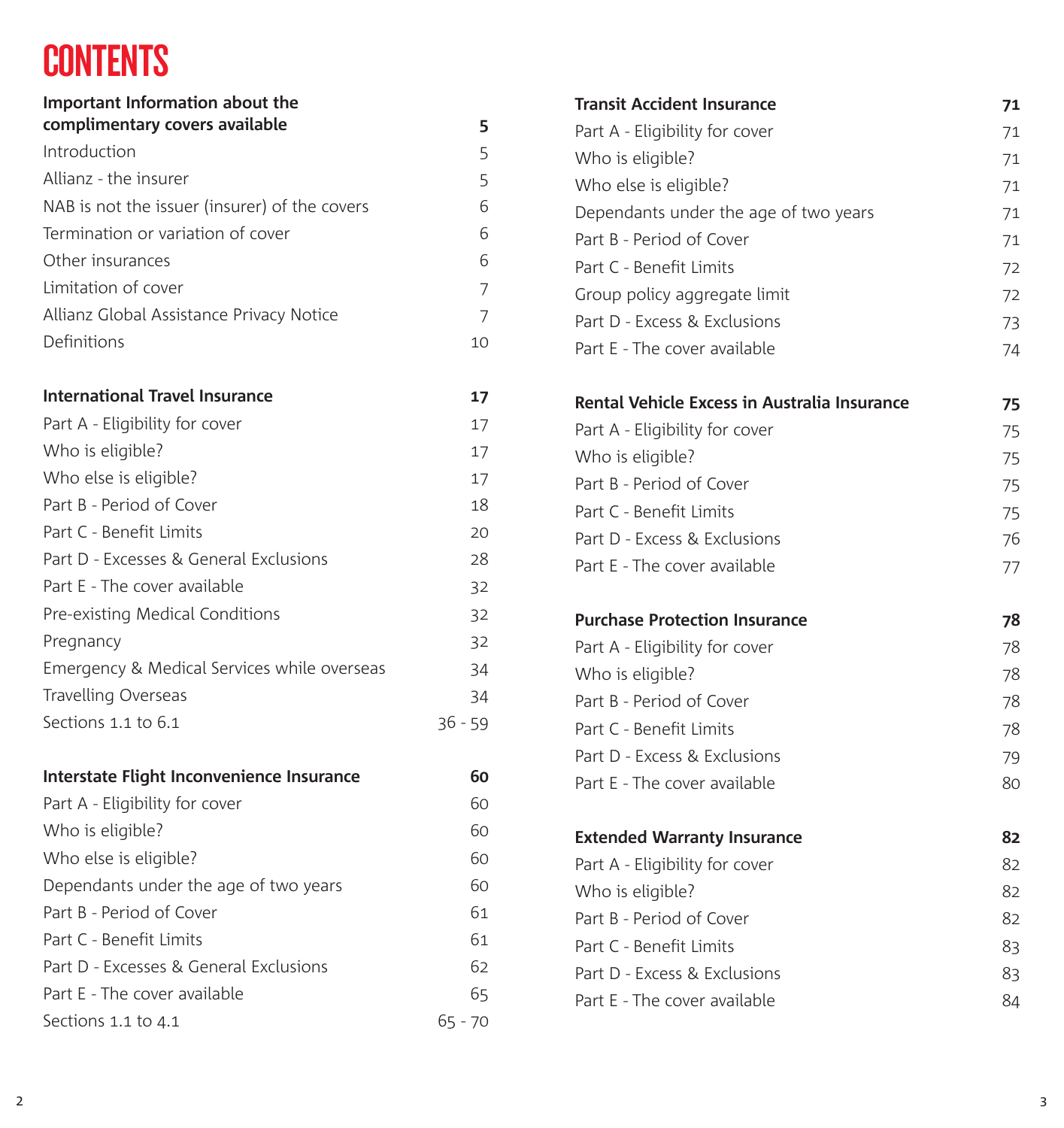| <b>Claims</b>                                   | 85 |
|-------------------------------------------------|----|
| How to make a claim                             | 85 |
| Depreciation                                    | 86 |
| Claims are payable in Australian Dollars        | 87 |
| You must not admit fault or liability           | 87 |
| You must help us recover any money we have paid | 87 |
| Recovery                                        | 87 |
| How GST may affect your claim                   | 88 |
| Fraud                                           | 88 |
|                                                 |    |

## **Complaints & Disputes 89**

| General Insurance Code of Practice |  |
|------------------------------------|--|
|------------------------------------|--|

## IMPORTANT INFORMATION ABOUT THE COMPLIMENTARY COVERS AVAILABLE

## Introduction

This booklet describes the complimentary insurance benefits provided by **Allianz**, which are available to **NAB cardholders** and other eligible beneficiaries. Cover applies to events occurring on or after 31March, 2021. **You** are not covered for events occurring after termination of or the expiry of the period of the group policy. **NAB** will provide **accountholders** with details of any replacement cover.

## Allianz - the insurer

The covers are available under a group policy issued to National Australia Bank Limited, ABN 12 004 044 937 (**NAB**) of 800 Bourke Street, Docklands, VIC 3008 by AWP Australia Pty Ltd, ABN 52 097 227 177, AFS Licence No 245631 trading as Allianz Global Assistance of Level 16, 310 Ann Street, Brisbane, QLD 4000 (**Allianz Global Assistance**) under a binder from the insurer, Allianz Australia Insurance Limited, ABN 15 000 122 850, AFS Licence No. 234708, of 2 Market Street, Sydney, NSW 2000 (**Allianz**).

For general enquiries call **Allianz Global Assistance**. **Allianz Global Assistance** issues and manages the group policy on behalf of **Allianz**.

**NAB** is the group policy owner. When eligible, **you** have the benefit of cover as a third party beneficiary by reason of the statutory operation of Section 48 of the Insurance Contracts Act 1984 (Cth).

There is no obligation to accept any of these benefits. However, if **you** wish to claim any of these benefits, **you** will be bound by the definitions, terms, conditions, limits, exclusions and claims procedures contained in this booklet.

**Please read this booklet carefully and keep it in a safe place.** Also please keep detailed particulars and proof of any loss including the sales receipts and **NAB card account** statements showing any purchases.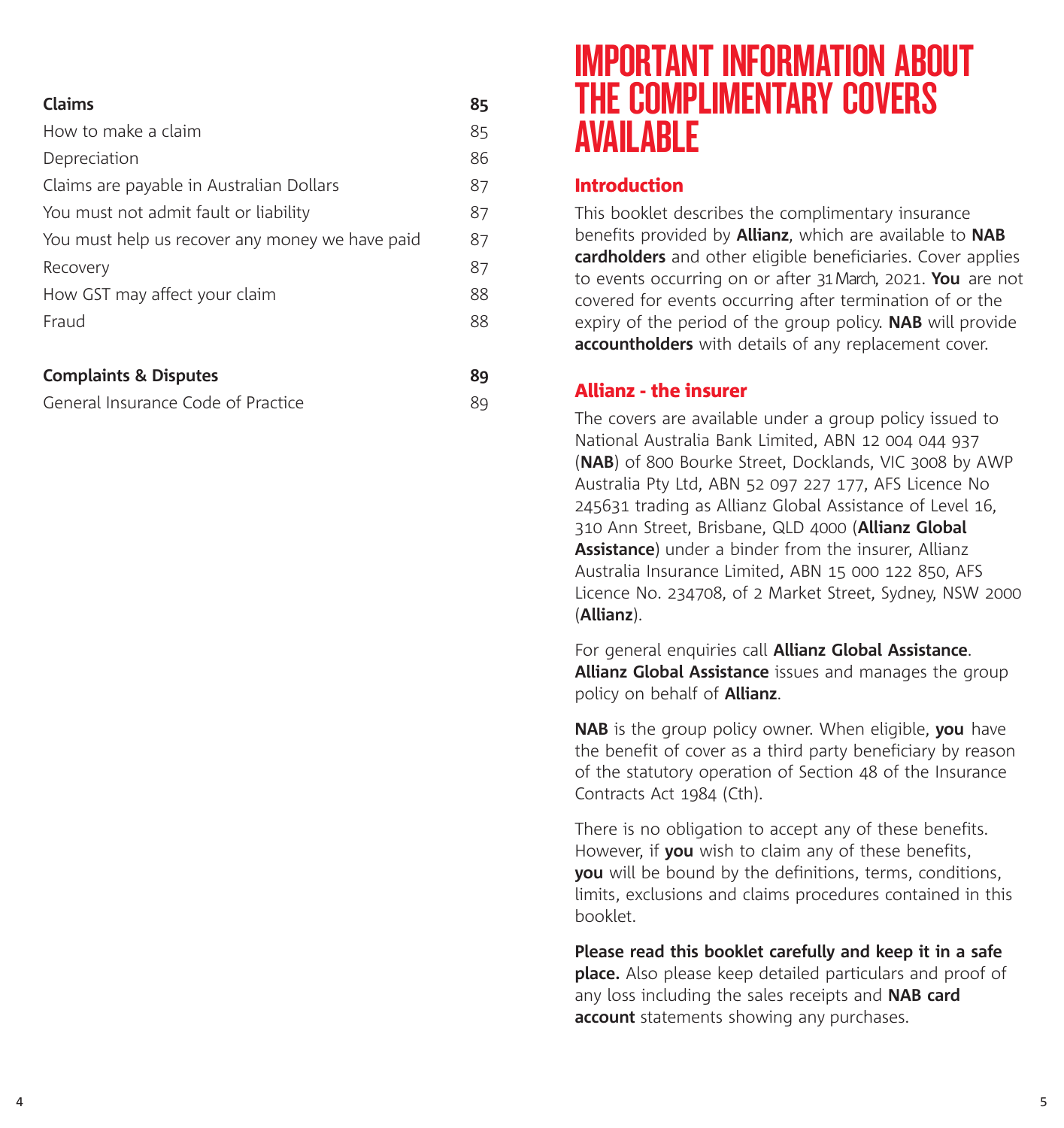### NAB is not the issuer (insurer) of the covers

**NAB** is not the issuer (insurer) of the covers and neither it nor any of its related corporations guarantee or are liable to pay any of the benefits under the cover available.

These benefits are available at no additional cost to the beneficiaries, neither **NAB** nor any of its related corporations are Authorised Representatives of **Allianz**, **Allianz Global Assistance** or any of their related companies and **NAB** does not receive any commission or remuneration in relation to the insurance set out in this booklet.

#### Termination or variation of cover

**NAB** or **Allianz** may terminate or vary any one or all of the covers described in this booklet, and if so **NAB** will notify **accountholders** of the termination or change in writing. The existing cover will only apply to events occurring before the date of change or termination. No cover is available for events occurring after the date of termination. **NAB** will provide **accountholders** with details of any replacement cover.

### Other Insurances

If **you** are entitled to receive a benefit or make a claim under another insurance policy (Other Policy) (for example, a comprehensive travel insurance policy **you** purchased separately for **your overseas journey**), in respect of the same loss as **your** claim under this group policy, then, subject to the provisions of the Insurance Contracts Act 1984 (Cth) **Allianz** is not liable to provide indemnity under this group policy until the amount of any indemnity under that Other Policy is exhausted. In other words, any cover made available under this group policy in respect of the same loss shall only be excess insurance cover over and above the applicable Other Policy.

If **you** make a claim under another insurance policy and **you** are not paid the full amount of the claim, then, subject to the provisions of the Insurance Contracts Act 1984 (Cth), the cover made available to **you** under the group policy will make up the difference, to the extent of cover that applies, in accordance with the terms and conditions contained in this booklet.

**We** may seek contribution from **your** other insurer. **You** must give **us** any information that **we** reasonably require to help **us** make a claim from the other insurer.

### Limitation of cover

Notwithstanding any other terms, **we** shall not be deemed to provide cover and **we** will not make any payments nor provide any service or benefit to any person or other party to the extent that such cover, payment, service, benefit and/or any business or activity of the person would violate any applicable trade or economic sanctions law or regulation.

#### Allianz Global Assistance Privacy Notice

To offer or provide **you** with **our** insurance services, **we**, namely AWP Australia Pty Ltd ABN 52 097 227 177 trading as **'Allianz Global Assistance'** and as agent for the insurer **Allianz**, collects, stores, uses, and discloses **your** personal information including sensitive information. The insurance cover arises from a group policy taken out between **your**  bank and **Allianz** and under which **you** are entitled to cover as a beneficiary when **you** meet the eligibility criteria set out in the group policy wording.

**We** usually collect **your** personal information directly from **you**, but sometimes from others depending upon the circumstances.

For example, when **you** make a claim for cover, **we**  may collect **your** personal information from **you**, the group policy holder to check **you** have met eligibility requirements, **your** family members and travel companions, as well as from third parties that provide services including doctors, hospitals, airlines, travel and accommodation providers, **your** agents and representatives, **our** agents, and other service providers. **We** are responsible for ensuring **your** personal information is used and protected in accordance with applicable laws and regulations, including the Privacy Act 1988. **We** collect **your** personal information to enable **us** to properly assess and manage **your** insurance claim, and to provide the services **we** have agreed to provide under the group policy. For example, **we** collect **your** name, address, date of birth, email address, and sometimes **your** medical information, bank account details, as well as other information **we**  collect through devices like 'cookies' when **you** visit **our**  website such as **your** IP address and online preferences.

**We** use **your** personal information to offer and provide **our** services and to manage **your** and **our** rights and obligations in connection with **your** claim. For instance, we use it to check, process, and finalise **your** insurance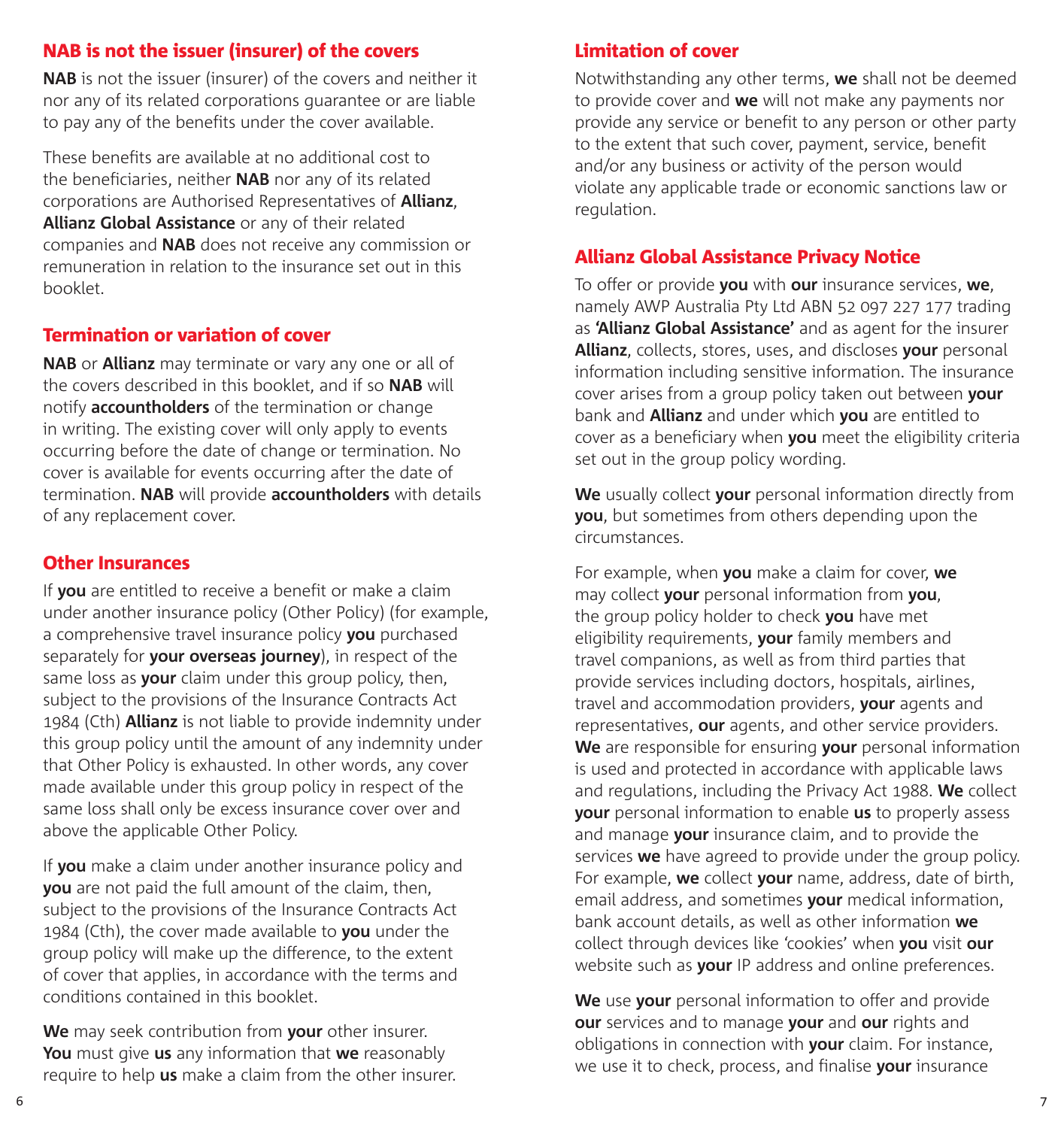claim. **We** may also use it for product development, customer data analytics, research, IT systems maintenance and development, recovery against third parties, for the detection and investigation of fraud, and for other purposes with **your** consent or where permitted by law.

**We** do not use **your** personal or sensitive information for marketing purposes or provide that information to any third parties for marketing.

**Your** personal information may be disclosed to third parties (some of whom are data processors) who assist **us** to carry out the above activities both inside and outside of Australia, such as claims management providers, travel agents and intermediaries, insurers, investigators, cost containment providers, medical and health service providers, overseas data storage (including 'cloud' storage) and data handling providers, legal and other professional advisers, **your** agents, **your** travel group leader if **you** travel in a group, **your** bank (**NAB**) if **you** are the beneficiary of the bank's credit card insurances, insurance reference bureaux, and **our** related and group companies including **Allianz**. Some of these third parties may be located in other countries including in Europe, Asia, Canada, or the USA.

When **you** provide personal information to **us** about other individuals, **we** rely on **you** to have first obtained the individual's consent, and to have made them aware of the matters set out in this Privacy Notice.

**You** may also seek access to **your** personal data and ask **us** to correct and update it. **We** will delete **your** personal data when **we** no longer need it for a legitimate purpose.

**You** may not access or correct personal information of others unless **you** have been authorised by their express consent, or unless they are **your** dependants under 16 years of age.

If **you** have a request or complaint concerning **your** personal information or about data privacy, please contact: The Privacy Officer, Allianz Global Assistance, PO Box 162, Toowong, QLD 4066, or email DataPrivacyAU@allianzassistance.com.au.

**You** can also contact the Privacy Commissioner at the Office of The Australian Information Commissioner, GPO Box 218, Sydney, NSW 2601 if **you** have a complaint.

For more information about **our** corporate privacy policy and handling of personal information, including further details about access, correction and complaints, please visit **our** website at www.allianz-assistance.com.au and click on the 'Privacy & Security' link in the footer.

If **you** do not agree with the matters set out in **our** privacy policy or will not provide **us** with the personal information **we** request, **we** may not be able to provide **you** with **our** services including the assessment and payment of any claims. In cases where **we** cannot comply with **your**  request concerning **your** personal information, **we** will give **you** reasons why.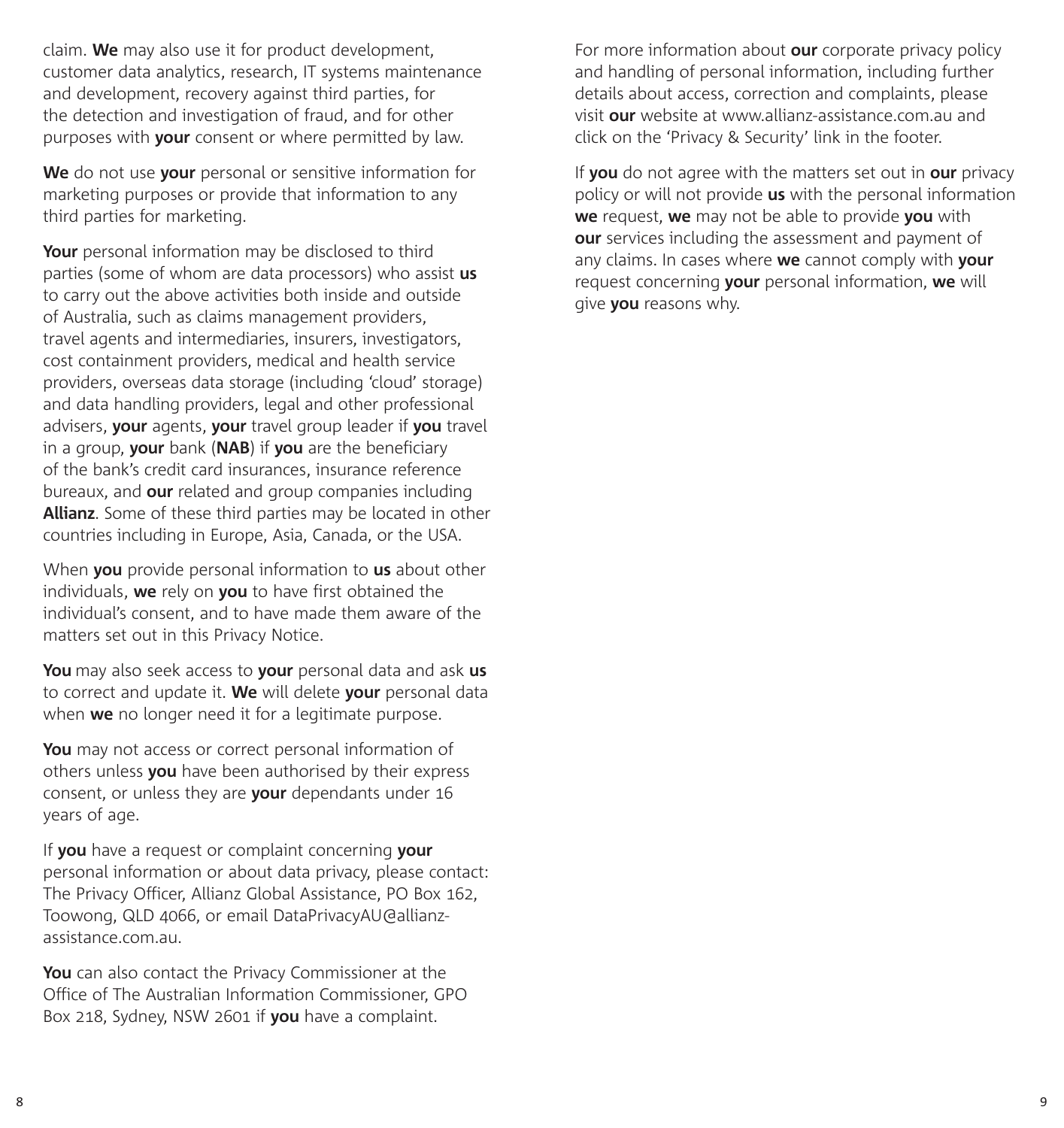## **Definitions**

Headings have been included for ease of reference but do not form part of the terms and conditions of the cover available.

The following key words have particular meaning in this booklet and the group policy and are highlighted in **bold** font. The use of defined words in the singular includes the plural and vice versa.

**accident/accidental/accidentally** means a sudden, unforeseen and unintended event.

**accountholder** means an **NAB** customer, being an individual, business entity or company, who has entered into a **card account** with **NAB** and in whose name the **card account** was opened. The accountholder is the individual, business entity or company that has contractual obligations with **NAB** under the **card account**.

**Allianz** means Allianz Australia Insurance Limited, ABN 15 000 122 850, AFSL234708.

**Allianz Global Assistance** means AWP Australia Pty Ltd, ABN 52 097 227 177, AFSL245631.

**card** means a current and valid:

- **NAB** Low Fee Platinum Credit Card; or
- **NAB** Premium Credit Card; or
- **NAB** Velocity Rewards Premium Credit Card; or
- **NAB** Qantas Rewards Signature Credit Card; or
- **NAB** Qantas Rewards Premium Credit Card; or
- **NAB** Rewards Signature Credit Card; or
- **NAB** Rewards Platinum Credit Card; or
- **NAB** flybuys Rewards Credit Card; or
- **NAB** Low Rate Platinum Credit Card; or
- **NAB** Qantas Plus Credit Card; or
- **NAB** Visa Gold Debit Card; or
- **NAB** Platinum Visa Debit Card.

#### **card account** means:

- a current and valid **NAB card** facility provided by **NAB** to which purchases made by **cardholders** on a **NAB card** are charged; or
- the primary account linked to a **NAB card** to which a transaction is routed by any electronic funds transfer facility.

**cardholder** means a person who resides in Australia (including holders of a visa issued under the Migration Act 1958 (Cth) which entitles the holder of the visa to residency) to whom **NAB** has issued a **NAB card** (this includes primary and additional cardholders).

**chronic** means a persistent and lasting condition. It may have a pattern of relapse and remission.

**covered breakdown** means the failure of a **covered product** to operate for the purpose for which it was designed, as a direct result of a breakdown or defect. This does not include where the breakdown or defect is covered by the terms of the **manufacturer's warranty**.

**covered item** means an item acquired for personal, domestic or household use but excludes:

- items acquired for the purpose of sale or trade;
- animals or plant life:
- boats, automobiles, motorboats, **motorcycles**, airplanes or any other motorised vehicles and their integral parts and installed accessories;
- computer software and other non-tangible items;
- cash, bullion, negotiable instruments, vouchers, gift cards, securities, trading cards, tickets of any description, travellers cheques or collections such as stamps, coins and cards;
- consumable or perishable items (including but not limited to food, drink, drugs, cosmetics, fuel or oil);
- manuscripts and books of account:
- second-hand items including works of art and antiques;
- items of contraband;
- real estate and movable fixtures or fittings (including but not limited to dishwashers, stoves, ovens and fixed air conditioners) which are or are intended to form part of any residence or real estate.

**covered product** means a new domestic appliance product purchased in Australia that has a **manufacturer's warranty** of at least six (6) months and of no more than five (5) years.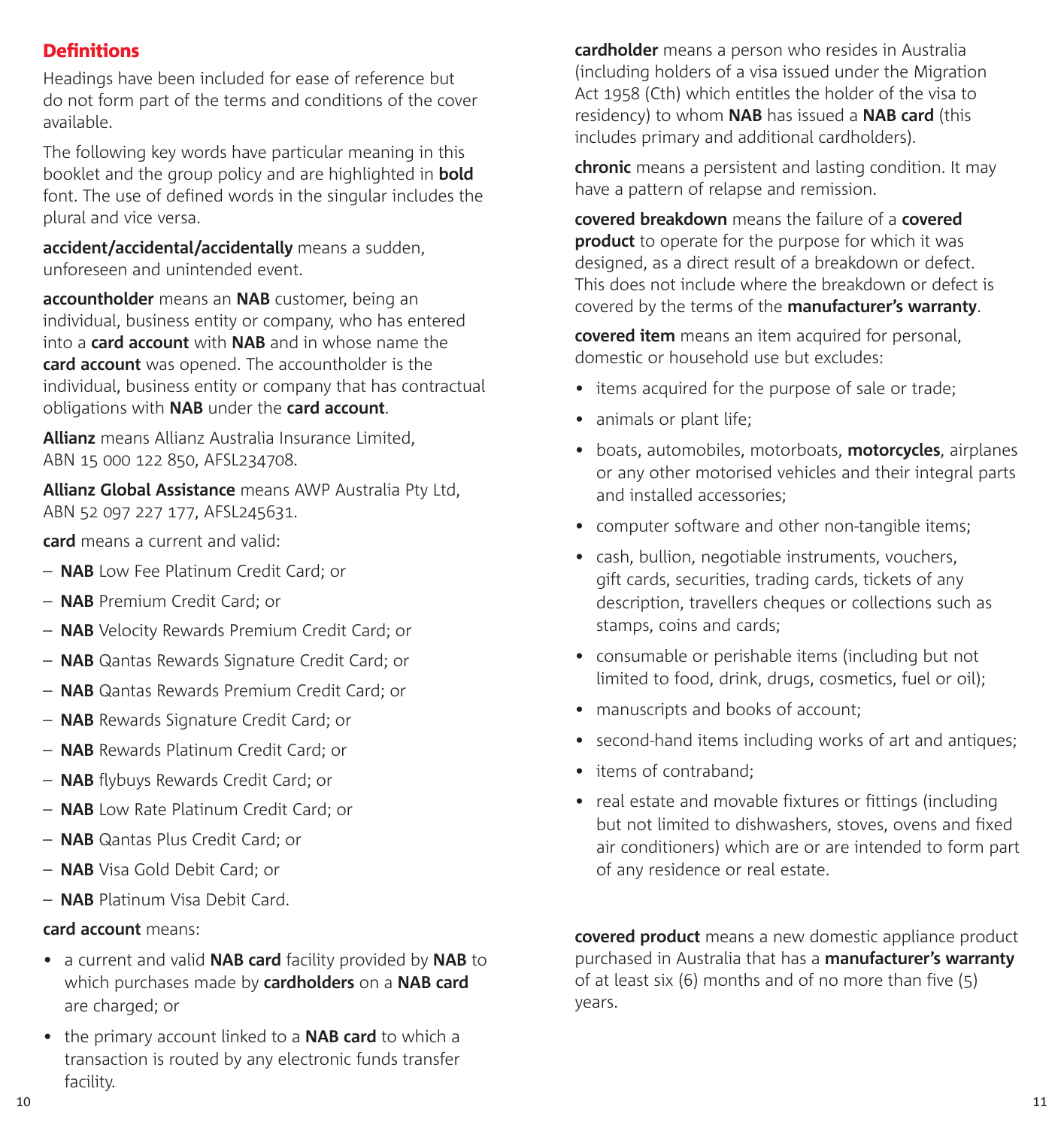**dependant** means **your** child, step child, foster child, grand child or ward not in full-time employment who is:

- aged twenty four (24) years or under at the time that the period of cover available for their **journey** commences; or
- is **your** child who is physically or mentally incapable of self support at the time they attain the age of eighteen(18) years, for as long as the child remains incapable of self support and unmarried.

**epidemic** means an infectious disease that rapidly spreads to a large number of people in a community, population or region.

**excess** means the deduction **we** will make from the amount otherwise payable for each claimable incident or event.

**financial default** means insolvency, bankruptcy, provisional liquidation, financial collapse, appointment of receivers, or any other form of insolvency administration or the happening of anything of a similar nature under the laws of any jurisdiction.

**funeral expenses** means the costs charged by a funeral director for arranging a funeral service and by a cemetery for a burial or a crematorium for a cremation. It does not include the cost of memorialisation or any other costs.

**hijack/hijacked** means the illegal capture by force of any building, aircraft, motor vehicle, train or waterborne vessel.

**home** means the place where **you** normally live in Australia.

**hospital** means an established hospital registered under any legislation that applies to it, that provides in-patient medical care. It does not include any institution used primarily as a nursing or convalescent home or a place for the treatment of alcoholism, drug addiction or substance addiction.

**injure** or **injured** or **injury** means bodily injury caused solely and directly by **accidental**, visible and external means, which happens at a definite time and place during **your** period of cover and does not result from any illness, **sickness** or disease.

**interstate flight** means travel on a registered and scheduled commercial passenger airline from any Australian state or territory to another Australian state or territory.

**journey** means travel which begins when **you** leave **home** or **your** place of business to commence **your** travel and ends when **you** arrive back **home** or at a **hospital** or nursing home in Australia (if **you** are evacuated or repatriated), whichever happens earlier.

**kidnap/kidnapped** means being illegally abducted and forcibly held hostage for the purpose of demanding **ransom** payment.

**loss of** as used with reference to a hand or a foot means severance through or above the wrist or ankle joint.

**manufacturer's warranty** means the manufacturer's written warranty, properly registered with the manufacturer, that is applicable and able to be fulfilled within Australia.

**medical adviser** means a doctor, a clinical psychologist or a dentist, who is not **you**, **your travel companion** or a **relative** or an employee of **you**, **your travel companion** or a **relative**, holding the necessary certification for the country in which they are currently practicing and qualified to give the diagnosis being provided.

**medical expenses** means **reasonable** expenses incurred for:

- medical, paramedical or surgical treatment and other treatment given or prescribed by a **medical adviser**; or
- ambulance or **hospital** charges; or
- dental treatment arising as a result of an **injury** or **sickness**; or
- emergency dental charges up to the limit specified in *Part C - Benefit Limits - Section 1.3 Overseas Emergency Dental Expenses due to sudden & acute pain (toothache)*. This does not include dental treatment for deterioration, decay or normal wear and tear to teeth; or
- expenses for **your** medical transfer or evacuation to the nearest **hospital** for emergency medical treatment or to be brought back to **your home** with appropriate medical supervision.

**mental illness** means any illness, condition or disorder listed in the current edition of the Diagnostic and Statistical Manual of Mental Disorders *(used by clinicians and psychiatrists to diagnose psychiatric illnesses - see https://www.psychiatry. org/psychiatrists/practice/dsm or consult your medical adviser)*.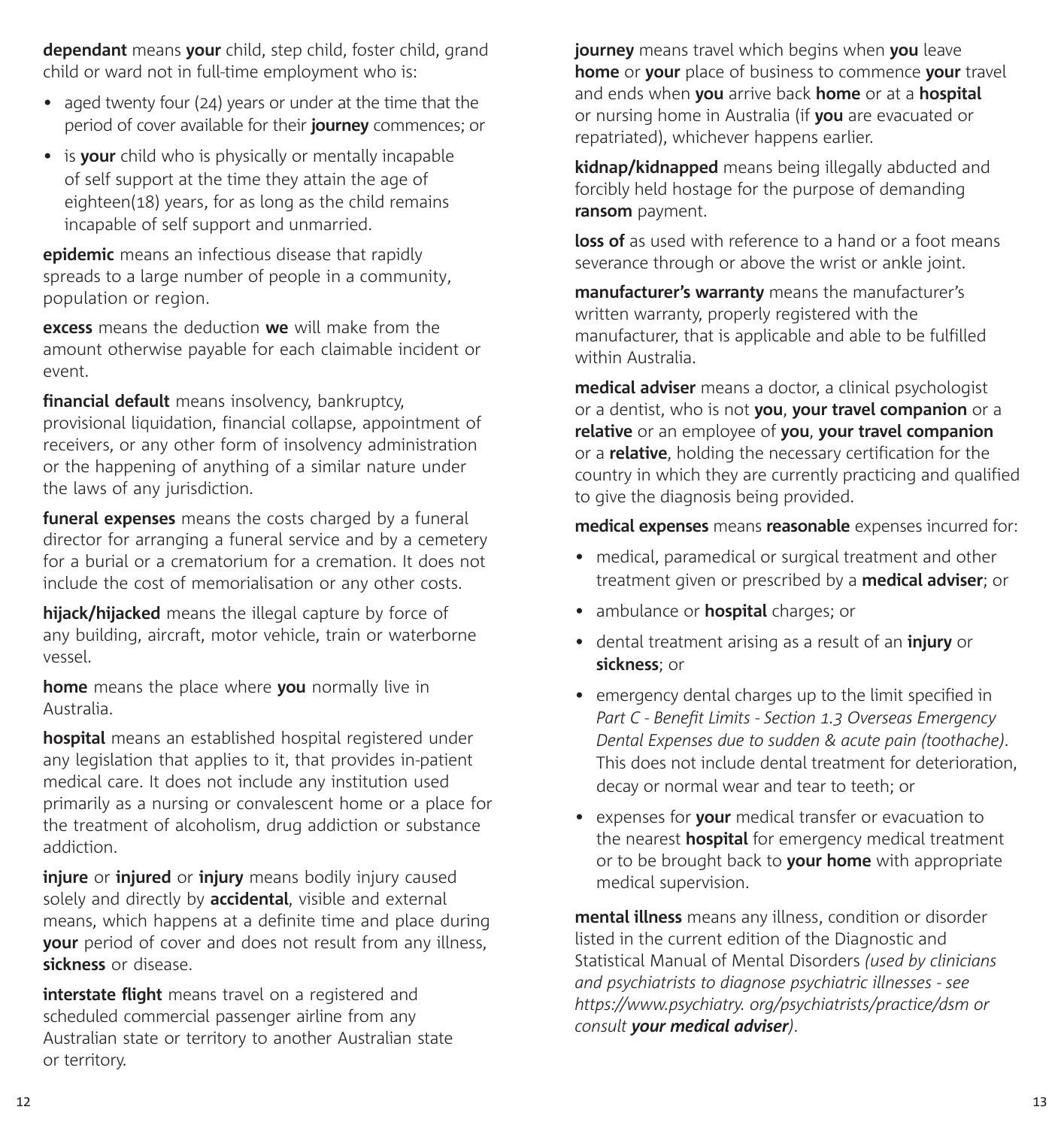**motorcycle** means any two-wheeled or three-wheeled motor vehicle but does not include a mobility scooter designed for use by elderly or incapacitated individuals.

**NAB** means National Australia Bank Limited ABN 12 004 044 9376.

**natural disaster** means any event or force of nature that has catastrophic consequences, such as avalanche, earthquake, flood, bush fire, hurricane, tornado, cyclone, tsunami and volcanic eruption, but not **epidemics** or **pandemics**.

**overseas** means outside of Australia and its territories other than when **you** are aboard a foreign registered cruise vessel in Australian territorial waters.

**pandemic** means an **epidemic** that rapidly spreads to multiple countries, continents, or worldwide.

**pre-existing medical condition** means any condition, including but not limited to pregnancy, **mental illness**, anxiety, alcoholism, drug addiction or substance addiction and/or any **chronic** or ongoing physical, medical, mental or dental condition, which **you** should have been aware of or become aware of, or for which investigation, treatment or advice has been sought or received, or medication prescribed or taken:

- at any time before **you** became eligible for the cover available under *International Travel Insurance*;
- at any time before **you** became eligible for the cover available under *Interstate Flight Inconvenience Insurance*; and
- any complication arising from any such condition outlined above, except that any unexpected or unforeseen complication arising from **your** pre-existing pregnancy is not considered to be a pre-existing medical condition.

**public place** means any place that the public has access to, including but not limited to planes, trains, cruise ships, taxis, buses, air or bus terminals, stations, wharves, streets, shops, museums, galleries, hotels, hotel foyers and grounds, beaches, restaurants, private car parks, public toilets and general access areas.

**quad bike** means a motorised vehicle designed to travel on four or more wheels, having a seat straddled by the operator and handlebars for steering control.

**ransom** means cash, negotiable instruments, and/or marketable goods surrendered by or on behalf of **you** for the purpose of ending a **kidnap** incident.

#### **reasonable** means:

- for **medical expenses**, the standard level given in the country **you** are in not exceeding the level **you** would normally receive in Australia;
- for other covered expenses, a level comparable to those **you** have booked for the rest of **your journey**.

#### **relative** means:

- **spouse**;
- parent, parent-in-law; step parent, guardian;
- grandparent;
- child, grandchild, step child, foster child, ward:
- brother, brother-in-law, sister, sister-in-law;
- daughter-in-law, son-in-law;
- fiance, fiancee;
- uncle, aunt:
- half brother, step brother, half sister, step sister;
- first cousin; or
- niece, nephew.

**rental vehicle** means a campervan/motorhome that does not exceed 4.5 tonnes, a sedan, coupe, hatchback, stationwagon, SUV, four wheel drive or mini bus/people mover rented from a motor vehicle rental company or agency and includes a boat hired from a licensed operator under a written charter or hire agreement.

**sick** or **sickness** means a medical condition (including a **mental illness**), not being an **injury**, the signs or symptoms of which first occur or manifest during **your** period of cover.

**sporting equipment** means equipment needed and used to participate in a particular sport and which can be carried about with **you**.

**spouse** means the partner of the **cardholder** who is permanently living with the **cardholder** at the time the **journey** or **trip** starts.

**transaction card** means a debit card, credit card or travel money card.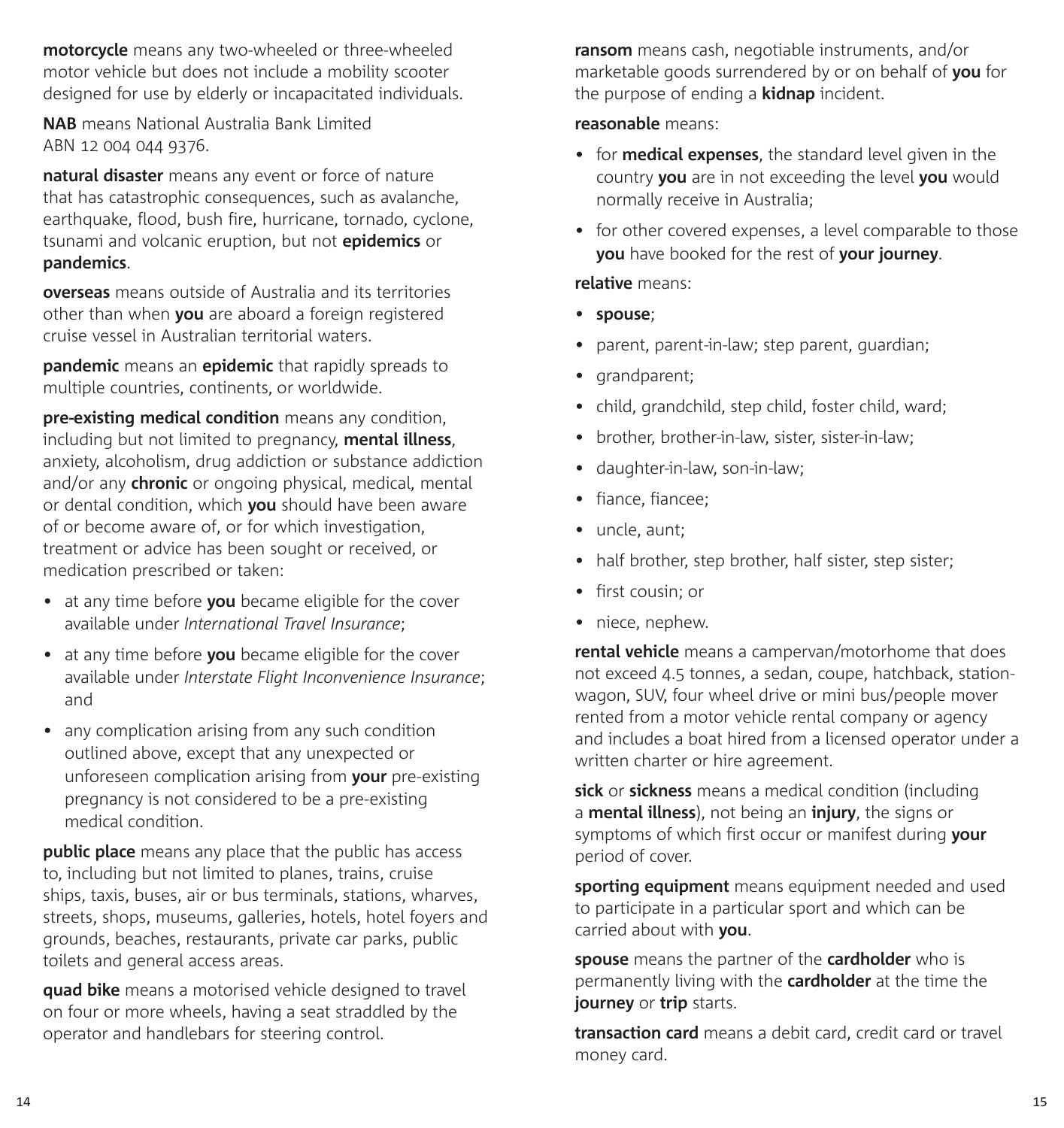**transportation** means a scheduled service aircraft, train, bus or short-haul ferry (but not a cruise ship) that is licensed or authorised to carry fare-paying passengers.

**travel companion** means a person with whom **you** made arrangements before the **journey** began, to travel with **you** for at least fifty per cent (50%) of the period of cover available for **your journey**.

**trip** means an **overseas** passage by the **cardholder** and their **spouse** and/or **dependants** as fare paying passengers on **transportation**.

**unlimited** means that there is no capped dollar amount.

**unsupervised** means leaving **your covered items** (including **valuables**):

- a) with a person who is not a **travel companion** or who is not a **relative**; or
- b) with a person who is a **travel companion** or who is a **relative** but who fails to keep **your covered items** under close supervision; or
- c) where they can be taken without **your** knowledge; or
- d) at such a distance from **you** that **you** are unable to prevent them being taken; and

includes forgetting or misplacing items of **your covered items**, leaving them behind or walking away from them.

**valuables** means jewellery, watches, precious metals or semi-precious stones/precious stones and items made of or containing precious metals or semi-precious stones/ precious stones, furs, binoculars, telescopes, computer games, any kind of photographic, audio, video, computer, television, fax and phone equipment (including mobile phones), tablets, MP3/4 players and PDAs.

**we**, **our**, **us** means Allianz Australia Insurance Limited, ABN 15 000 122 850, AFSL 234708 and its agent AWP Australia Pty Ltd, ABN 52 097 227 177, AFSL 245631 trading as **Allianz Global Assistance**.

**you**, **your** and **yourself** means **cardholder**, **spouse** or **dependants** if they are eligible to obtain cover except in the definition of **pre-existing medical condition** where you or your means **cardholder**, **spouse**, **dependant**, **relative**, **travel companion** or any other person.

# INTERNATIONAL TRAVEL INSURANCE

Please ensure that the cover and benefits available meet **your** requirements.

If **you** need advice in respect of **your** particular circumstances or needs, please consult an appropriately licensed insurance adviser.

# PART A - ELIGIBILITY FOR COVER

## Who is eligible?

As a **cardholder you** are eligible for this *International Travel Insurance* when **you** meet all of the following criteria:

- 1. **you** reside in Australia and **your journey** commences and ends in Australia;
- 2. before leaving Australia **you** spend at least \$500 on **your** prepaid travel costs (i.e. **your** travel costs that **you**  pay for before leaving Australia) and **you** charge these costs (e.g. cost of **your overseas** travel ticket; and/or airport/departure taxes; and/or **your** prepaid **overseas**  accommodation/ travel; and/or **your** other prepaid **overseas** itinerary items) to the **accountholder's card account**; and
- 3. **you** are aged under ninety one (91) years at the date **you** depart on **your journey**.

**You should note that if you are aged seventy six (76) years to under ninety one (91) years the benefits and limits available are less than those available to beneficiaries aged under seventy six (76) years. No medical expenses cover is available to you if you are aged seventy six (76) years or over.**

## Who else is eligible?

If the **cardholder** becomes eligible for this insurance, a **spouse** and/or **dependant(s)** also become eligible for this *International Travel Insurance*, when each of them individually meets all of the following eligibility criteria:

- 1. they reside in Australia and their **journey** commences and ends in Australia;
- 2. each of the **spouse** and/or **dependants** is travelling with the **cardholder** for at least fifty per cent (50%) of the period of cover made available to the **cardholder** for the **cardholder's overseas journey**; and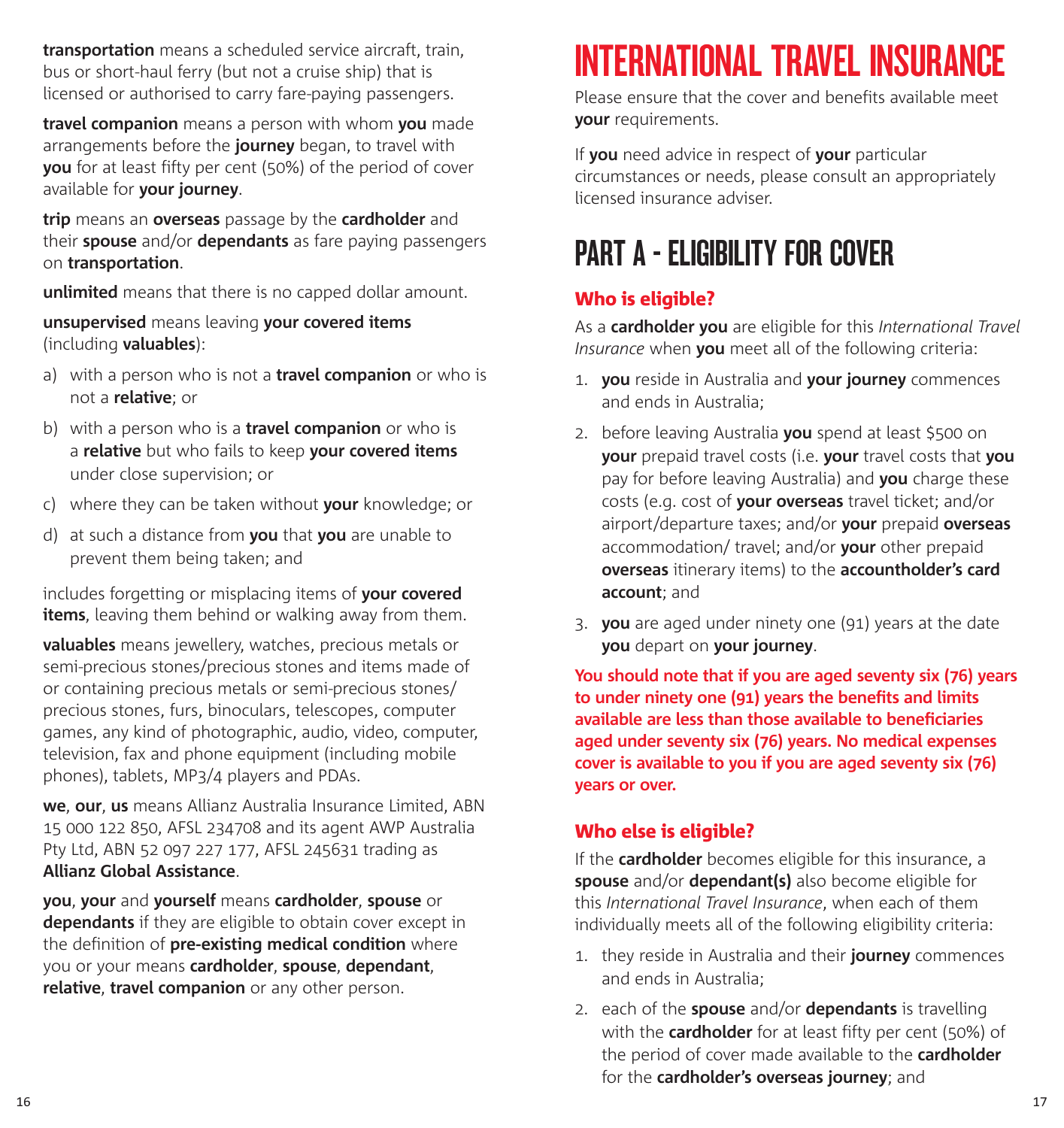3. each of the **spouse** and/or **dependants** are aged under ninety one (91) years at the date that they depart on the **journey**.

**You should note that if you are aged seventy six (76) years to under ninety one (91) years the benefits and limits available are less than those available to beneficiaries aged under seventy six (76) years. No medical expenses cover is available to you if you are aged seventy six (76) years or over.**

## PART B - PERIOD OF COVER

The period of cover available under *SECTION 2.1 CANCELLATION* begins on the date **you** become eligible for cover by meeting the criteria set out in *Part A - Eligibility for Cover* under the heading *International Travel Insurance*.

Provided **you** meet the eligibility criteria set out in *Part A - Eligibility for Cover* under the heading *International Travel Insurance*, the period of cover available for all other insured events commences when **you** leave **your home** to start **your journey**. Travel to connect with **your overseas**  travel will be regarded as **overseas** travel provided that the travel is within fourteen (14) days of the departure of **your overseas** travel, otherwise **your** period of cover will commence on the departure of **your overseas** travel instead of when **you** leave **your home**.

Cover under all sections ends when the first of the following occurs:

- when **you** return to **your home**; or
- when **you** arrive at a **hospital** or nursing home in Australia (if **you** are evacuated or repatriated); or
- if **you** hold a **NAB** Rewards Signature Credit Card or **NAB** Qantas Rewards Signature Credit Card - one hundred and eighty (180) consecutive days after the date of departure shown on **your overseas** travel ticket; or
- if **you** hold any other **NAB card** ninety (90) consecutive days after the date of departure shown on **your overseas** travel ticket; or

if **your** return to Australia is delayed because of an event for which **you** can claim under any section of this *International Travel Insurance*, then the period of cover made available will extend until **you** can reasonably complete **your journey** however cover under *Section* 

*1.7 - Accidental Death* will not extend beyond twelve (12) consecutive months from the date that **you** commenced **your journey**.

The period of cover available for **your journey** cannot be extended by **you**.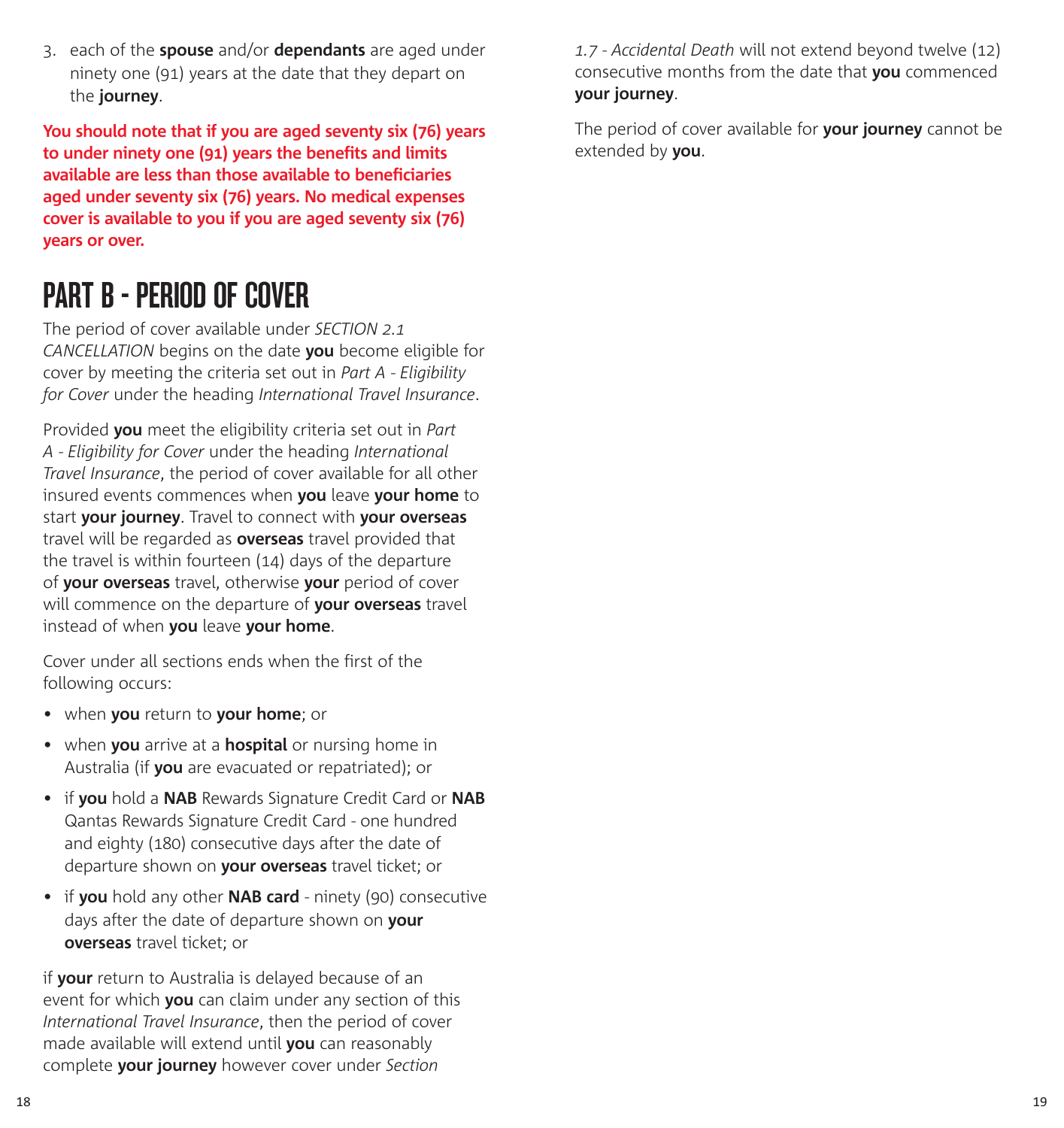## PART C - BENEFIT LIMITS

The table below lists the most **you** can be paid under each benefit. Where the word **'Unlimited'** is used, this only means that there is no capped dollar amount. Terms, conditions, limits, sub-limits and exclusions apply as set out in this group policy information booklet.

All costs and expenses claimed must be necessary and **reasonable**. **We** will only pay for treatment received and/ or **hospital** accommodation during the twenty four (24) consecutive month period after the **sickness** first showed itself or the **injury** happened.

All limits and sub-limits in the table are shown in Australian dollars.

| <b>Section</b>                                                                   | Benefit limit applicable to<br>eligible beneficiary aged<br>under 76 years at date travel<br>commenced                                                   | Benefit limit applicable to<br>eligible beneficiary aged<br>76 years to under 91 years at<br>date travel commenced                            |
|----------------------------------------------------------------------------------|----------------------------------------------------------------------------------------------------------------------------------------------------------|-----------------------------------------------------------------------------------------------------------------------------------------------|
| 1.1 Overseas Emergency Assistance                                                | Unlimited~                                                                                                                                               | No cover is available.                                                                                                                        |
| 1.2 Overseas Emergency Medical                                                   | Unlimited~                                                                                                                                               | No cover is available.                                                                                                                        |
| 1.3 Overseas Emergency Dental Expenses due to sudden &<br>acute pain (toothache) | Up to a maximum total limit<br>of \$2,000 per person for<br>emergency dental treatment<br>for sudden and acute pain<br>(toothache) to natural teeth.     | No cover is available.                                                                                                                        |
| 1.4 Medical Evacuation & Repatriation                                            | Unlimited~                                                                                                                                               | No cover is available.                                                                                                                        |
| 1.5 Hospital Cash Allowance                                                      | \$100 per person per 24<br>consecutive hours with a<br>maximum total limit of \$15,000<br>if you are hospitalised for more<br>than 48 consecutive hours. | No cover is available.                                                                                                                        |
| 1.6 Assault requiring hospitalisation                                            | \$500 per person.                                                                                                                                        | No cover is available.                                                                                                                        |
| 1.7 Accidental Death                                                             | \$150,000 per cardholder<br>\$75,000 per spouse;<br>\$50,000 per dependant up<br>to a maximum total limit of<br>\$150,000 for all dependants.            | \$150,000 per cardholder<br>\$75,000 per spouse;<br>\$50,000 per dependant up<br>to a maximum total limit of<br>\$150,000 for all dependants. |
| 1.8 Funeral Expenses                                                             | Unlimited~                                                                                                                                               | No cover is available.                                                                                                                        |
| 1.9 Loss of Income                                                               | Your verified income up to a<br>maximum of \$1,000 per week<br>for a maximum total limit of<br>13 weeks.                                                 | No cover is available.                                                                                                                        |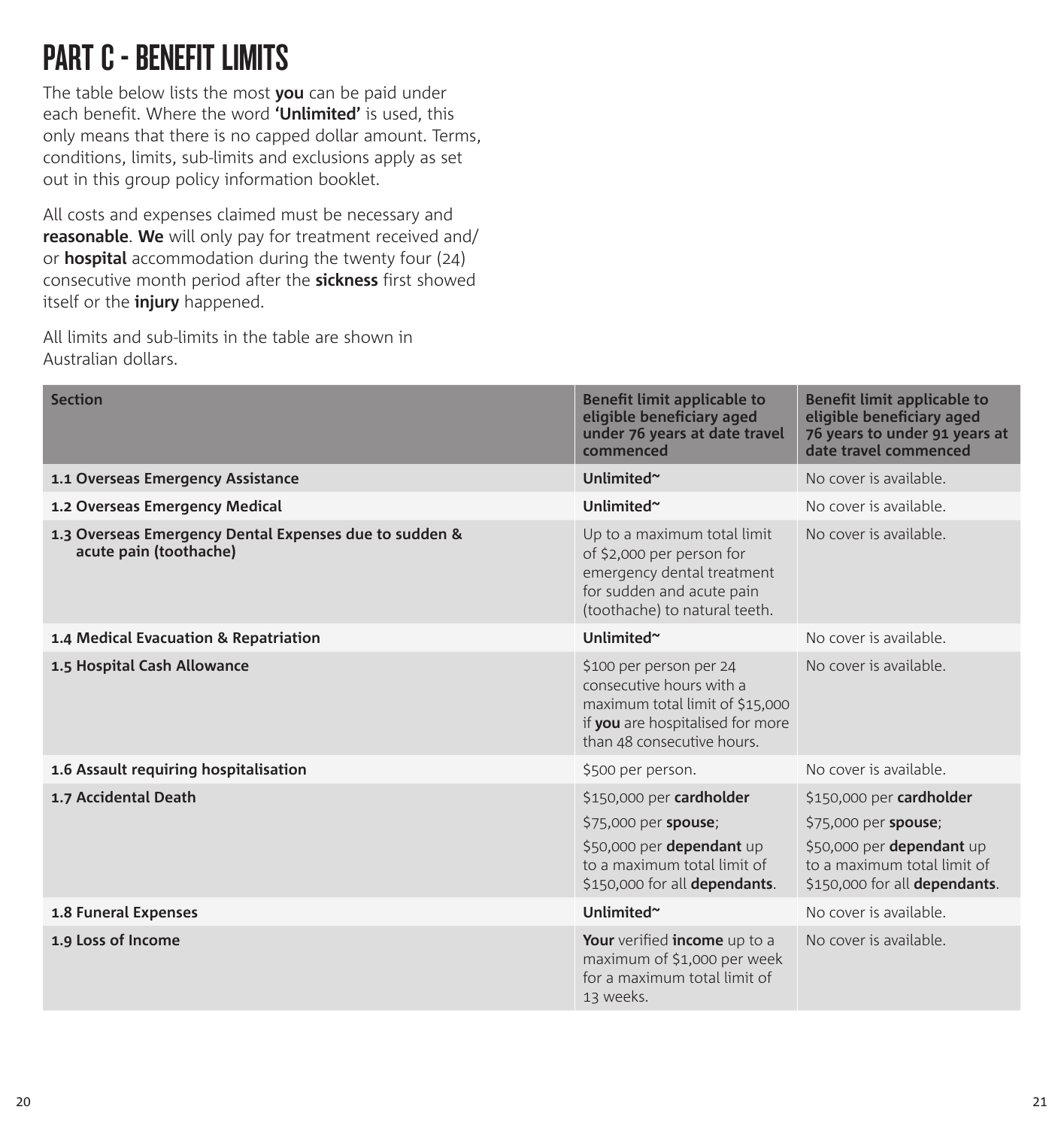| <b>Section</b>                                                                                     | Benefit limit applicable to<br>eligible beneficiary aged<br>under 76 years at date travel<br>commenced                                                                                                                                                              | Benefit limit applicable to<br>eligible beneficiary aged<br>76 years to under 91 years at<br>date travel commenced                                                                                                                                                                       |
|----------------------------------------------------------------------------------------------------|---------------------------------------------------------------------------------------------------------------------------------------------------------------------------------------------------------------------------------------------------------------------|------------------------------------------------------------------------------------------------------------------------------------------------------------------------------------------------------------------------------------------------------------------------------------------|
| 2.1 Cancellation                                                                                   |                                                                                                                                                                                                                                                                     |                                                                                                                                                                                                                                                                                          |
| 2.1.1 a) - Unused arrangements and travel agents fees                                              | Unlimited <sup>~</sup> except for a travel<br>agent's cancellation fee which<br>is limited to an amount equal<br>to the lesser of \$500 per<br>person or level of commission<br>or service fee on booking;                                                          | Up to \$5,000 per person<br>except for a travel agent's<br>cancellation fee which is<br>limited to an amount equal to<br>the lesser of \$500 per person<br>or level of commission or<br>service fee on booking:                                                                          |
| 2.1.1 b) - Frequent flyer, air miles, loyalty card points &<br>redeemable vouchers                 | Unlimited~                                                                                                                                                                                                                                                          | No cover is available.                                                                                                                                                                                                                                                                   |
| 2.1.1 c) - Rescheduling your journey                                                               | Limited to the amount that<br>would be payable under<br>2.1.1 a) & 2.1.1 b) plus your<br>reasonable additional<br>accommodation and meal<br>costs and the <b>reasonable</b> costs<br>of internet use and telephone<br>calls necessary to rearrange<br>your journey. | Limited to \$5,000 or the<br>amount that would be<br>payable under 2.1.1 a) plus<br>your reasonable additional<br>accommodation and meal<br>costs and the reasonable costs<br>of internet use and telephone<br>calls necessary to rearrange<br>your journey, whichever is the<br>lesser. |
| 3.1 Additional Expenses                                                                            |                                                                                                                                                                                                                                                                     |                                                                                                                                                                                                                                                                                          |
| 3.1.1 a) - Additional travel & accommodation expenses due to<br>your incapacity                    | Unlimited~                                                                                                                                                                                                                                                          | No cover is available.                                                                                                                                                                                                                                                                   |
| 3.1.1 b) - Emergency travel & accommodation expenses for a<br>necessary companion                  | Unlimited~                                                                                                                                                                                                                                                          | No cover is available.                                                                                                                                                                                                                                                                   |
| 3.1.1 c) - Additional travel & accommodation expenses due to<br>your travel companion's incapacity | Unlimited~                                                                                                                                                                                                                                                          | No cover is available.                                                                                                                                                                                                                                                                   |
| 3.1.1 d) - Repatriation of dependants left without supervision                                     | Unlimited~                                                                                                                                                                                                                                                          | No cover is available.                                                                                                                                                                                                                                                                   |
| 3.1.1 e) - Additional travel & accommodation expenses due to<br>specified events                   | Unlimited~                                                                                                                                                                                                                                                          | No cover is available.                                                                                                                                                                                                                                                                   |
| 3.2 Travel Delay                                                                                   | After six (6) consecutive hours<br>delay:<br>• up to \$250 per person up<br>to a maximum total limit of                                                                                                                                                             | After six (6) consecutive hours<br>delay:<br>• up to \$250 per person up<br>to a maximum total limit of                                                                                                                                                                                  |
|                                                                                                    | \$500,                                                                                                                                                                                                                                                              | \$500,                                                                                                                                                                                                                                                                                   |
|                                                                                                    | plus,                                                                                                                                                                                                                                                               | plus,                                                                                                                                                                                                                                                                                    |
|                                                                                                    | after an additional eighteen<br>(18) hours delay:                                                                                                                                                                                                                   | after an additional eighteen<br>(18) hours delay:                                                                                                                                                                                                                                        |
|                                                                                                    | • up to \$500 per person up<br>to a maximum total limit of<br>\$1,000.                                                                                                                                                                                              | • up to \$500 per person up<br>to a maximum total limit of<br>\$1,000,                                                                                                                                                                                                                   |
|                                                                                                    |                                                                                                                                                                                                                                                                     | except when arising from an<br>injury or sickness when no<br>cover is available,                                                                                                                                                                                                         |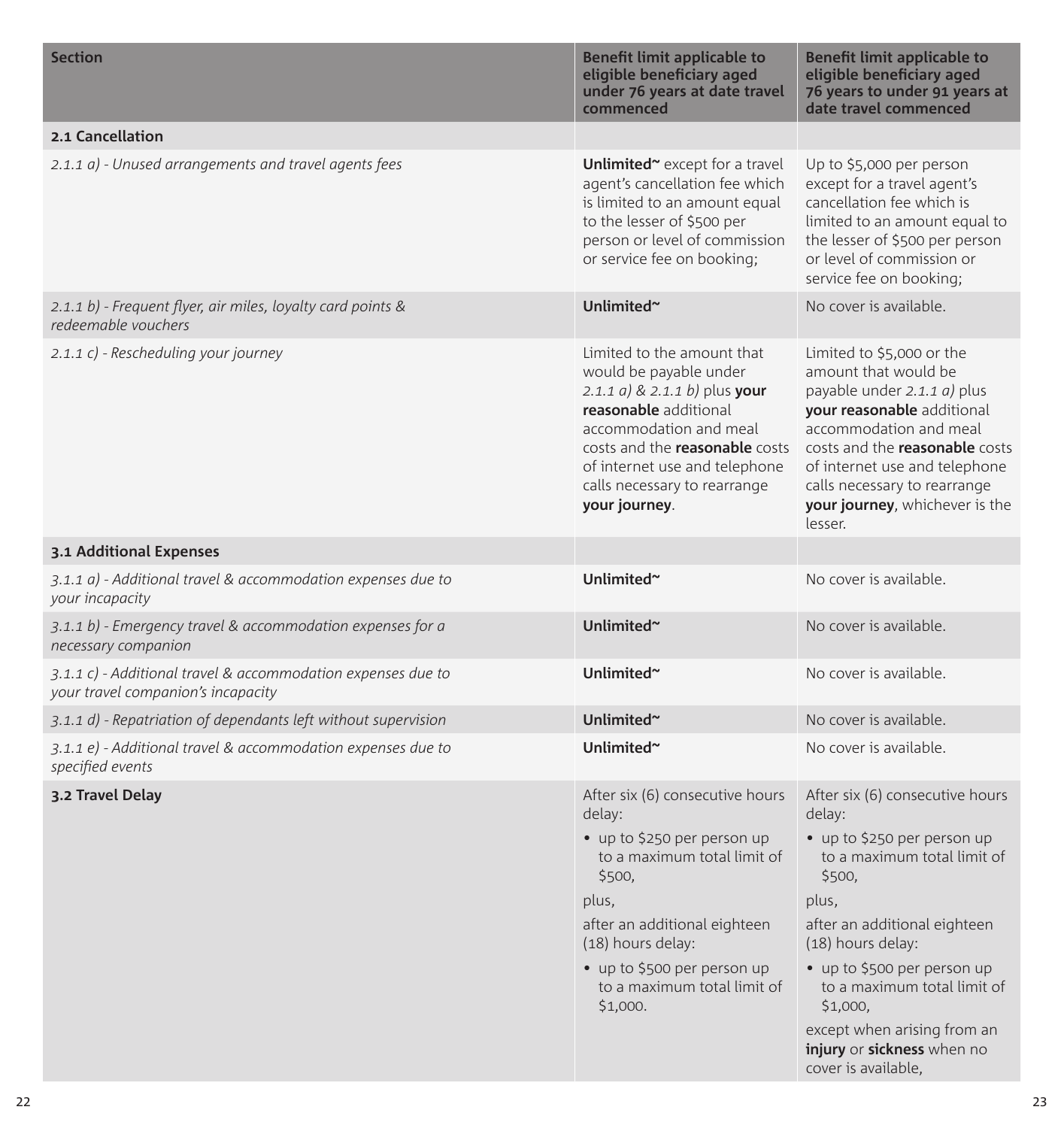| <b>Section</b>                                                                                         | Benefit limit applicable to<br>eligible beneficiary aged<br>under 76 years at date travel<br>commenced                                                                                                                                                                                                                                                                           | Benefit limit applicable to<br>eligible beneficiary aged<br>76 years to under 91 years at<br>date travel commenced                                                                                                                                                                                                                                                               |
|--------------------------------------------------------------------------------------------------------|----------------------------------------------------------------------------------------------------------------------------------------------------------------------------------------------------------------------------------------------------------------------------------------------------------------------------------------------------------------------------------|----------------------------------------------------------------------------------------------------------------------------------------------------------------------------------------------------------------------------------------------------------------------------------------------------------------------------------------------------------------------------------|
| 3.3 Alternative Transport                                                                              | Up to a maximum total<br>limit of \$3,250 for all claims<br>combined.                                                                                                                                                                                                                                                                                                            | Up to a maximum total<br>limit of \$3,250 for all claims<br>combined.                                                                                                                                                                                                                                                                                                            |
| 3.4 Return home & resumption of journey (including<br>following death of a relative)                   | Up to a maximum of $$5,000$<br>per person up to a maximum<br>total limit of \$10,000.                                                                                                                                                                                                                                                                                            | Up to a maximum of \$5,000<br>per person up to a maximum<br>total limit of \$10,000, except<br>when arising from your injury<br>or sickness when no cover is<br>available.                                                                                                                                                                                                       |
| 3.5 Hijack                                                                                             | \$100 per person per day<br>up to a limit of \$10,000 per<br>person and a maximum total<br>limit of \$20,000 for all claims<br>combined.                                                                                                                                                                                                                                         | \$100 per person per day<br>up to a limit of \$10,000 per<br>person and a maximum total<br>limit of \$20,000 for all claims<br>combined.                                                                                                                                                                                                                                         |
| 3.6 Kidnap and ransom                                                                                  | Up to a maximum total limit<br>of \$250,000 per person.                                                                                                                                                                                                                                                                                                                          | Up to a maximum total limit<br>of \$250,000 per person.                                                                                                                                                                                                                                                                                                                          |
| 4.1 Luggage                                                                                            | Up to \$15,000 per person<br>up to a maximum total limit<br>of \$20,000, subject to the<br>following item sub-limits:                                                                                                                                                                                                                                                            | Up to \$15,000 per person<br>up to a maximum total limit<br>of \$20,000, subject to the<br>following item sub-limits:                                                                                                                                                                                                                                                            |
| 4.1.1 a), 4.1.1 b) & 4.1.1 c) - Covered items stolen, accidentally<br>damaged or permanently lost      | • Up to \$6,000 per item for<br>computers, cameras and<br>video cameras:<br>• Up to \$2,000 per item for<br>any other item.                                                                                                                                                                                                                                                      | • Up to \$6,000 per item for<br>computers, cameras and<br>video cameras;<br>• Up to \$2,000 per item for<br>any other item.                                                                                                                                                                                                                                                      |
| 4.1.1 d) - Covered items or valuables left in a tent or caravan<br>and sporting equipment while in use | No cover is available.                                                                                                                                                                                                                                                                                                                                                           | No cover is available.                                                                                                                                                                                                                                                                                                                                                           |
| 4.1.1 e) - Valuables left in a vehicle or placed in checked-in<br>luggage                              | No cover is available except<br>where you are directed by<br>the airline with whom you<br>have a flight booking to place<br>your laptop, tablet or mobile/<br>smartphone into your checked<br>in baggage or overhead cabin<br>locker for the duration of your<br>flight limited to \$6,000 per<br>item for laptops & tablets and<br>\$2,000 per item for mobile/<br>smartphones. | No cover is available except<br>where you are directed by<br>the airline with whom you<br>have a flight booking to place<br>your laptop, tablet or mobile/<br>smartphone into your checked<br>in baggage or overhead cabin<br>locker for the duration of your<br>flight limited to \$6,000 per<br>item for laptops & tablets and<br>\$2,000 per item for mobile/<br>smartphones. |
| 4.2 Travel Documents, Transaction Cards & Travellers Cheques                                           |                                                                                                                                                                                                                                                                                                                                                                                  |                                                                                                                                                                                                                                                                                                                                                                                  |
| 4.2.1 a) - Reissue or replacement cost                                                                 | Unlimited~                                                                                                                                                                                                                                                                                                                                                                       | Unlimited~                                                                                                                                                                                                                                                                                                                                                                       |
| 4.2.1 b) - Fraudulent use                                                                              | Unlimited~                                                                                                                                                                                                                                                                                                                                                                       | Unlimited~                                                                                                                                                                                                                                                                                                                                                                       |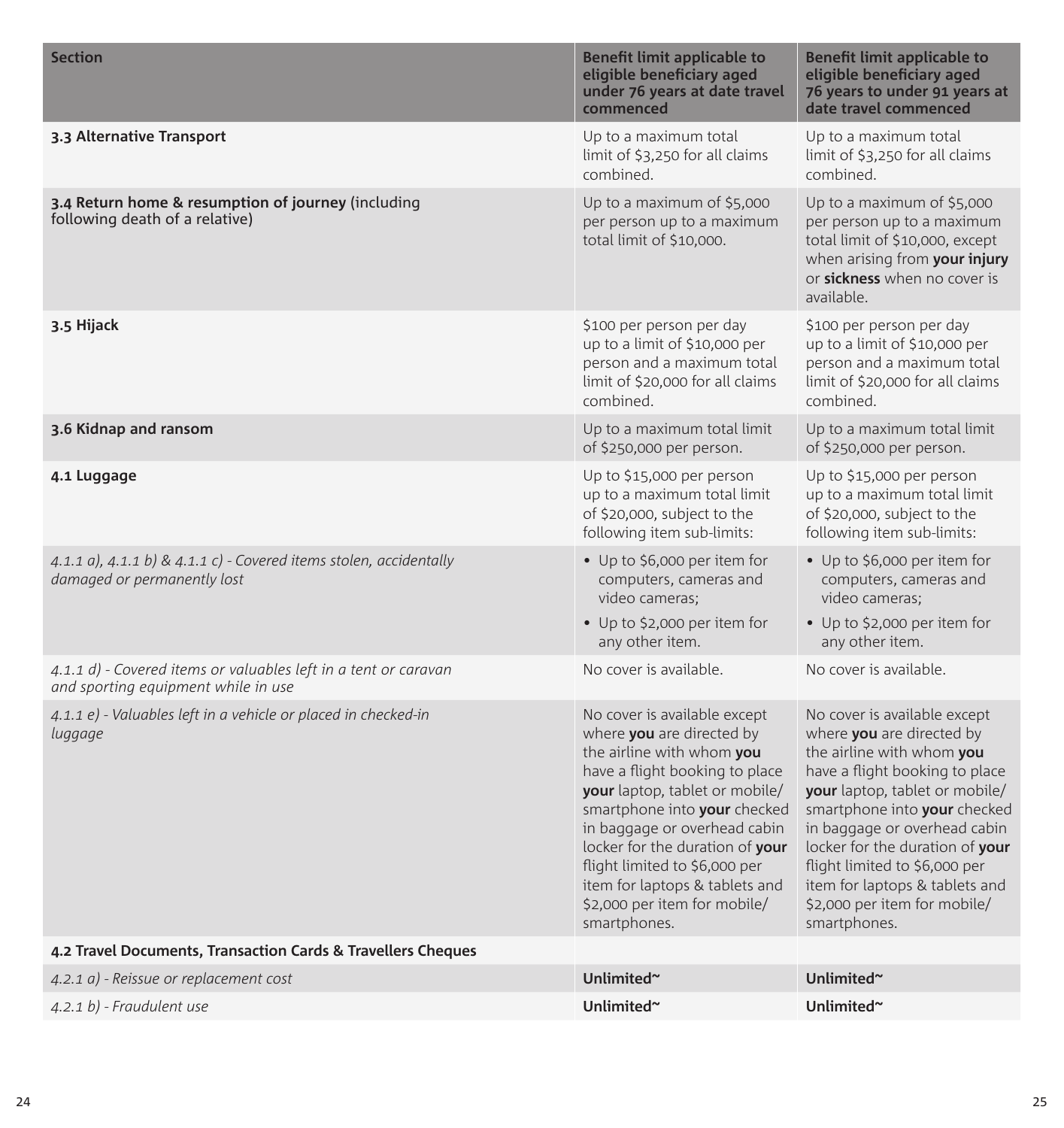| <b>Section</b>                            | Benefit limit applicable to<br>eligible beneficiary aged<br>under 76 years at date travel<br>commenced | Benefit limit applicable to<br>eligible beneficiary aged<br>76 years to under 91 years at<br>date travel commenced |
|-------------------------------------------|--------------------------------------------------------------------------------------------------------|--------------------------------------------------------------------------------------------------------------------|
| 4.3 Luggage Delay                         | After twelve (12) consecutive<br>hours delay:                                                          | After twelve (12) consecutive<br>hours delay:                                                                      |
|                                           | • up to \$300 per person up<br>to a maximum total limit of<br>\$600.                                   | • up to \$300 per person up<br>to a maximum total limit of<br>\$600.                                               |
|                                           | plus, after an additional sixty<br>(60) hours delay, up to:                                            | plus, after an additional sixty<br>(60) hours delay, up to:                                                        |
|                                           | • up to \$300 per person up<br>to a maximum total limit<br>of \$600                                    | • up to \$300 per person up<br>to a maximum total limit<br>of \$600                                                |
| 5.1 Rental Vehicle Excess                 |                                                                                                        |                                                                                                                    |
| 5.1.1 a) - Rental vehicle damage or theft | • Up to a maximum total limit<br>of \$5,000 per person for all<br>claims combined.                     | • Up to a maximum total limit<br>of \$5,000 per person for all<br>claims combined.                                 |
| 5.1.1 b) - Return of rental vehicle       | • Up to a maximum total limit<br>of \$250 per person for all<br>claims combined.                       | • Up to a maximum total limit<br>of \$250 per person for all<br>claims combined.                                   |
| 6.1 Personal Liability                    | Up to a maximum total limit<br>of \$2,500,000.                                                         | Up to a maximum total limit<br>of \$2,500,000.                                                                     |

~Where used, the term **'Unlimited'** means there is no capped dollar amount. Terms, conditions, limits, sublimits and exclusions apply as set out in this group policy information booklet. All costs and expenses claimed must be necessary and **reasonable**.

**We** will only pay for treatment received and/or **hospital** accommodation during the twenty four (24) consecutive month period after the **sickness** first showed itself or the **injury** happened.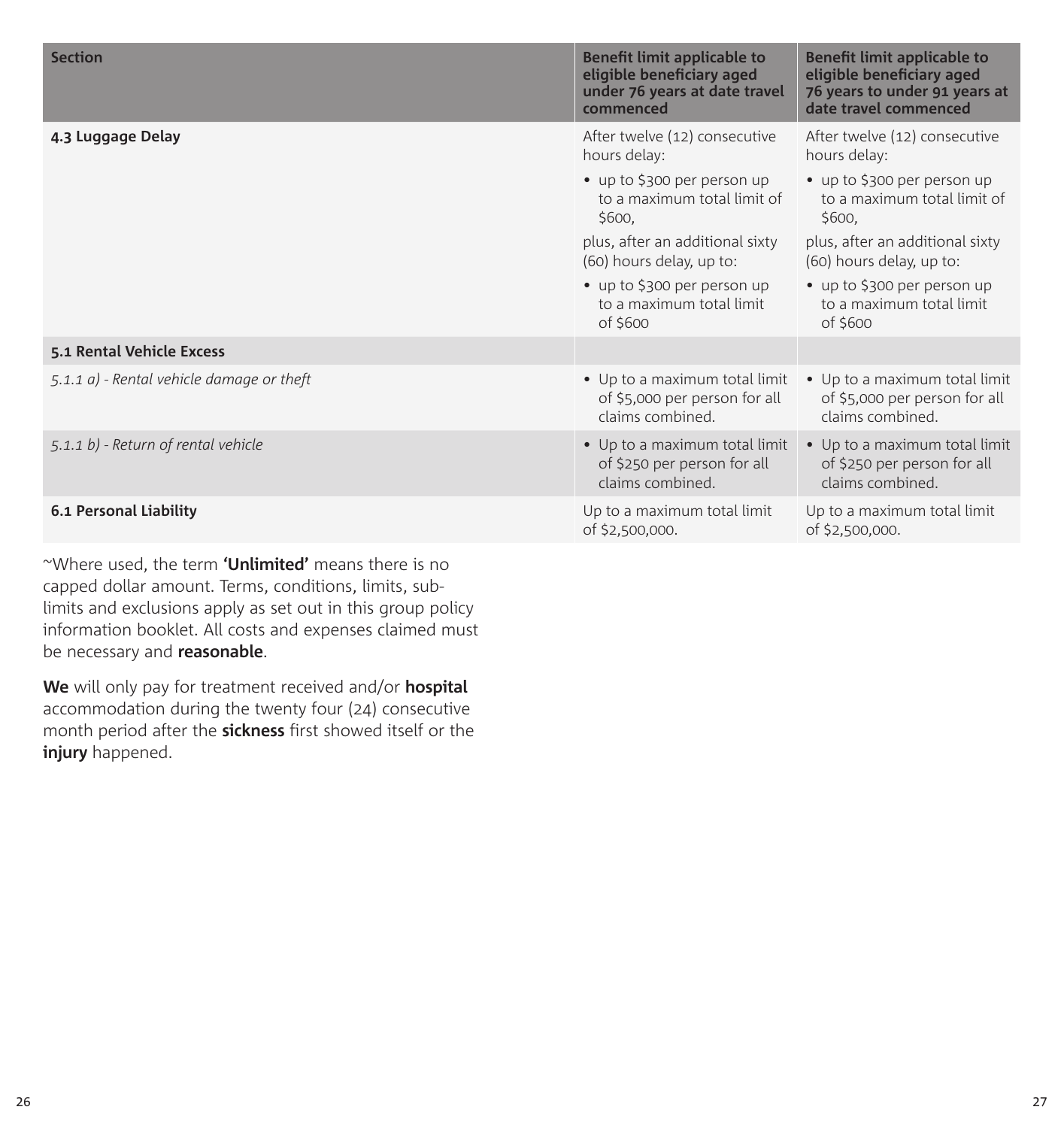## PART D - EXCESSES & GENERAL EXCLUSIONS

#### Excesses

**You** must pay the following **excess** amounts for each claim made under the following covers even if a number of claims are submitted on the one claim form. However if **you** make more than one claim as the result of a single event, the highest **excess** will apply but will only apply once.

| <b>Section</b>                        | <b>Cover type</b>                                                                                 | <b>Excess</b> |  |
|---------------------------------------|---------------------------------------------------------------------------------------------------|---------------|--|
| <b>International Travel Insurance</b> |                                                                                                   |               |  |
| 1.1                                   | Overseas Emergency Assistance                                                                     | Nil           |  |
| 1.2                                   | Overseas Emergency Medical                                                                        | \$300         |  |
| 1.3                                   | Overseas Emergency Dental                                                                         | \$300         |  |
| 1.4                                   | Medical Evacuation & Repatriation                                                                 | \$300         |  |
| 1.5                                   | Hospital Cash Allowance                                                                           | Nil           |  |
| 1.6                                   | Assault requiring hospitalisation                                                                 | Nil           |  |
| 1.7                                   | <b>Accidental Death</b>                                                                           | Nil           |  |
| 1.8                                   | <b>Funeral Expenses</b>                                                                           | \$300         |  |
| 1.9                                   | Loss of Income                                                                                    | Nil           |  |
| 2.1                                   | Cancellation                                                                                      | \$300         |  |
| 3.1                                   | <b>Additional Expenses</b>                                                                        | \$300         |  |
| 3.2                                   | <b>Travel Delay</b>                                                                               | Nil           |  |
| 3.3                                   | Alternative Transport Expenses                                                                    | \$300         |  |
| 3.4                                   | Return Home & Resumption                                                                          | Nil           |  |
|                                       | of journey                                                                                        |               |  |
| 3.5                                   | Hijack                                                                                            | \$300         |  |
| 3.6                                   | Kidnap & Ransom                                                                                   | Nil           |  |
| 4.1                                   | Luggage                                                                                           | \$300         |  |
| 4.2.1 a)                              | Re-issue or replacement of Travel<br>Documents, Transaction Cards or<br><b>Travellers Cheques</b> | Nil           |  |
| (4.2.1 b)                             | Fraudulent use of Transaction Cards<br>& Travellers Cheques                                       | \$300         |  |
| 4.3                                   | Luggage Delay                                                                                     | Nil           |  |
| 5.1.1 a)                              | Rental Vehicle Damage                                                                             | \$300         |  |
| 5.1.1 b)                              | Return of Rental Vehicle                                                                          | Nil           |  |
| 6.1                                   | Personal Liability                                                                                | Nil           |  |

## General Exclusions

The exclusions below set out what is not covered.

**You** should also read each section as they contain specific exclusions that also apply.

To the extent permitted by law **we** do not cover **you** for any loss, damage or expense caused by, arising directly or indirectly from or in any way related to:

- 1. consequential loss of any kind including loss of enjoyment;
- 2. **you** booking or taking travel against **medical** advice, **travel** for the purpose of getting medical treatment or advice, or travel **you** take after a **medical adviser** informs **you** that **you** are terminally ill;
- 3. **your** intentional self harm or **your** suicide or **your** attempted suicide;
- 4. **your** intoxication or the effect of or **your chronic** use of alcohol or drugs or any transmissible disease as a result of giving or taking a drug, unless the use of the drug is supervised by a **medical adviser**;
- 5. regular ante natal care or any expense arising:
	- from childbirth at any gestation (except when arising from an **injury** or **sickness**);
	- from care of a newborn child:
	- after the end of the twenty sixth (26th) week of **your** pregnancy (the twenty sixth (26th) week of **your** pregnancy is calculated based on **your**  estimated date of delivery as confirmed in writing by **your** obstetrician);
	- from pregnancy related **sickness** if **you** have had complications in **your** pregnancy before **you** became eligible for cover;
- 6. **you** failing to follow advice or act upon a warning:
	- from any government; or
	- from any official body; or
	- broadcast or published in mass media;
- 7. **your** travel in any air supported device other than as a passenger in:
	- a scheduled aircraft operated by an airline or charter company; or
	- a regulated or licensed hot air balloon;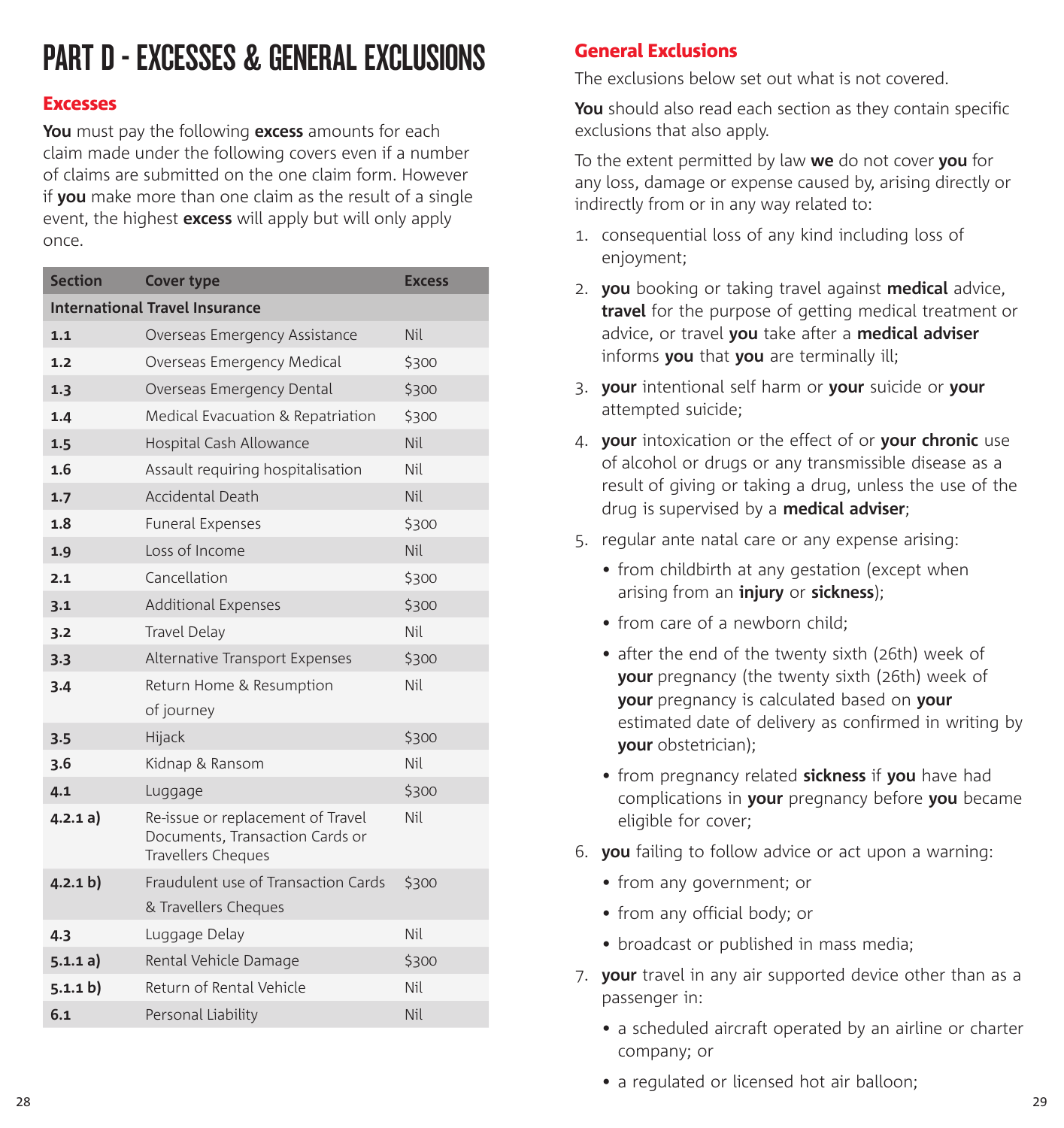- 8. **your** participation in any dangerous activities or **your** exposure of **yourself** to danger unless in an attempt to preserve **your** life or the life of another person;
- 9. **your** participation in scuba diving unless **you** hold an open water diving license or are diving with a qualified and registered diving instructor;
- 10. **your** participation in mountaineering or rock climbing, racing (other than amateur racing on foot), white water rafting, white water boating, abseiling, parasailing, skydiving, hang gliding, base jumping, bungy jumping, pot holing, canyoning, caving, fire walking, running with the bulls, rodeo riding, polo playing, hunting, shooting, archery, tobogganing, water skiing, jet skiing, snow skiing or snow boarding other than on groomed slopes, snow mobiling or any other similar activity;
- 11. **your** participation in any kind of training for, coaching or competing in any sporting event where **you** are entitled to receive, or are eligible to receive, an appearance fee, wage, salary or prize money in excess of \$1,000;
- 12. **your** participation in any activities involving a **quadbike** or **motorcycle** during **your journey** unless it involves **you** only:
	- driving a **motorcycle** with an engine capacity of 200cc or less for which **you** hold a current **motorcycle** licence; or
	- riding as a pillion passenger on a **motorcycle** with an engine capacity of 200cc or less and the driver holds a current **motorcycle** licence;
- 13. deliberate acts or illegal or criminal acts by **you** or any other person acting with **your** consent or under **your** direction;
- 14. **your** or **your travel companion's** failure to obtain a visa, a passport or a passport with a required minimum remaining validity;
- 15. any interference with **your** travel plans by any government, government regulation or prohibition or intervention or official authority except if **you** are compulsorily quarantined;
- 16. **your** failure to take reasonable care;
- 17. any **epidemic** or **pandemic**;
- 18. any act of war, whether war is declared or not, or from any rebellion, revolution, insurrection or taking of power by the military;
- 19. a nuclear reaction or contamination from nuclear weapons or radioactivity;
- 20. biological and/or chemical materials, substances, compounds or the like used directly or indirectly for the purpose of harming or to destroy human life and/ or create public fear;
- 21. any payment which would violate any applicable trade or economic sanctions, law or regulation.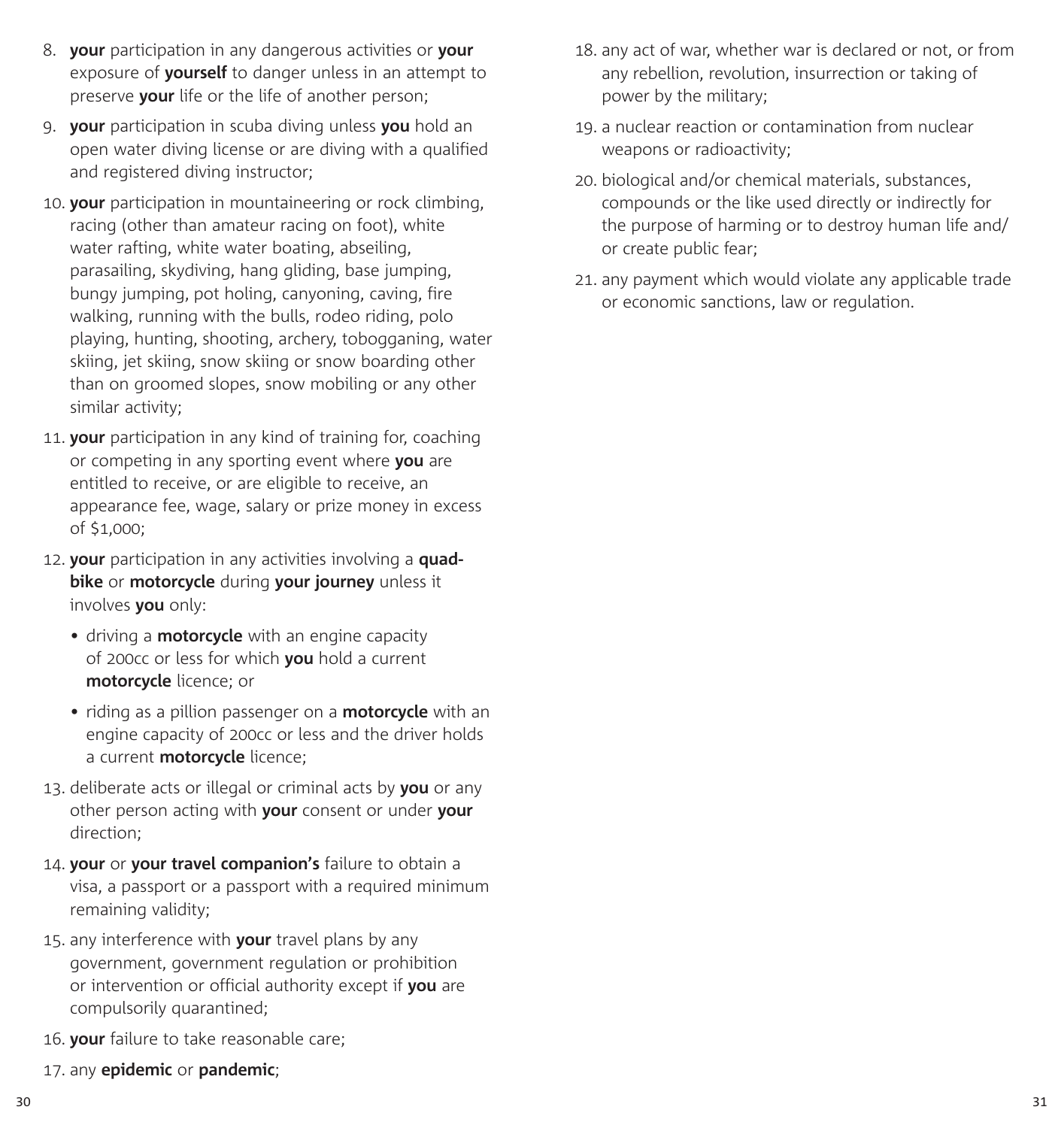# PART F - THE COVER AVAILARLE

## Pre-existing medical conditions

Please ensure that **you** read the definition of **pre-existing medical condition** in the section headed *Definitions*.

No cover is available for any claims arising from, related to or associated with any **pre-existing medical condition** suffered by any person.

### **Pregnancy**

This *International Travel Insurance* may not be adequate for **your** needs if **you** are planning to travel beyond the twenty sixth (26th) week of **your** pregnancy.

No cover is available for a child born during the period of cover available for **your journey** unless as a consequence of an **injury** or **sickness** (occurring during the period of cover available).

If **you** are pregnant when **you** become eligible for the cover available under *International Travel Insurance* **your**  pregnancy will be defined as a **pre-existing medical condition**. However, any complications of **your** pregnancy arising from **injury** or **sickness** occurring after **you** became eligible will be covered by the group policy issued to **NAB**  except for any restrictions that apply.

If **you** fall pregnant after **you** become eligible for the cover available under *International Travel Insurance* **you**  will be entitled to the cover available arising from any complications of **your** pregnancy caused by **injury** or **sickness** occurring after **you** become eligible.

No cover is available for:

- ante natal care:
- childbirth at any gestation (except when arising from an **injury** or **sickness**);
- care of a newborn child;
- any expenses related to **your** pregnancy arising after the end of the twenty sixth (26th) week of **your** pregnancy (the twenty sixth (26th) week of **your** pregnancy is calculated based on **your** estimated date of delivery as confirmed in writing by your obstetrician);
- pregnancy related **sickness** if **you** have had complications in **your** pregnancy before **you** became eligible for cover.

These provisions apply whether **you** fall pregnant naturally or as a result of medical assistance (such as, through IVF treatment).

As a guide to the cover available for pregnancy under the group policy issued to **NAB**, including limitations and restrictions, please read through the table below:

| <b>Your pregnancy</b>                                                                                                            | Outcome                                                                                                                                                                                                                                                                                                                                                                                                                      |
|----------------------------------------------------------------------------------------------------------------------------------|------------------------------------------------------------------------------------------------------------------------------------------------------------------------------------------------------------------------------------------------------------------------------------------------------------------------------------------------------------------------------------------------------------------------------|
| a) You are not yet<br>pregnant however,<br>you are attempting to<br>become pregnant or<br>are undergoing fertility<br>treatment. | If you become pregnant<br>cover is available for any<br>complication arising from an<br>injury or sickness. No cover is<br>available for the course of any<br>treatment you are undergoing<br>at the time your journey<br>commences.                                                                                                                                                                                         |
| b) You will require ante natal<br>care during the period of<br>cover made available for<br>your journey.                         | No cover is available for ante<br>natal care.                                                                                                                                                                                                                                                                                                                                                                                |
| c) You are pregnant and are<br>undergoing a course of<br>treatment at the time your<br>journey begins.                           | No cover is available for the<br>course of treatment you are<br>undergoing at the time your<br>journey commences. Cover<br>is available, for medical<br>expenses arising out of an<br>injury. Cover is available for<br>complications arising from<br>sickness but not if you have<br>had complications in your<br>pregnancy before you became<br>eligible for cover.                                                        |
| d) You are injured or become<br>sick during your journey<br>and give birth as a<br>consequence.                                  | Cover is available for medical<br>expenses incurred for the<br>treatment of your injury or<br>sickness and the childbirth<br>occurring as a consequence<br>of the injury or sickness.<br>However, no cover is available<br>for:<br>• complications arising from<br>sickness; or<br>• a childbirth resulting from<br>sickness, if you have had<br>complications in your<br>pregnancy before you<br>became eligible for cover. |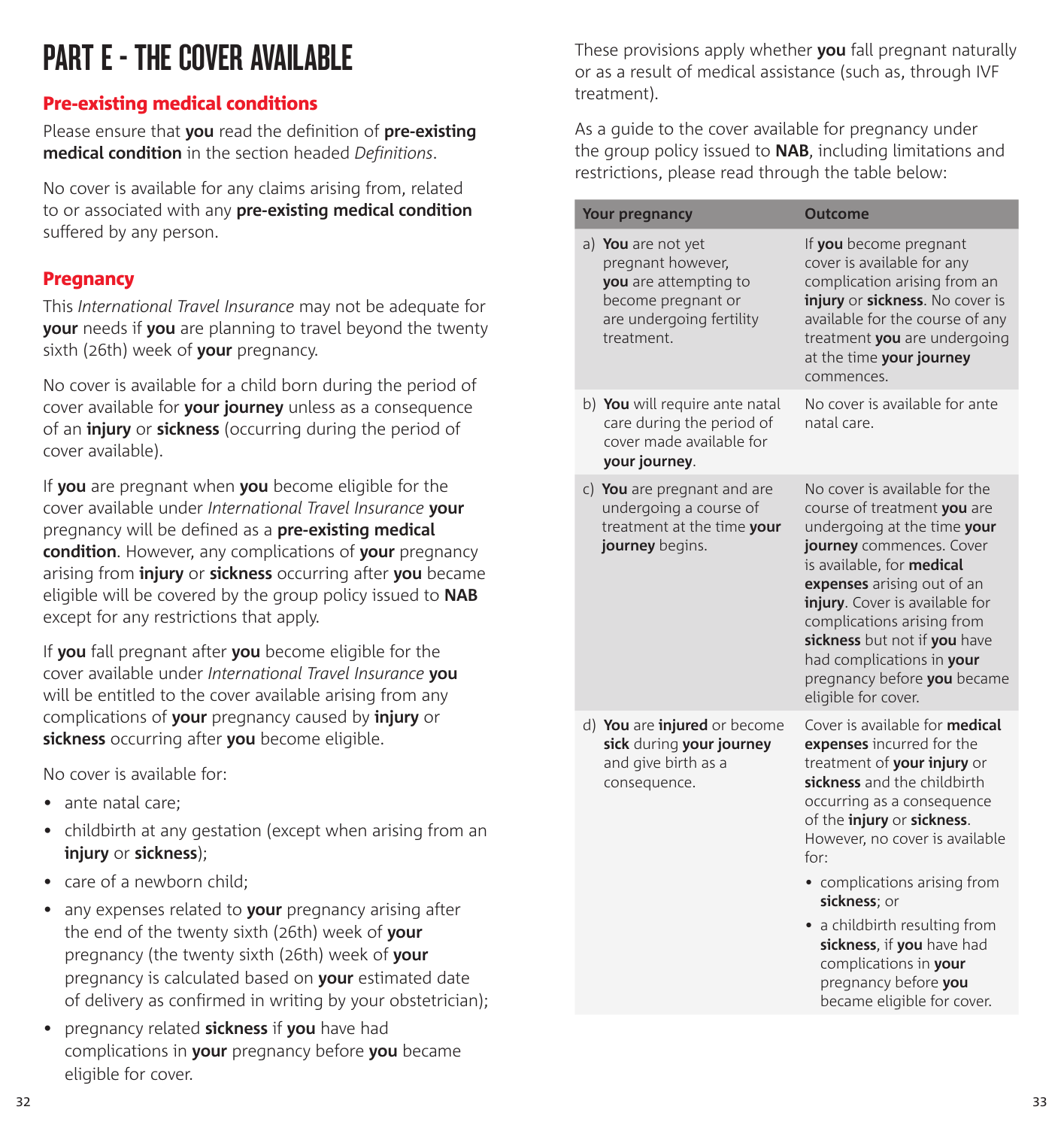| Your pregnancy                                                                                                                                                               | Outcome                                                                                                                    |
|------------------------------------------------------------------------------------------------------------------------------------------------------------------------------|----------------------------------------------------------------------------------------------------------------------------|
| e) You give birth other<br>than as a result of a<br>complication arising from<br>an injury or sickness,<br>during the period of cover<br>made available for your<br>journey. | No cover is available either for<br>the childbirth or care of the<br>newborn child.                                        |
| f) You travel beyond twenty<br>six (26) weeks gestation<br>and give birth while you<br>are still overseas.                                                                   | No cover is available for<br>the childbirth, care of<br>the newborn child or any<br>expenses related to your<br>pregnancy. |

## Emergency & medical services while overseas

In the event of an emergency **overseas**, simply call **Allianz Global Assistance** in Australia at any time on +61 7 3305 8800.

**Allianz Global Assistance's** team of medical professionals is only a phone call away and is available to **you** 24 hours a day, 7 days a week for advice and assistance in the event of a medical emergency and any associated problems which occur outside Australia.

#### Travelling overseas

**You** do not have to tell **us** or **NAB** that **you** will be travelling.

Provided **you** meet the eligibility criteria (see *Part A - Eligibility for Cover*) and comply with the terms and conditions of this insurance cover, **you** will be entitled to the cover available.

In the event of an emergency **overseas** contact **Allianz Global Assistance** using the contact details shown on the inside front cover of this booklet. **Allianz Global Assistance** are available 24 hours a day, seven days a week.

**You** must take all reasonable steps to prevent or minimise loss.

**You** must take all reasonable precautions to safeguard **your** belongings. For example, leaving **your** belongings **unsupervised**, leaving them behind or walking away from them in a **public place** encourages theft and are not reasonable precautions.

**You** must take all reasonable steps to safeguard **your** own safety and follow the advice and heed the warnings of any government or government agency and any official body and heed warnings, including broadcasts in the mass media.

**You** should take this booklet with **you** when travelling **overseas** as it contains important phone numbers and details of the cover available, together with copies of **your card account** statement and **card** receipt to establish that **you** gained **your** eligibility for cover in accordance with the criteria set out in the section headed *Part A - Eligibility for Cover*.

In the event **you** wish to make a claim under this cover (especially if claiming whilst **overseas**), it will be necessary for **you** or **your** agents to confirm to **Allianz Global Assistance** or its agents that the eligibility criteria was met as previously outlined. Without this information, a claim may be delayed and it may not be possible for **Allianz Global Assistance** or its agents to give approval for **overseas** medical attention or assistance.

### While you are travelling

For updated travel information visit: **www.allianzworldwidepartners.com.au/gta/**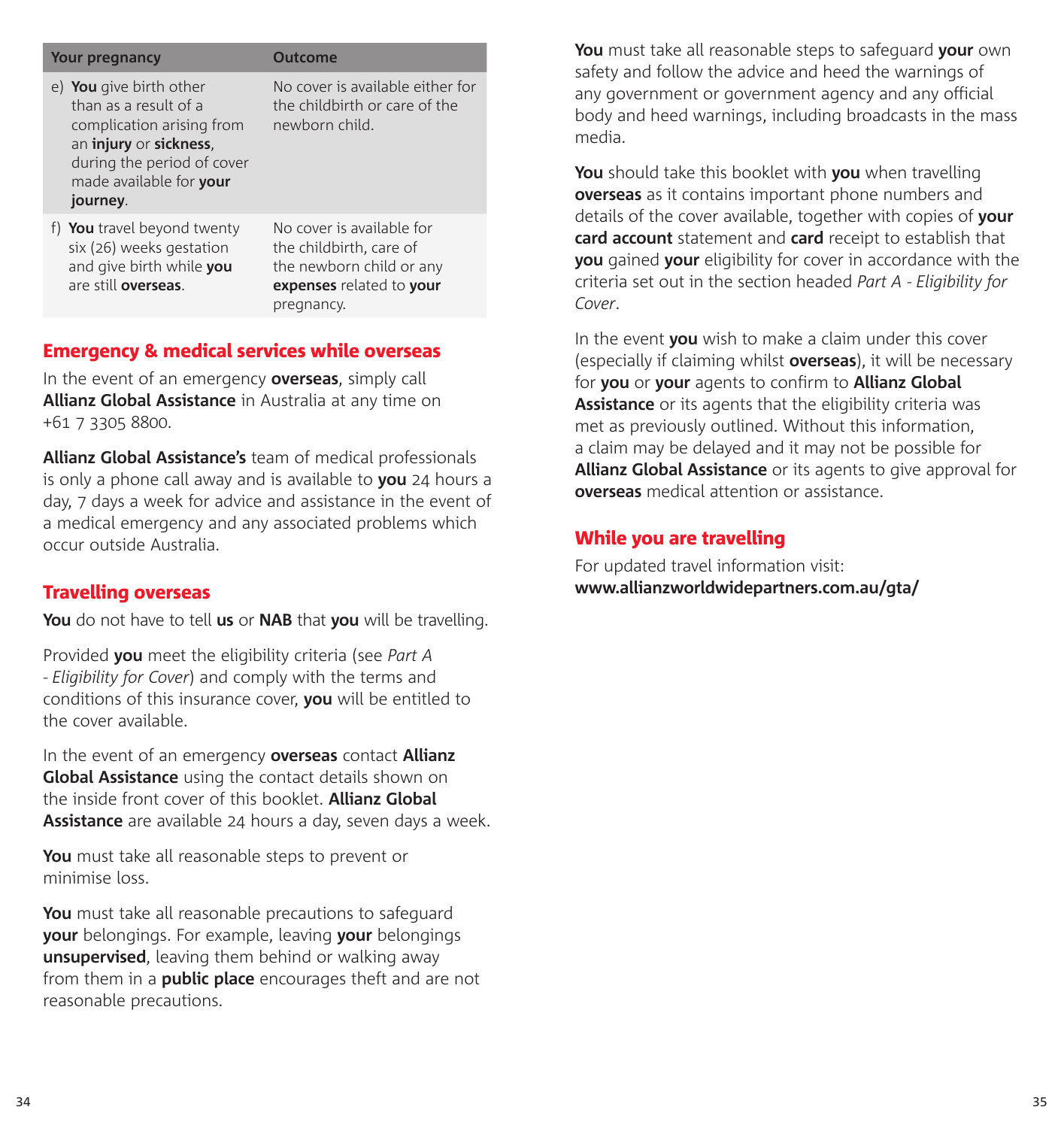#### Section 1.1 Overseas emergency assistance

No cover is available under this section if **you** are aged seventy six (76) years or over on the date **you** depart on **your journey**.

**Allianz Global Assistance** will help **you** with any **overseas** emergency (also see **EMERGENCY AND MEDICAL SERVICES WHILE OVERSEAS** above).

**You** may contact **Allianz Global Assistance** at any time 7 days a week.

#### 1.1.1 Allianz Global Assistance will arrange If:

- **you** are aged under seventy six (76) years on the date **you** depart on **your journey**; and
- while **overseas** during the period of cover available for **your journey**,

**you** are **injured** or become **sick** (provided the relevant **injury** or **sickness** is covered), **Allianz Global Assistance**  will arrange for the following assistance services:

- a) access to a **medical adviser** for emergency medical treatment while **overseas**;
- b) any messages which need to be passed on to **your** family or employer in the case of an emergency;
- c) provision of any written guarantees for payment of **reasonable** expenses for emergency hospitalisation while **overseas**;
- d) advice and assistance with emergency travel planning.

### 1.1.2 What we exclude

To the extent permitted by law, **we** will not pay if **you**  decline to follow the medical advice **we** have obtained, and **we** will not be responsible for subsequent **medical expenses** or evacuation expenses.

## Section 1.2 Overseas emergency medical

No cover is available under this section if **you** are aged seventy six (76) years or over on the date **you** depart on **your journey**.

#### 1.2.1 What we cover

#### **Overseas medical expenses due to covered injury or sickness**

If:

- **you** are aged under seventy six (76) years on the date **you** depart on **your journey**; and
- during the period of cover available for **your journey**, **you** are **injured overseas** or become **sick** while **overseas**, **we** will reimburse the **reasonable medical expenses you** incur until **you** get back to Australia provided that the relevant **injury** or **sickness** is covered by this insurance.

The **medical expenses** must have been incurred on the written advice of a **medical adviser**.

**You** must make every effort to keep **your medical expenses** to a minimum.

If **you** are prevented from returning **home** because of a **sickness** or **injury we** will only pay for **medical expenses**  incurred during the twenty four (24) consecutive month period after the **sickness** was first diagnosed or the **injury**  happened.

#### 1.2.2 What we exclude

To the extent permitted by law, **we** will not pay for expenses:

- a) if **you** have received medical care under a Reciprocal Health Care Agreement between the Government of Australia and the government of another country where Australian residents are provided with subsidised essential medical treatment. (See [www.dfat.](www.dfat.gov.au) gov.au for details of *Reciprocal Health Care Agreements with Australia*);
- b) relating to dental treatment involving the use of precious metals or for cosmetic dentistry;
- c) for dental treatment caused by or related to the deterioration and/or decay of teeth;
- d) for preventative dental treatment;
- e) any payment which would result in **us** contravening the Health Insurance Act 1973 (Cth), the Private Health Insurance Act 2007 (Cth) or the National Health Act 1953 (Cth) or any other applicable legislation (whether in Australia or not).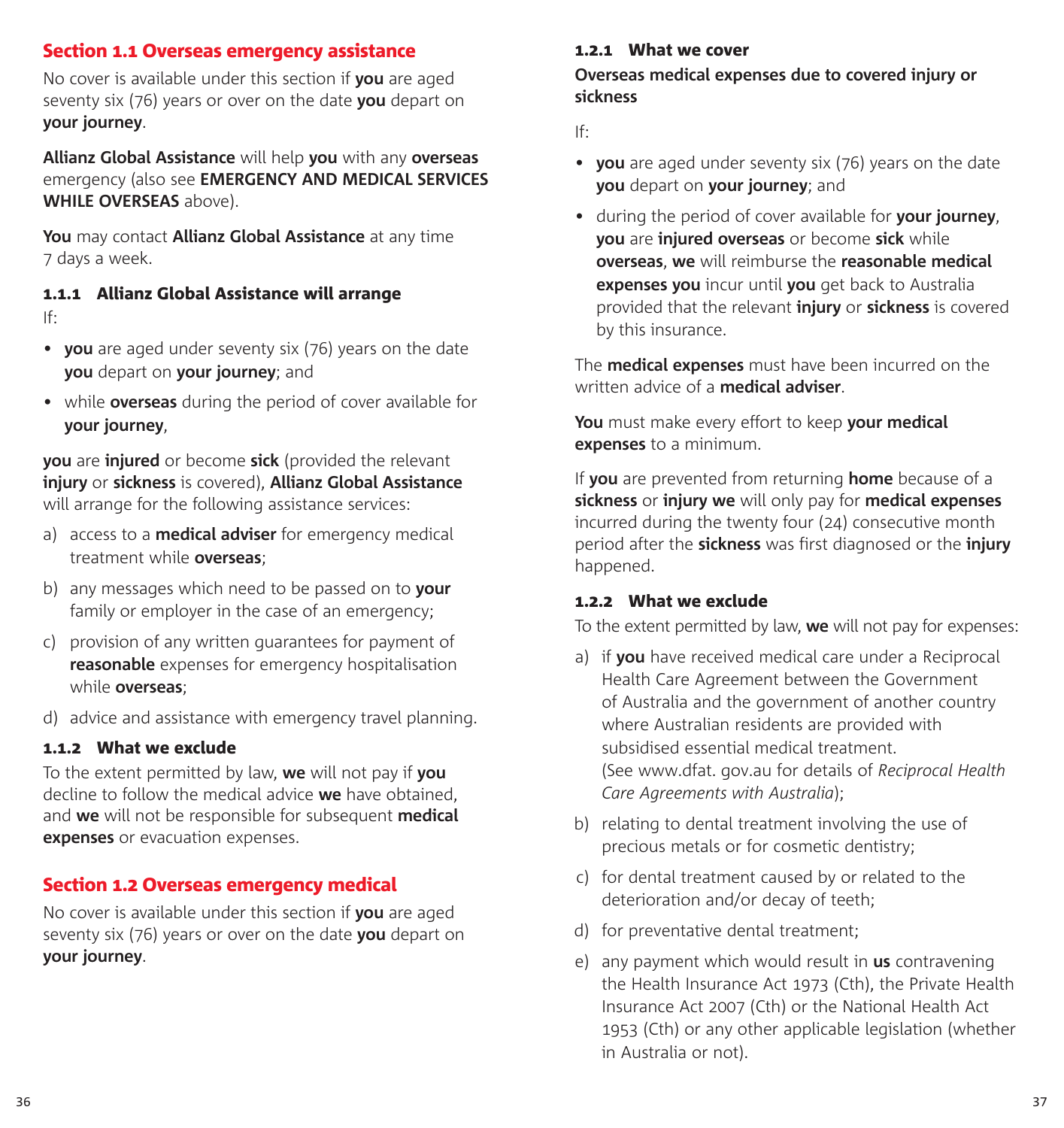#### Section 1.3 Overseas emergency dental expenses due to sudden & acute pain (toothache)

No cover is available under this section if **you** are aged seventy six (76) years or over on the date **you** depart on **your journey**.

#### 1.3.1 What we cover

If:

- **you** are aged under seventy six (76) years on the date **you** depart on **your journey**; and
- during the period of cover available for **your journey**,

**you** require emergency dental treatment **overseas**, which the treating dentist certifies in writing is for the relief of sudden and acute pain to natural teeth (toothache) **we** will pay the cost of emergency dental treatment up to the limit shown in *Part C - Benefit Limits - 1.3 Overseas Emergency Dental Expense*s for the relief of sudden & acute pain (toothache), for the emergency dental treatment expenses incurred. This cover and limit does not apply to dental costs arising from any **injury** or **sickness** that is covered under sub-section 1.2.1.

## 1.3.2 What we exclude

To the extent permitted by law, **we** will not pay for any expenses:

- a) if **you** have received medical care under a Reciprocal Health Care Agreement between the Government of Australia and the government of another country where Australian residents are provided with subsidised essential medical treatment. (See <www.dfat.gov.au> for details of *Reciprocal Health Care Agreements with Australia*);
- b) relating to dental treatment involving the use of precious metals or for cosmetic dentistry;
- c) for dental treatment caused by or related to the deterioration and/or decay of teeth;
- d) for preventative dental treatment;
- e) for dental treatment received in Australia.

## Section 1.4 Medical evacuation & repatriation

No cover is available under this section if **you** are aged seventy six (76) years or over on the date **you** depart on **your journey**.

#### 1.4.1 What we cover

If:

- **you** are aged under seventy six (76) years on the date **you** depart on **your journey**; and
- while **overseas** during the period of cover available for **your journey**,

**you injure yourself** or become **sick** and the relevant **injury** or **sickness** is covered by this insurance, **we** will pay the **reasonable** cost of **your** medical transfer or evacuation if **you** must be transported to the nearest **hospital** for emergency medical treatment **overseas** or be brought back to **your home** on the written advice of a **medical adviser**.

## 1.4.2 What we exclude

To the extent permitted by law, **we** will not pay for any expenses for medical evacuation or repatriation unless it has been first approved by **Allianz Global Assistance**.

## Section 1.5 Hospital cash allowance

No cover is available under this section if **you** are aged seventy six (76) years or over on the date **you** depart on **your journey**.

### 1.5.1 What we cover

If:

- **you** are aged under seventy six (76) years on the date **you** depart on **your journey**; and
- during the period of cover available for **your journey**,

**you** are hospitalised **overseas** for a continuous period of more than forty eight (48) consecutive hours as a result of an **injury** or **sickness** covered by this insurance, then **we** will pay **you** the benefit specified in *Section C - Benefit Limits - 1.5 Hospital Cash Allowance* for each day in excess of forty eight (48) consecutive hours that **you** continue to be hospitalised.

### 1.5.2 What we exclude

**We** will not pay if **you** cannot claim for **medical expenses** connected with the hospitalisation under *SECTION 1.2 OVERSEAS EMERGENCY MEDICAL.*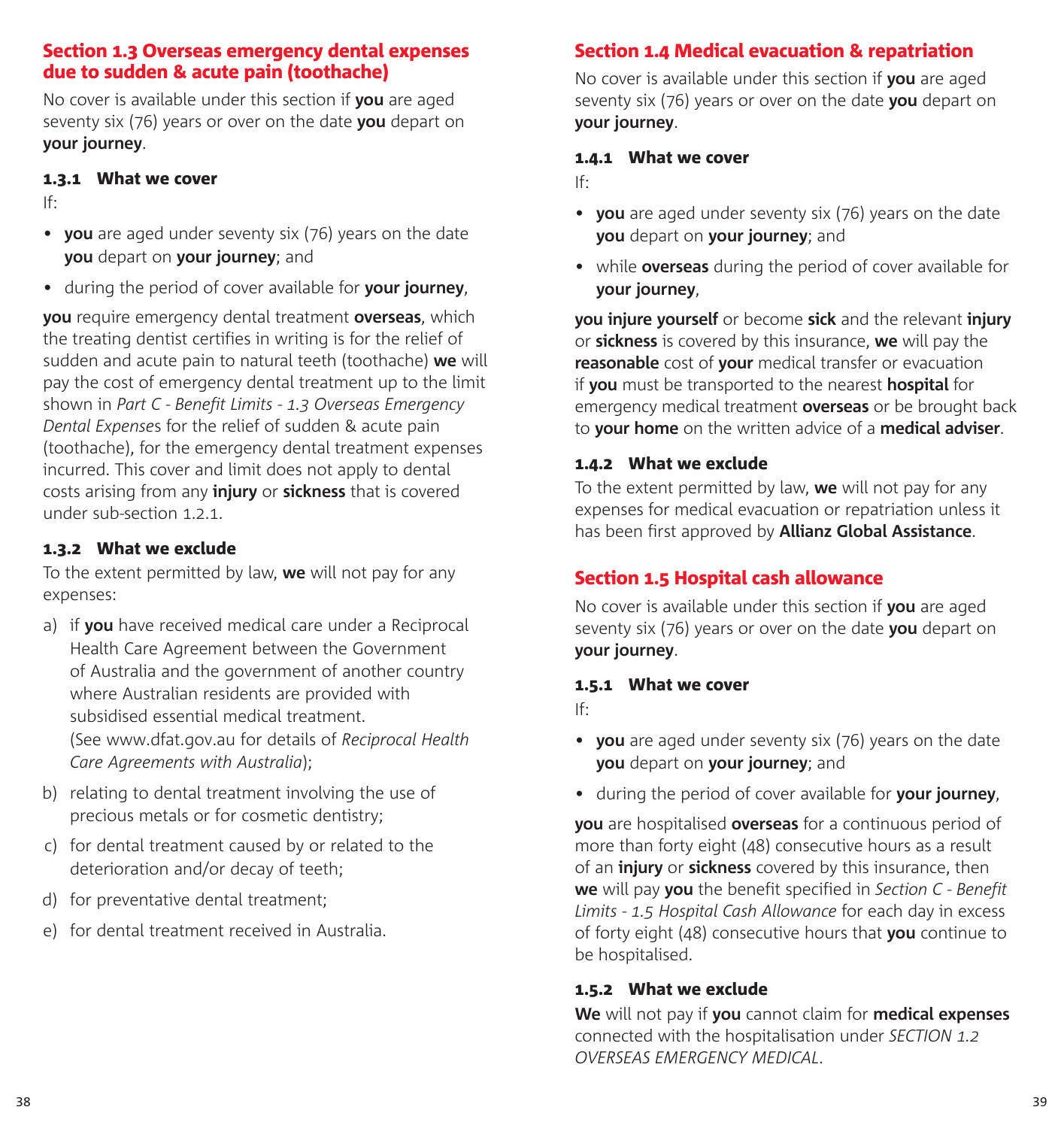## Section 1.6 Assault requiring hospitalisation

No cover is available under this section if **you** are aged seventy six (76) years or over on the date **you** depart on **your journey**.

#### 1.6.1 What we cover

If:

- **you** are aged under seventy six (76) years on the date **you** depart on **your journey**; and
- while **overseas** during the period of cover available for **your journey**,

**you** are assaulted and as a result require hospitalisation for the treatment of **your injuries**, then **we** will pay **you** the benefit specified in *Part C - Benefit Limits - 1.6 Assault requiring hospitalisation* provided that **you** supply **us** with a written police report confirming the circumstances of **your** assault and hospitalisation.

### 1.6.2 What we exclude

**We** will not pay if **you** cannot claim for **medical expenses** connected with the hospitalisation under *SECTION 1.2 OVERSEAS EMERGENCY MEDICAL*.

## Section 1.7 Accidental death

#### 1.7.1 What we cover

If, during the period of cover available for **your journey**;

- a) **you** are **injured** and **you** die because of that **injury** within twelve (12) consecutive months of the **injury**; or
- b) something **you** are travelling on or in disappears, sinks or crashes and **your** body is not found within twelve (12) consecutive months and **you** are presumed dead,

**we** will pay the benefit specified in *Part C - Benefit Limits - 1.7 Accidental Death*, to **your** estate.

## Section 1.8 Funeral expenses

No cover is available under this section if **you** are aged seventy six (76) years or over on the date **you** depart on **your journey**.

#### 1.8.1 What we cover

If:

- **you** are aged under seventy six (76) years on the date **you** depart on **your journey**; and
- while **overseas** during the period of cover available for **your journey**,

**you** die from a cause that is not excluded, **we** will pay for **your reasonable funeral expenses** incurred **overseas** or the **reasonable** cost of bringing **your** remains back to **your home** or to a nominated funeral home in the location in which **you** lived.

The maximum amount **we** will pay is specified in *Part C - Benefit Limits - 1.8 Funeral Expenses*.

#### 1.8.2 What we exclude

To the extent permitted by law, **we** will not pay for any costs incurred in Australia except the **reasonable** cost of transporting **your** remains from the inbound port or airport to **your home** or nominated funeral home.

## Section 1.9 Loss of income

No cover is available under this section if **you** are aged seventy six (76) years or over on the date **you** depart on **your journey**.

#### 1.9.1 What we cover

If:

- **you** are aged under seventy six (76) years on the date **you** depart on **your journey**; and
- while **overseas** during the period of cover available for **your journey**, **you** suffer an **injury** requiring medical treatment **overseas**; and
- because of the **injury you** become disabled; and
- the disablement continues for more than ninety (90) consecutive days from the date of the **injury**; and
- **you** are under the regular care of and acting in accordance with the instructions or advice of a **medical adviser** who certifies in writing that the disablement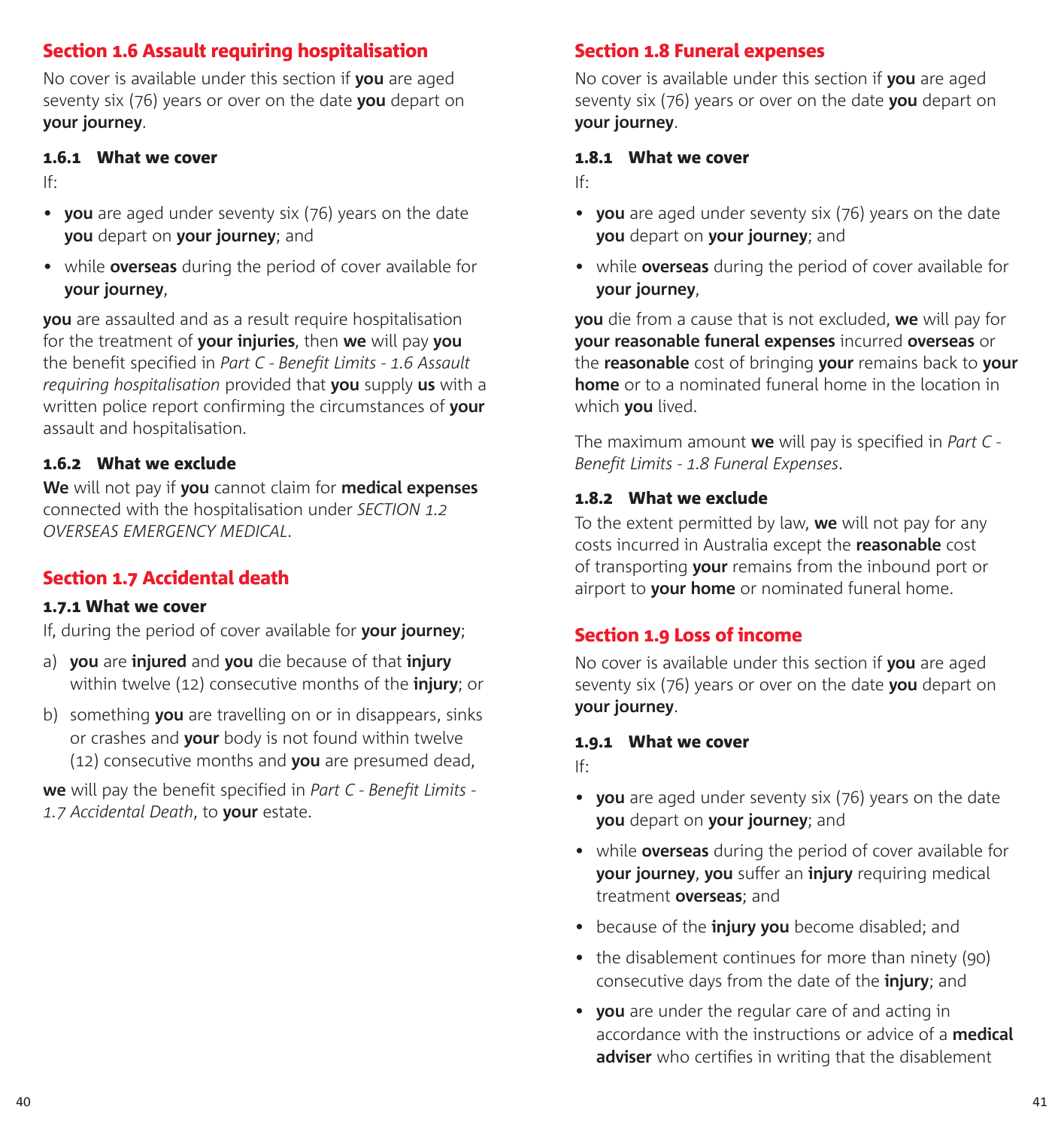prevents **your** usual employment beyond the date that **you** are due to resume **your** usual employment,

then **we** will pay **you** up to the specified benefit per week for up to the specified number of consecutive weeks as shown in *Part C - Benefit Limits - 1.9 Loss of Income*, starting from:

- the ninetieth (90th) consecutive day after **your** disablement began; or
- the date **you** were due to resume **your** usual employment,

whichever date is later, for the amount of money **you** would earn from **your** employment in any trade, business, profession or occupation that **you** have lost.

## Section 2.1 Cancellation

If **you** are aged seventy six (76) years or over on the date **you** depart on **your journey** any benefit available under 2.1.1 a] and 2.1.1 c] is limited in amount. Refer to *Part C - Benefit Limits - 2.1 Cancellation* for the limit applicable to any benefits available.

If **you** are aged seventy six (76) years or over on the date **you** depart on **your journey** no benefit is available under *2.1.1 b]*.

#### 2.1.1 What we cover

If during the period of cover available, **your journey** is cancelled, disrupted or rescheduled because of any of the following circumstances that are not expected or intended by **you**:

- **your** unforeseen death, **accidental injury** or **sickness**;
- the unforeseen death, **accidental injury** or **sickness** of **your relative** aged under 80 years;
- the unforeseen death, **accidental injury** or **sickness** of **your** business partner or a member of **your** travelling party; or
- any other unforeseen circumstances outside **your** control that are not excluded,

**we** will reimburse **you**:

#### **Unused arrangements and travel agents fees**

- a) the non-refundable portion of unused travel and accommodation arrangements:
	- scheduled to be used during the period of cover available for **your journey**;
- that **you** have paid in advance of cancellation or disruption; and
- cannot recover in any other way,

limited to the maximum total limit specified in *Part C - Benefit Limits - 2.1.1 a]* inclusive of:

- travel agent's cancellation fees and any commission or service fees retained by **your** travel agent up to the amount of commission or service fees that **your** travel agent would have earned had **your journey** not been cancelled; or
- the amount specified in *Part C Benefit Limits 2.1.1* a] for travel agents cancellation fees, whichever is the lesser.

### **Frequent flyer, air miles, loyalty card points & redeemable vouchers**

- b) for the value of frequent flyer points, air miles, loyalty card points, redeemable vouchers or other similar schemes lost by **you** as a result of cancelling the services paid for or obtained with those points, air miles, vouchers or schemes, but only if:
	- **you** cannot recover **your** loss in any other way; and
	- **you** are aged seventy six (76) years or under on the date that **you** depart on **your journey**.

**We** calculate the amount **we** pay **you** as follows:

- i. for frequent flyer points, air miles or loyalty card points:
- the cost of an equivalent booking based on the same advance booking period as **your** original booking less any payment **you** made toward the booking,

multiplied by

• the total number of points or air miles lost,

divided by the total number of points or air miles used to make the booking.

ii. for vouchers, the face value of the voucher or current market value of an equivalent booking whichever is the lesser;

limited to the maximum total limit specified in *Part C - Benefit Limits - 2.1.1 b]*.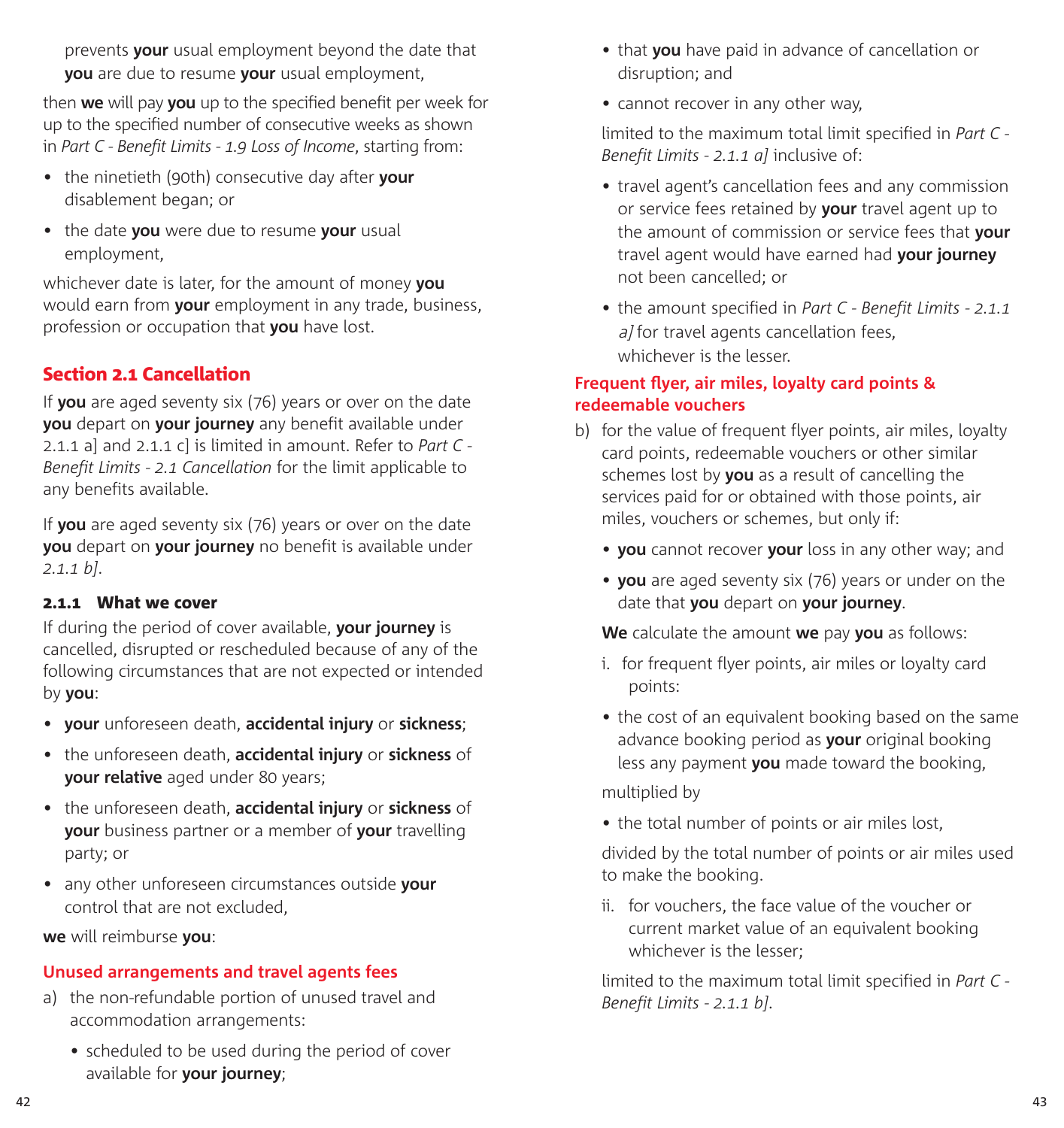#### **Rescheduling your journey**

c) **your reasonable** costs of rescheduling **your journey**. The most **we** will pay for rescheduling **your journey** is the unrecoverable amount that would have been payable under sub-sections 2.1.1 a] and 2.1.1 b] had **your journey** been cancelled.

**We** will not pay a claim under sub-section *2.1.1 c*] in addition to a claim under sub-sections *2.1.1 a]* and *2.1.1 b]* for the same services/facilities however, if **you** do reschedule **your journey we** will also pay **you** for **your reasonable** additional meal costs and the **reasonable** costs of internet use and telephone calls necessary to rearrange **your journey**.

#### **Conditions**

If **you** want to claim under the cover available, **you** must do the following as soon as possible after the happening of the unexpected event causing **your** claim:

- cancel any pre-arranged travel and accommodation scheduled to be used during the period of cover made available for **your journey** that **you** are now unable to use; and
- recover any refund that **you** are entitled to.

If **you** think that **you** may have to cancel **your journey** or shorten **your journey you** must tell **us** as soon as possible.

If **your** claim arises from or is related to **your** fitness to travel, written proof from a **medical adviser** must be provided.

#### 2.1.2 What we exclude

To the extent permitted by law **we** will not pay **your** claim if:

- a) **you** were aware, or a reasonable person in **your** circumstances would have been aware before **you**  became eligible for the cover available, of any reason that may cause **your journey** to be cancelled, rescheduled or shortened;
- b) caused by **you** or **your travel companion** changing plans;
- c) arising from a **pre-existing medical condition** of any person including **you**, **your travel companion** or a **relative**;
- d) the **injury**, illness or death of a **relative** (who is not a **travel companion**) who is aged eighty (80) years or over at the time **you** become eligible for cover under *International Travel Insurance*;
- e) caused by **financial default** of any person, company or organization involved in **your** travel arrangements;
- f) caused by an act or threat of terrorism.

### Section 3.1 Additional expenses

No cover is available under this section if **you** are aged seventy six (76) years or over on the date **you** depart on **your journey**.

#### 3.1.1 What we cover

### **Additional travel & accommodation expenses due to your incapacity**

a) If:

- **you** are aged under seventy six (76) years on the date **you** depart on **your journey**; and
- during the period of cover available for **your** journey, **you** cannot continue **your journey** because of an **injury** or **sickness** covered by this insurance, that occurs during the period of cover available for **your journey** and needs immediate treatment from a **medical adviser** who certifies in writing that **you** are unfit to travel, **we** will reimburse **your reasonable**  additional accommodation and travel expenses.

#### **Emergency travel & accommodation expenses for a necessary companion**

 $h)$  If:

- **you** are aged under seventy six (76) years on the date **you** depart on **your journey**; and
- during the period of cover available for **your journey**, **you** are hospitalised suffering from a life threatening or other serious condition covered by this insurance, **we** will reimburse the **reasonable** travel and accommodation expenses for a **relative** or friend to travel to **you**, stay near **you** or escort **you**.
- He or she must travel to **you**, stay near **you** or escort **you** on the written advice of **your** treating **medical adviser** and with the prior written approval of **Allianz Global Assistance**.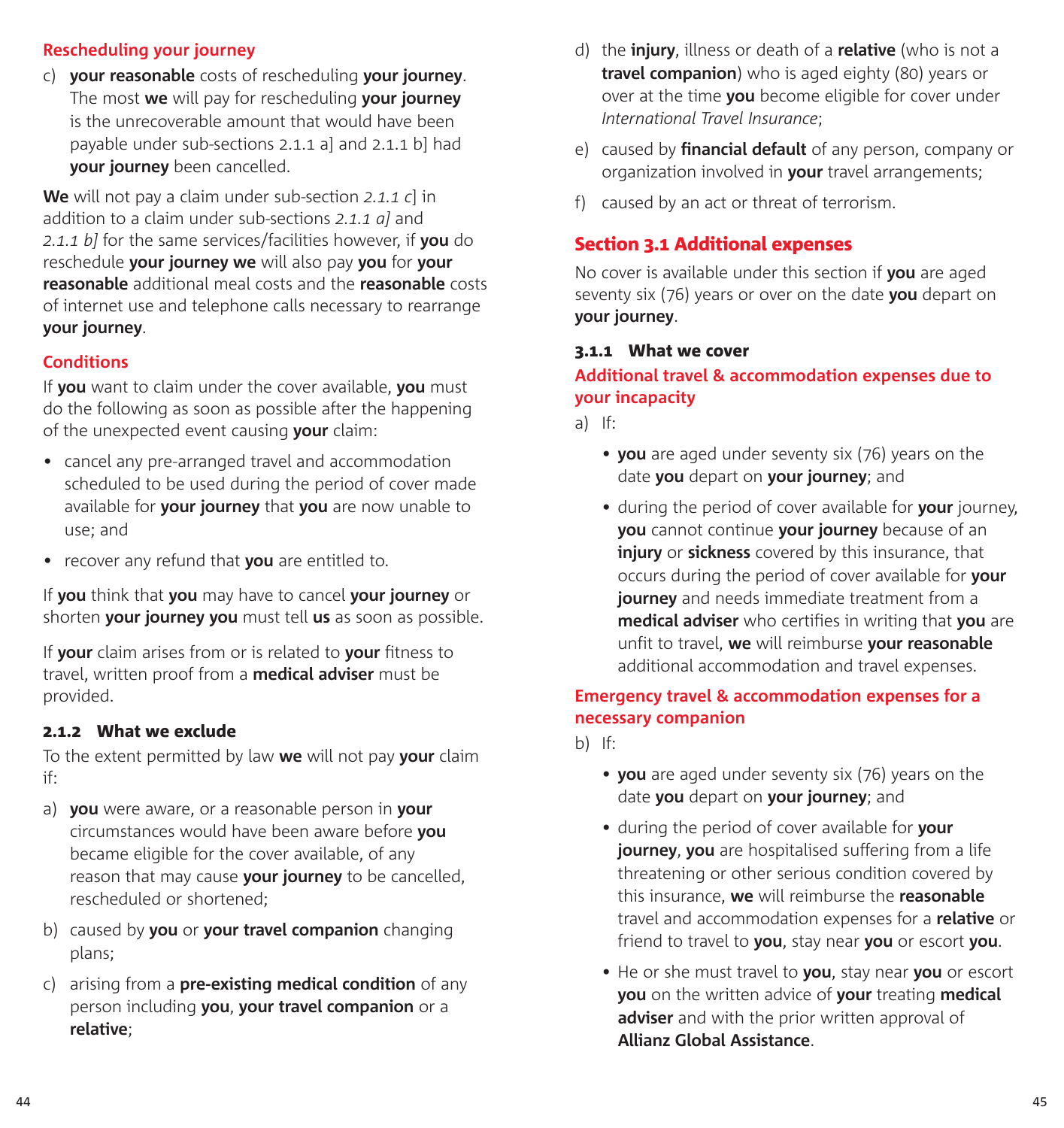#### **Additional travel & accommodation expenses due to your travel companion's incapacity**

c) If **your travel companion** cannot continue their **journey** because of an **injury** or **sickness** that would be covered by this insurance, which occurs during the period of cover available for **your journey** and which needs immediate treatment from a **medical adviser** who certifies in writing that **your travel companion** is unfit to travel, **we** will reimburse **your reasonable** additional accommodation and travel expenses for **you** to remain with **your travel companion**.

## **Repatriation of dependants left without supervision**

d) If:

- **you** are aged under seventy six (76) years on the date **you** depart on **your journey**; and
- during the period of cover available for **your journey**, **your dependants** are left without supervision following **your** hospitalisation or evacuation that is covered by this insurance, **we** will pay the **reasonable** additional travel and accommodation expenses incurred to return them to **your home**, including the travel and accommodation expenses of an escort if agreed to by **Allianz Global Assistance**.

## **Additional travel & accommodation expenses due to specified events**

- e) In addition, if:
	- **you** are aged under seventy six (76) years on the date **you** depart on **your journey**; and
	- during the period of cover available for **your journey**, a disruption to **your journey** arises from:
	- **your** scheduled or connecting transport being cancelled, delayed, rescheduled or diverted because of a strike, riot, **hijack**, civil protest, weather, **natural disaster** or **accident** affecting **your** mode of transport;
	- **you** unknowingly break any quarantine rule;
	- **you** lose **your** passport, travel documents or **transaction cards** or they are stolen;
	- **your home** being rendered uninhabitable by fire, explosion, earthquake or flood;

**we** will reimburse **your reasonable** additional travel and accommodation expenses (including the cost of **your** return **home**).

Whenever claims are made by **you** under this section and *Section 2.1 CANCELLATION* for cancelled services/facilities or alternative arrangements for the same or similar services/facilities, **we** will pay for the higher of the two amounts, not both.

#### 3.1.2 What we exclude

To the extent permitted by law, **we** will not pay **your** claim:

- a) if **you** were aware, or a reasonable person in **your**  circumstances would have been aware, of any reason, before **you** became eligible for the period of cover available, that may cause **your journey** to be cancelled, disrupted or delayed;
- b) if **you** can claim **your** additional travel and accommodation expenses from anyone else;
- c) arising from the **financial default** of any company, organisation or person involved in **your** travel arrangements.
- d) for cancellations, delays, rescheduling or diversions to **your** scheduled or connecting transport unless it is due to a strike, riot, **hijack**, civil protest, weather, **natural disaster** or **accident** affecting **your** mode of transport;
- e) if **your** claim arises directly or indirectly out of **you**  operating a **rental vehicle** in violation of the rental agreement.

## Section 3.2 Travel delay expenses

No cover is available under this section if **you** are aged seventy six (76) years or over on the date **you** depart on **your journey** and **your** claim arises from **your injury** or **sickness**.

#### 3.2.1 What we cover

If a delay to **your journey** arises from circumstances outside **your** control during the period of cover available (except if **you** are aged seventy six (76) years or over on the date **you** depart on **your journey** and **your** claim arises as a result of **injury** or **sickness**), **we** will reimburse the cost of **your reasonable** additional meals and accommodation expenses.

**We** will pay up to the amount specified in *Part C - Table of Benefits - 3.2 Travel Delay Expenses* at the end of the initial six (6) consecutive hour period.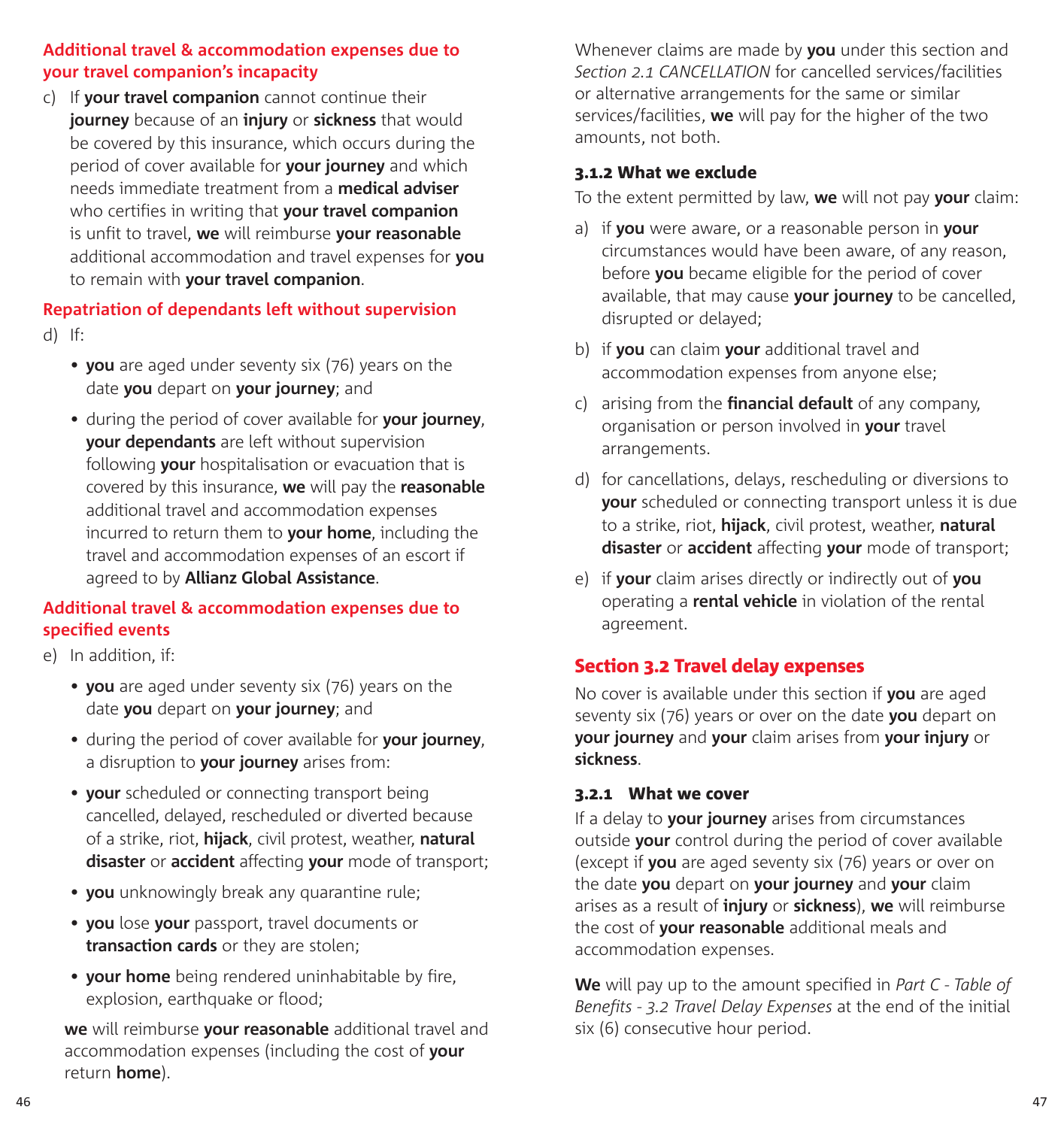In addition, **we** will pay up to the amount specified in *Part C - Benefit Limits - 3.2 Travel Delay Expenses* if the delay continues for an additional eighteen (18) consecutive hours in excess of the initial six (6) consecutive hour period.

#### 3.2.2 What we exclude

To the extent permitted by law **we** will not pay if a delay to **your journey** arises:

- a) as a result of **injury** or **sickness** if **you** are aged seventy six (76) years or over on the date **you** depart on **your journey**;
- b) from an act or threat of terrorism; or
- c) because of the **financial default** of any company, organisation or person involved in **your** travel arrangements.

### Section 3.3 Alternative transport expenses

#### 3.3.1 What we cover

If during the period of cover available for **your journey**, **your** scheduled transport is cancelled, delayed, shortened or diverted and that means **you** would not arrive at a wedding, funeral, conference, 25th or 50th wedding anniversary, pre-paid ticketed concert or pre-paid ticketed sporting event on time (which before **you** left Australia **you** had planned to attend), **we** will pay **your reasonable** additional travel expenses up to the amount specified in *Part C - Benefit Limits - 3.3 Alternative Transport Expenses* to enable **you** to arrive on time.

#### 3.3.2 What we exclude

To the extent permitted by law **we** will not pay if **your** scheduled transport is cancelled, delayed, shortened or diverted:

- a) due to an act or threat of terrorism; or
- b) because of the **financial default** of any company, organisation or person involved in **your** travel arrangements.

## Section 3.4 Return home & resumption of journey

No cover is available under sub-sections *3.4.1 a]* and *3.4.1 b]* for a claim arising because of **your injury** or **sickness** if **you** are aged seventy six (76) years or over on the date **you** depart on **your journey**.

#### 3.4.1 What we cover

- a) If, during the period of cover available for **your journey**, **you** return **home**:
	- with **our** consent and on the written advice of **your** treating **medical adviser** following **your injury** or **sickness** (except if **you** are aged seventy six (76) years of age or over on the date **you** depart on **your journey**); or
	- because **your relative** who is resident in Australia and who is aged under eighty (80) years at the time **you** become eligible for cover, dies unexpectedly or is hospitalised due to a serious **sickness** first diagnosed during **your journey** or serious **injury** occurring during **your journey**,

**we** will reimburse the **reasonable** additional cost of **your** early return to **your home**.

**We** will only pay the cost of the fare class **you** had planned to travel at.

- b) If **your** claim is payable under sub section 3.4.1 a] and:
	- it is possible for **your journey** to be resumed; and
	- there is more than fourteen (14) consecutive days or twenty five per cent (25%), whichever is the greater, remaining of the period of cover available for **your journey**, as noted on **your overseas** travel ticket; and
	- **you** resume **your journey** within thirty (30) consecutive days of **your** return to **your home**,

**we** will reimburse **you** for airfares for **you** to return to the place **you** were when **your journey** was interrupted.

The most **we** will pay under this sub-section is up to the limit shown in *Part C - Benefit Limits - 3.4 Return Home & Resumption of journey*.

#### 3.4.2 What we exclude

To the extent permitted by law **we** will not pay a claim:

- a) arising because of **your injury** or **sickness** if **you** are aged seventy six (76) years or over on the date **you** depart on **your journey**;
- b) under this section in addition to a claim under section *2.1 CANCELLATION* or *3.1 ADDITIONAL EXPENSES* for the same or similar services. **We** will only pay the highest amount incurred by **you**, not both amounts.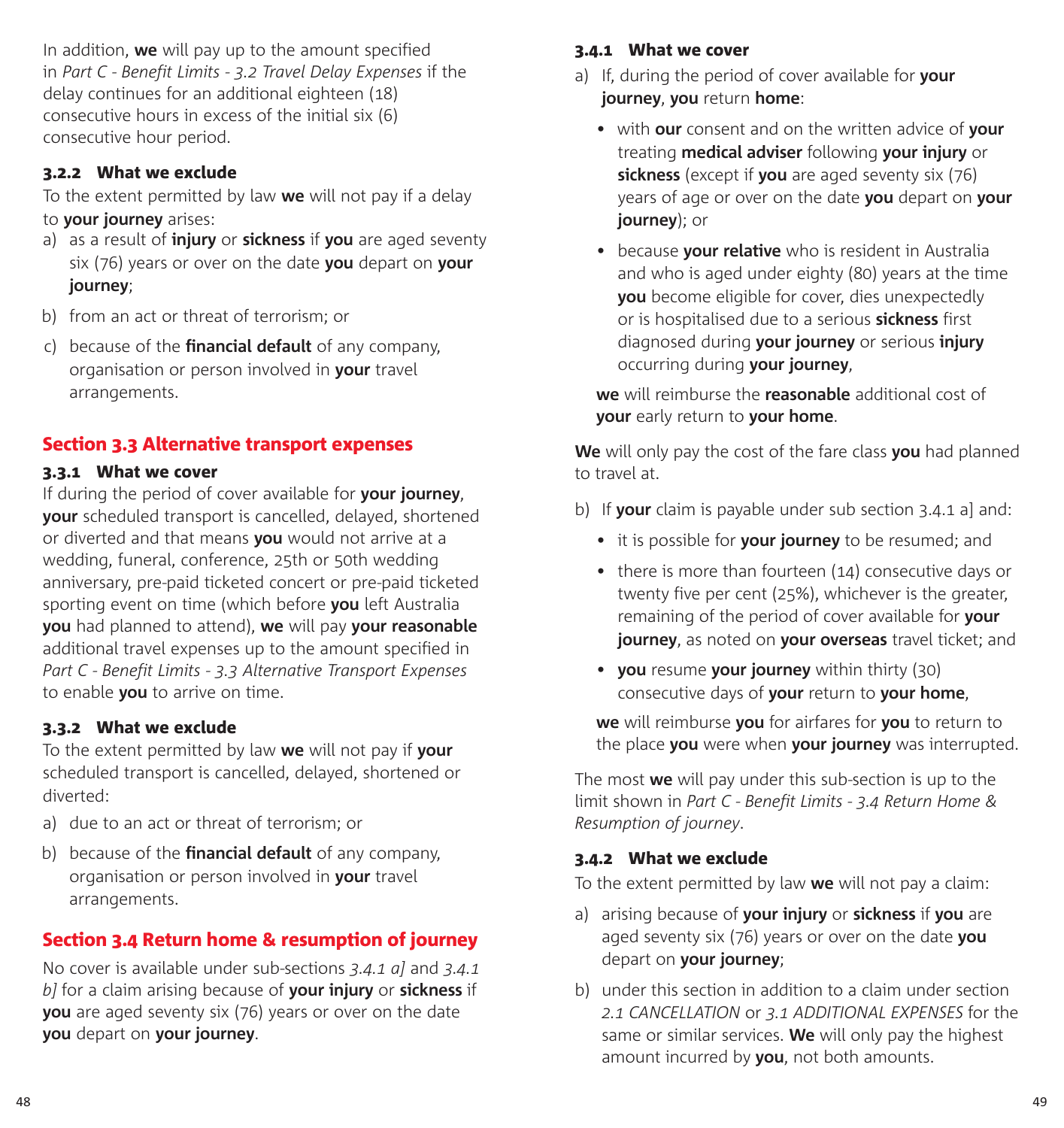## Section 3.5 Hijack

### 3.5.1 What we cover

If during the period of cover available for **your journey**, the scheduled public transport **you** are travelling on is **hijacked we** will pay **you** the amount specified in *Part C - Benefit Limits - 3.5 Hijack* for each consecutive twenty four (24) hour period that **you** are held captive, up to the limit specified in *Part C - Benefit Limits - 3.5 Hijack*.

## Section 3.6 Kidnap & ransom

### 3.6.1 What we cover

If during the period of cover available for **your journey**, **you** are **kidnapped we** will reimburse **you** the **ransom** costs, up to the limit specified in *Part C - Benefit Limits - 3.6 Kidnap & Ransom*, that **you** pay to secure **your** release.

In addition **we** will pay the necessary and **reasonable** expenses **you** incur following receipt of a **ransom** demand. These expenses include:

- fees and expenses of an independent security consultant retained by **you**, or on **your** behalf with **our** approval;
- interest paid on monies borrowed from a financial institution for the purpose of paying **ransom**. The maximum amount **we** will pay shall be for a term not exceeding thirty (30) days prior to the payment of the **ransom** until the first business day after **you** receive settlement from **us**, on a principal sum not exceeding \$250,000, and for a rate of interest not exceeding two percent (2%) above the contemporary overdraft interest rate charged by the **NAB**;
- any other necessary expenses incurred for the purpose of investigating, negotiating, or paying a **ransom** demand or costs in recovering **you**, but with the exception of:
	- expenses, fees or damages incurred as a result of any proceeding brought against **you** arising out of the **kidnap** or the way it was handled; and
	- expenses, losses or damages caused by interruption to any business.

**We** will not act as an intermediary or negotiator for **you** nor will **we** offer direct advice to **you** on dealing with a kidnapper.

## **Conditions**

**You** must take all reasonable precautions to keep this **kidnap** and **ransom** cover confidential.

If part of or all of the **ransom** is recovered, **you** agree to reimburse **us** the full amount recovered as soon as practicable.

### 3.6.2 What we exclude

To the extent permitted by law **we** will not pay if:

- a) **you** have, in the past:
	- been declined, cancelled or issued with special conditions for **kidnap** insurance; or
	- suffered a **kidnap** or attempted **kidnap**; or
	- had an extortion demand made against **you**.
- b) **you** are **kidnapped** in Mexico or in any country located in Central America or South America (south of the border between the United States of America and the United Mexican States).

### Section 4.1 Luggage

#### 4.1.1 What we cover

- a) If, during the period of cover available for **your journey**, **covered items** or **valuables** are **accidentally** lost, stolen or **accidentally** damaged except when:
	- left in a vehicle (*see sub-section 4.1.1 b] below*); or
	- left in a storage facility (*see sub-section 4.1.1 c] below*); or
	- left in an unlocked and unattended building (*see subsection 4.1.1 c] below*); or
	- left in a tent or caravan (*see sub-section 4.1.1 d] below*); or
	- the item is **sporting equipment** in use (*see subsection 4.1.1 d] below*); or
	- the item is a personal computer, communication equipment (such as a mobile/smart phone) or photographic equipment, electronic equipment, jewellery or watches checked in as luggage (*see subsection 4.1.1 e] below*),

**we** will pay the lesser of:

• the depreciated value after allowing for age, wear and tear;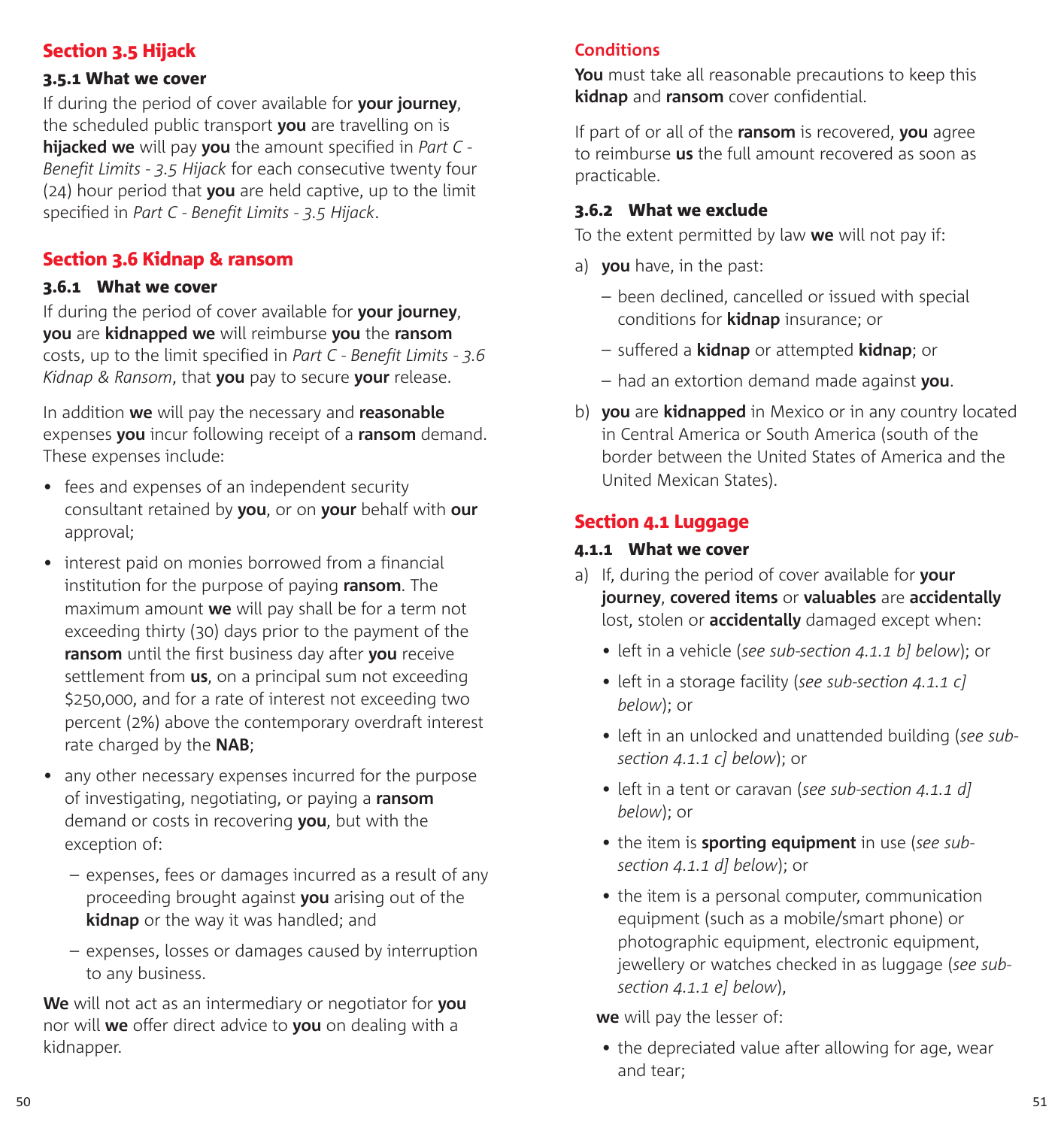- the original purchase price;
- the repair cost; or
- the replacement cost.

**We** have the option to repair or replace the **covered items** or **valuables** instead of paying **you**.

**We** will not apply depreciation to any item **we** pay for where less than twelve (12) consecutive months have elapsed since the item was purchased new.

The maximum amount **we** will pay for any item is:

- up to the item limit specified in *Part C Benefit Limits - 4.1 Luggage* for personal computers, video cameras or cameras; or
- up to the item limit specified in *Part C Benefit Limits - 4.1 Luggage* for all other items.

A pair or related set of items, for example (but not limited to):

- a camera, lenses (attached or not), tripod and accessories;
- a matched or unmatched set of golf clubs, golf bag and buggy; or
- a matching pair of earrings,

are considered as only one item for the purpose of this cover, and the appropriate single item limit will be applied.

For the avoidance of any doubt, cover is available for:

- **accidental** loss, theft of or **accidental** damage to, dentures or dental prostheses whilst **you** are not wearing them;
- the cost of medical consultation fees **you** incur to replace prescription medication which is **accidentally** lost, stolen or **accidentally** damaged, together with the replacement cost of the medication.
- b) **Covered items** that are left in a vehicle during the period of cover available for **your journey** are only covered during daylight hours and must have been left out of sight in a locked vehicle, and in the event of theft forced entry must have been made. No cover is available for **valuables** left in a vehicle at any time.
- c) **Covered items** that are left in a storage facility or in an unattended building during the period of cover

available for **your journey** are only covered if the storage facility or building is locked and in the event of theft, forced entry is made.

- d) No cover is available for **covered items** or **valuables** left in a tent or caravan at any time or for **sporting equipment** while it is in use.
- e) No cover is available for a personal computer, communication equipment (such as a mobile/smart phone) or photographic equipment, electronic equipment, jewellery or watches checked in as luggage to be transported in the cargo hold of any aircraft, ship, train, tram or bus including any loss from the point of check in until collection by **you** from the baggage carousel or collection area at the end of **your** flight, voyage or trip.

However, cover will be available for loss, theft or **accidental** damage to laptops, tablets and mobile/ smartphones when (without prior notice) **you** are directed by the airline with whom **you** have a flight booking to place a laptop, tablet or mobile/smartphone into **your** checked in luggage or overhead cabin locker for the duration of **your** flight.

## **Conditions**

If **you** make a claim, **you** must prove **your** ownership and the value of **your** belongings (e.g. receipt or valuation for jewellery).

**You** must report the loss, theft or misplacement of a **covered item** within twenty four (24) hours to the police or an office of the bus line, airline, shipping line or rail authority **you** were travelling on when the **accidental** loss, theft or **accidental** damage occurred.

**You** must provide **us** with evidence of making the report and who **you** reported the loss, theft or misplacement to.

If **you** are entitled to be reimbursed by the bus line, airline, shipping line or rail authority **you** were travelling on when the loss, theft, misplacement or damage occurred **we** will deduct the amount **you** are entitled to from any claim payable by **us**. However, if **you** are not reimbursed the full amount of **your** loss, **we** will pay the difference between the amount of **your** loss and what **you** were reimbursed, up to the limit of the cover made available.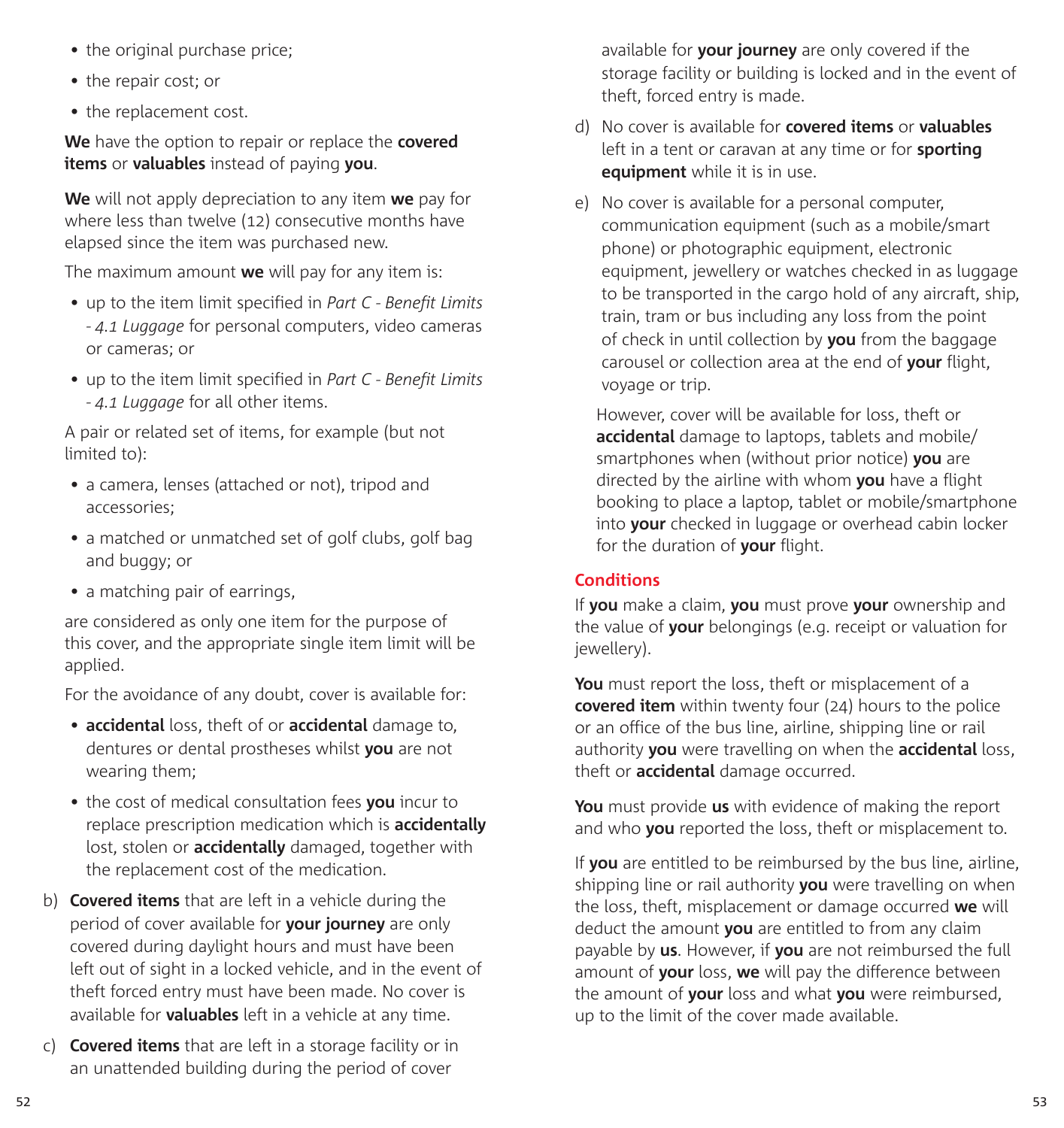#### 4.1.2 What we exclude

To the extent permitted by law, **we** will not pay a claim in relation to **your covered items** (including **valuables**) if:

- a) the loss, theft or damage is to, or of, **covered items** left behind in any hotel or motel room after **you** have checked out, or items left behind in any aircraft, ship, train, tram, taxi or bus;
- b) the **covered item** was being sent unaccompanied by **you** or under a freight contract;
- c) the loss or damage arises from ordinary wear and tear, deterioration, atmospheric or weather conditions, insects, rodents or vermin;
- d) the **covered item** disappears in circumstances that cannot be explained to **our** reasonable satisfaction;
- e) **your** claim arises from a government authority confiscating, detaining or destroying anything;
- f) the **covered item** was left **unsupervised** in a **public place**;
- g) the **covered item** has an electrical or mechanical breakdown; or
- h) the **covered item** is fragile or brittle (this exclusion does not apply to photographic or video equipment, binoculars, spectacles or contact lenses) or is an electrical component and is broken, unless the breakage was caused by theft, fire or an **accident** involving a vehicle in which **you** were travelling.

### Section 4.2 Travel documents, transaction cards & travellers cheques

#### 4.2.1 What we cover

If during the period of cover available for **your journey**:

#### **Re-issue or replacement cost**

a) any essential travel documents (including passports), **transaction cards** or travellers cheques are lost by **you**, stolen from **you** or damaged, then **we** will pay the issuer's fees or the replacement costs of the items lost, stolen or damaged (including communication costs and the **reasonable** cost of accommodation and travel to the nearest location where the documents can be replaced).

#### **Fraudulent use**

b) **your transaction cards** or travellers cheques are lost or stolen, then **we** will pay for any loss resulting from the fraudulent use of the **transaction cards** or travellers cheques.

The most **we** will pay is up to the limit specified in *Part C - Benefit Limits - 4.2 Travel Documents, Transaction Cards & Travellers Cheques*.

#### **Conditions**

**You** must report the loss or theft within twenty four (24) hours to the police and, in the case of **transaction cards** or travellers cheques, to the issuing bank or company in accordance with the conditions under which the **transaction cards** or travellers cheques were issued.

**You** must prove that **you** made such report by providing **us** with a written acknowledgement from the entity **you** reported the loss or theft to.

**We** will not pay for any amounts covered by any guarantee given by the bank or issuing company to **you** as the holder of the **transaction cards** or travellers cheques.

### 4.2.2 What we exclude

To the extent permitted by law, **we** will not pay if **your** loss arises from **your** failure to comply with the recommended security guidelines for the use of travellers cheques or **transaction cards**.

## Section 4.3 Luggage delay

#### 4.3.1 What we cover

If:

- during the period of cover available for **your journey** any of **your covered items** are delayed, misdirected or misplaced by the carrier for more than twelve (12) consecutive hours (except on the leg of **your journey** to **your home**); and
- in **our** opinion it was necessary for **you** to purchase essential items of clothing or other essential personal items,

**we** will reimburse **you** for the **reasonable** costs **you** incur, up to the amount specified in *Part C - Benefit Limits - 4.3 Luggage Delay*.

#### **Conditions**

54 55 **You** must provide written proof from the carrier who was responsible for **your covered items** that they were delayed, misdirected or misplaced.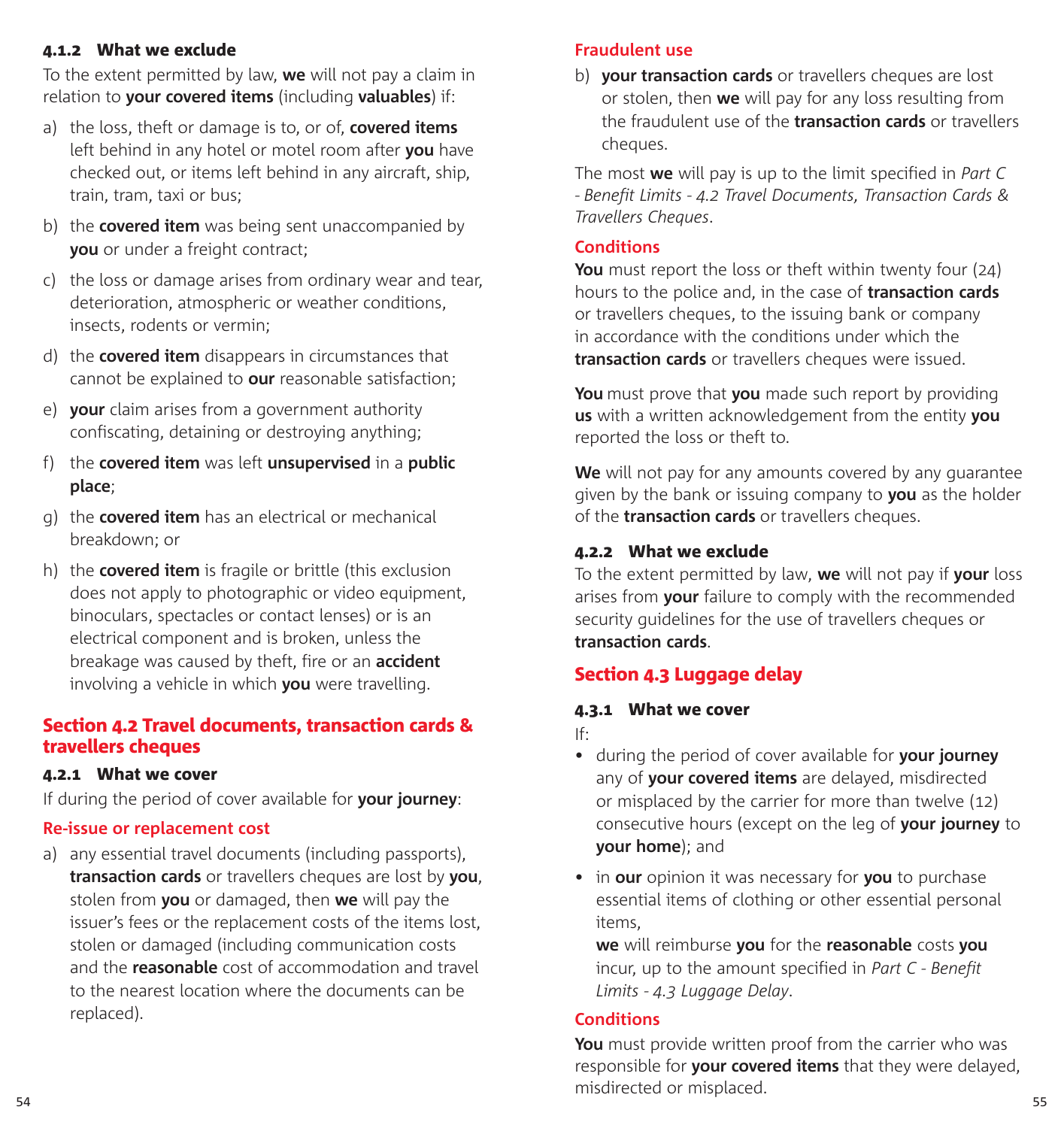**We** will deduct any amount **we** pay **you** under this section from any subsequent claim **you** make for lost **covered items** payable under *SECTION 4.1 LUGGAGE*.

If **you** are entitled to be reimbursed by the bus line, airline, shipping line or rail authority **you** were travelling on when the loss, theft, misplacement or damage occurred, **we**  will deduct the amount **you** are entitled to from any claim payable by **us**.

However, if **you** are not reimbursed the full amount of your loss, **we** will pay the difference between the amount of **your** loss and what **you** were reimbursed, up to the limit of cover made available.

### Section 5.1 Rental vehicle excess

Cover is only available under this section if **your rental vehicle** agreement specifies an amount that is payable in the event the **rental vehicle** is damaged or stolen while in **your** custody. This section does not cover items such as, but not limited to, tyres and/or windscreens, roof and underbody if they are not covered by the indemnity provided by the rental company or agency under the **rental vehicle** agreement to which the amount payable applies.

The maximum amount **we** will pay under this section is the amount specified in **your rental vehicle** agreement up to the limit shown in *Part C - Benefit Limits - 5.1 Rental Vehicle Excess*.

#### 5.1.1 What we cover

#### **Rental Vehicle/property damage**

- a) If, during the period of cover available for **your journey**, a **rental vehicle you** have rented from a **rental**  company or agency is:
	- involved in a motor vehicle **accident** while **you** are driving it; or
	- damaged or stolen while in **your** care, custody or control,

then **we** will pay **you** the lesser of:

- the amount specified that **you** are liable to pay under **your rental vehicle** agreement; or
- property damage for which **you** are liable.

### **Return of rental vehicle**

b) If during the period of cover available for **your journey**, an event covered by any section of this *International Travel Insurance* prevents **you** from returning **your rental vehicle** to the rental company, **we** will pay **you** up to the amount specified in *Part C - Benefit Limits - 5.1 Rental Vehicle Excess* for the cost **you** incur to return **your rental vehicle** to the nearest depot of the **rental** company.

#### **Conditions**

**You** must provide a copy of:

- **your rental vehicle** agreement;
- the incident report that was completed;
- repair account;
- an itemised list of the value of the damage; and
- written notice from the rental company or agency advising that **you** are liable to pay the amount specified in **your rental vehicle** agreement.

#### 5.1.2 What we exclude

To the extent permitted by law, **we** will not pay if **your**  claim arises directly or indirectly from, or is in any way connected with, or is for:

- a) **you** using the **rental vehicle** in breach of the rental agreement;
- b) **you** using the **rental vehicle** without a licence for the purpose that **you** were using it (such as but not limited to the carrying of passengers or freight); or
- c) administrative charges or fees of the rental company that are not a component of the amount payable specified in **your rental vehicle** agreement.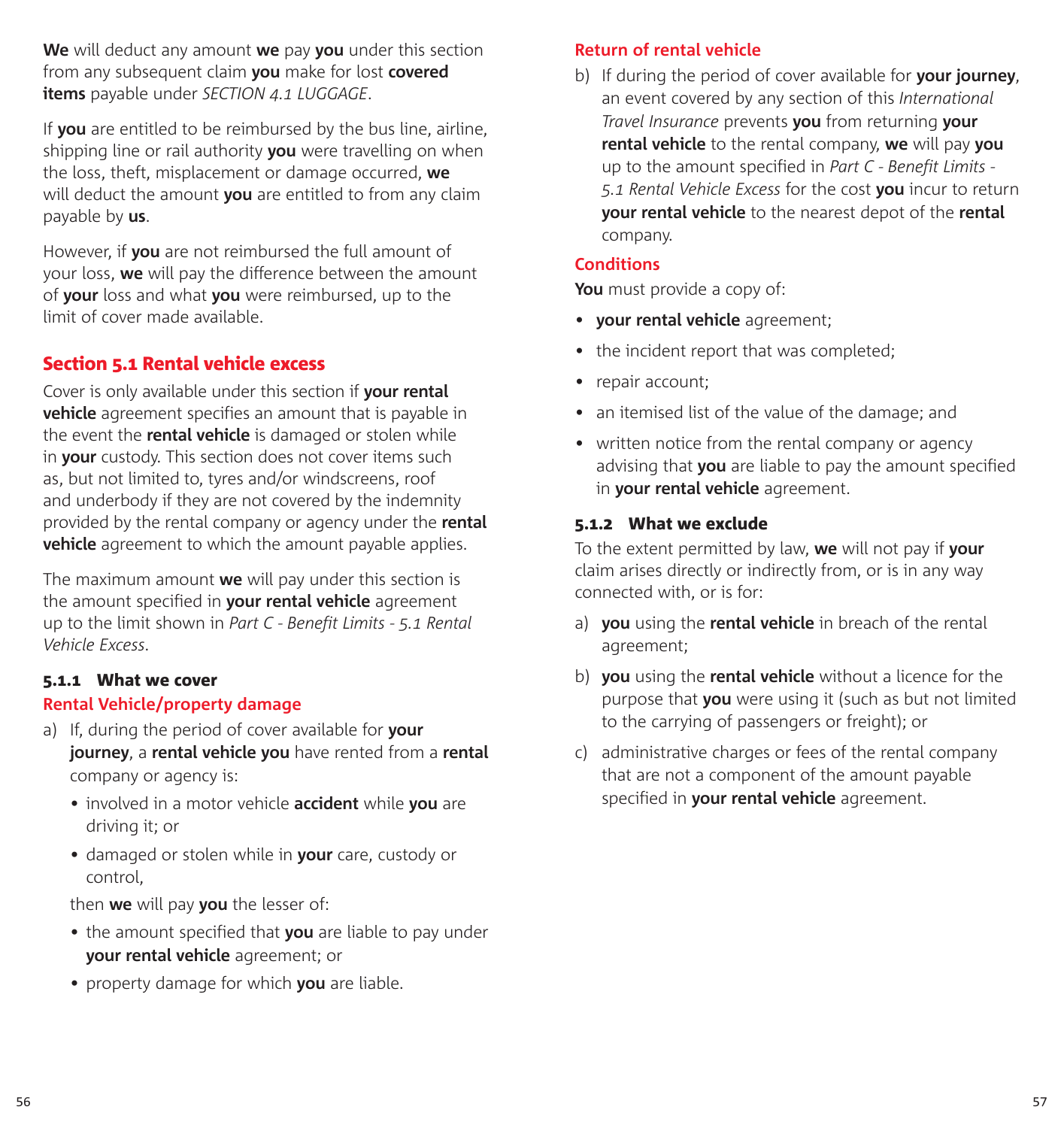## Section 6.1 Personal liability

#### 6.1.1 What we cover

If **you** become legally liable to pay compensation for:

- death, **sickness** or bodily **injury** to persons other than death, **sickness** or bodily **injury** to **you** or any member of **your** family permanently residing with **you**; or
- physical loss of, or damage to property,

as a result of an **accident**, or a series of **accidents** arising out of the one event, that happens during the period of cover available for **your journey**, then **we** will cover **you**  up to the limit shown in *Part C - Benefit Limits - 6.1 Personal Liability*, for:

- the compensation (including **legal costs**) awarded against **you**; and
- any **reasonable legal costs** incurred by **you** for settling or defending a claim made against **you**, provided **you**  have approval in writing from **Allianz Global Assistance** before incurring these costs.

#### **Conditions**

**We** must be told as soon as **you** or **your** personal representatives are, or a reasonable person in **your**  circumstances would have been, aware of a possible prosecution, inquest, fatality, **accident** or incident which might lead to a claim against **you**.

**You** must not pay or promise to pay, settle with, admit or deny liability to anyone who makes a claim against **you**  without **our** written consent.

#### 6.1.2 What we exclude

To the extent permitted by law, **we** will not pay any amount **you** become legally liable to pay if the liability arises directly or indirectly from, or is in any way connected with, or is for:

- a) bodily **injury** to an employee of **you**;
- b) loss of or damage to property belonging to, or in the care, custody or control of **you** or an employee of **you**  (unless the property is a residence and **you** occupy it during the period of cover available for **your journey**  as a tenant or lessee, or temporary guest);
- c) **your** ownership, custody, control or use of any firearm or weapon, aerial device, watercraft or motorised vehicle;
- d) **your** conduct of, or employment in any business, profession, trade or occupation;
- e) any loss, damage or expenses which are covered or should have been covered under a statutory or compulsory insurance policy, statutory or compulsory insurance or compensation scheme or fund, or under Workers Compensation legislation, an industrial award or agreement, or Accident Compensation legislation;
- f) any fine or penalty, or aggravated, punitive, exemplary or liquidated damages;
- g) any relief or recovery from **you** other than monetary amounts;
- h) assault and/or battery committed by **you** or at **your**  direction;
- i) any act intended to cause bodily **injury**, property damage or liability done by **you** or any person acting with **your** knowledge, connivance or consent.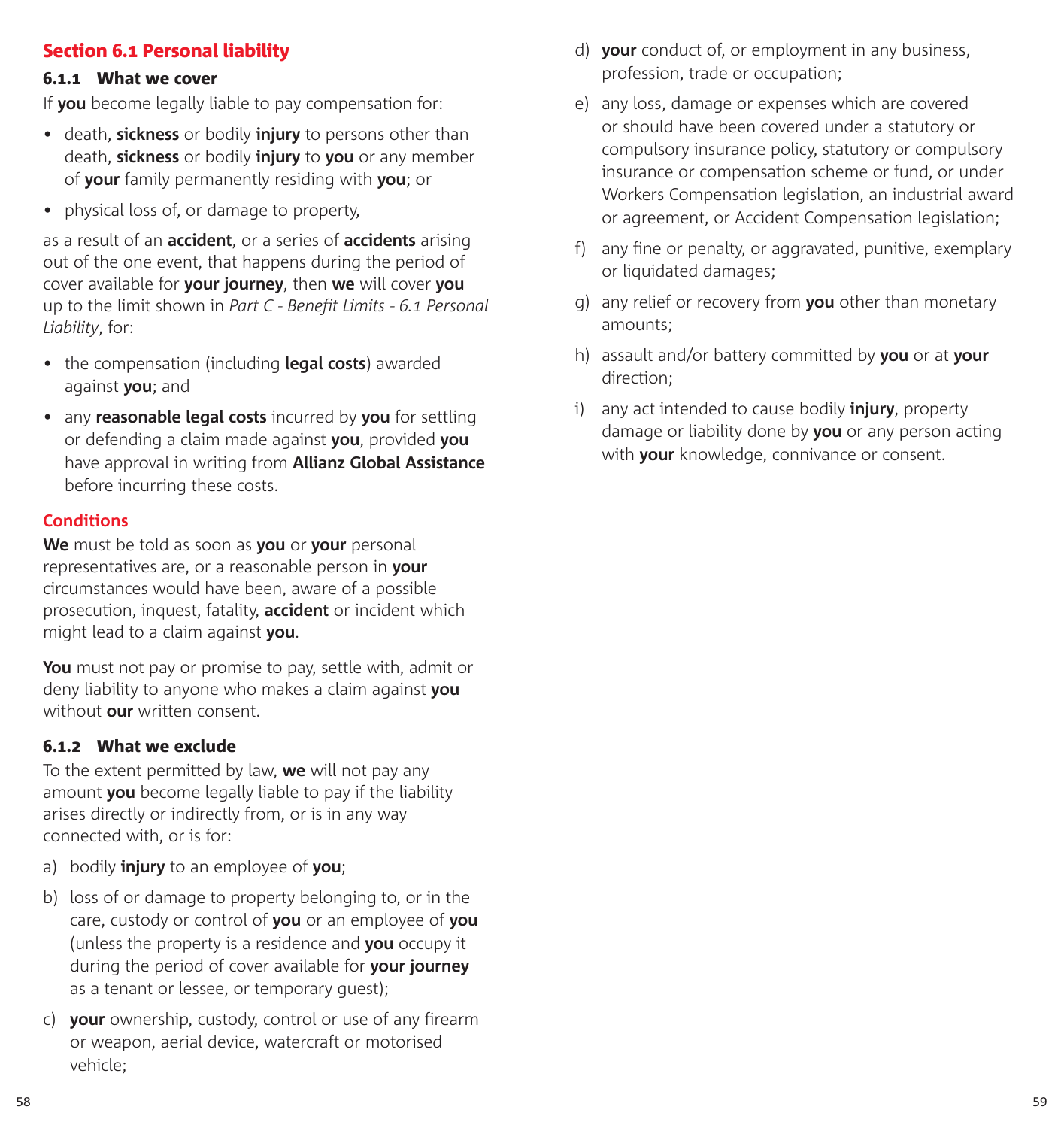## INTERSTATE FLIGHT INCONVENIENCE **INSURANCE**

Please ensure that the cover and benefits available meet **your** requirements.

If **you** need advice in respect of **your** particular circumstances or needs, please consult an appropriately licensed insurance adviser.

# PART A - FLIGIRILITY FOR COVER

## Who is eligible?

If **you** are a **cardholder**, **you** are eligible for *Interstate Flight Inconvenience Insurance*:

- 1. if the entire cost of the return **interstate flight** (excluding taxes and airport and travel agent charges) is charged to the **accountholder's card account** prior to commencing the **journey**; and
- 2. **you** are aged under ninety one (91) years at the date **you** depart on **your journey**.

## Who else is eligible?

If the **cardholder** is eligible for this insurance, the **cardholder's spouse** and **dependants** are also eligible for this insurance provided:

- 1. the entire cost of their return **interstate flight** (excluding taxes and airport and travel agent charges) is charged to the **accountholder's card account** prior to commencing the **journey**; and
- 2. the **spouse** and/or **dependants** are travelling with the **cardholder** for at least fifty per cent (50%) of the period of cover made available to the **cardholder** for the **cardholder's journey**; and
- 3. each of the **spouse** and/or **dependants** are aged under ninety one (91) years at the date that they depart on the **journey**.

### **Dependants under the age of two (2)years at the date the journey commences**

If a **cardholder** satisfies the eligibility criteria set out above, their **dependant** under the age of two (2) years as at the date the **journey** commences is eligible for this *Interstate Flight Inconvenience Insurance* provided the **dependant** is travelling with the **cardholder** for at least

fifty per cent (50%) of the period of cover made available to the **cardholder** for the **cardholder's journey**.

## PART B - PERIOD OF COVER

The period of cover available under *SECTION 1.1 CANCELLATION* begins on the date **you** become eligible for cover by meeting the eligibility criteria set out in *Part A - Eligibility for Cover*.

Provided **you** meet the eligibility criteria set out in *Part A - Eligibility for Cover*, the period of cover made available for all other insured events commences when **you** leave **your home** to start **your journey** or on the departure date shown on **your interstate flight** ticket, whichever is the later.

Cover under all sections ends when the first of the following occurs:

- a) when **you** return to **your home** from the airport shown on **your** return **interstate flight** ticket; or
- b) fourteen (14) consecutive days after **your journey** starts.

## PART C - BENEFIT LIMITS

The table below sets out the amounts and maximum limits of what **we** will pay under each section of *Interstate Flight Inconvenience Insurance*. Terms, conditions, limits and exclusions apply as set out in this policy information booklet.

All limits and sub-limits in the table are shown in Australian dollars.

| <b>Section</b>                 | Limit                                                                                                                                                                                    |
|--------------------------------|------------------------------------------------------------------------------------------------------------------------------------------------------------------------------------------|
| 1.1 Cancellation               | \$3,000 maximum total limit for all claims<br>combined.                                                                                                                                  |
| 2.1 Flight Delay               | For a delay of four (4) consecutive hours or<br>more, \$40 per person limited to a maximum<br>total limit of \$120 with the benefit limit<br>payable for each additional 24 hours delay. |
| 3.1 Luggage                    | Up to \$750 for each <b>covered item</b> , set or<br>pair of <b>covered items</b> with a maximum total<br>limit of \$2,000 per event.                                                    |
| 3.2 Luggage<br>Delay           | For a delay of twelve (12) consecutive hours<br>or more, \$200 per person, up to a maximum<br>total limit of \$600 per event.                                                            |
| 4.1 Funeral<br><b>Expenses</b> | Up to \$3,000 per person with a maximum<br>total limit of \$9,000 for all claims combined.                                                                                               |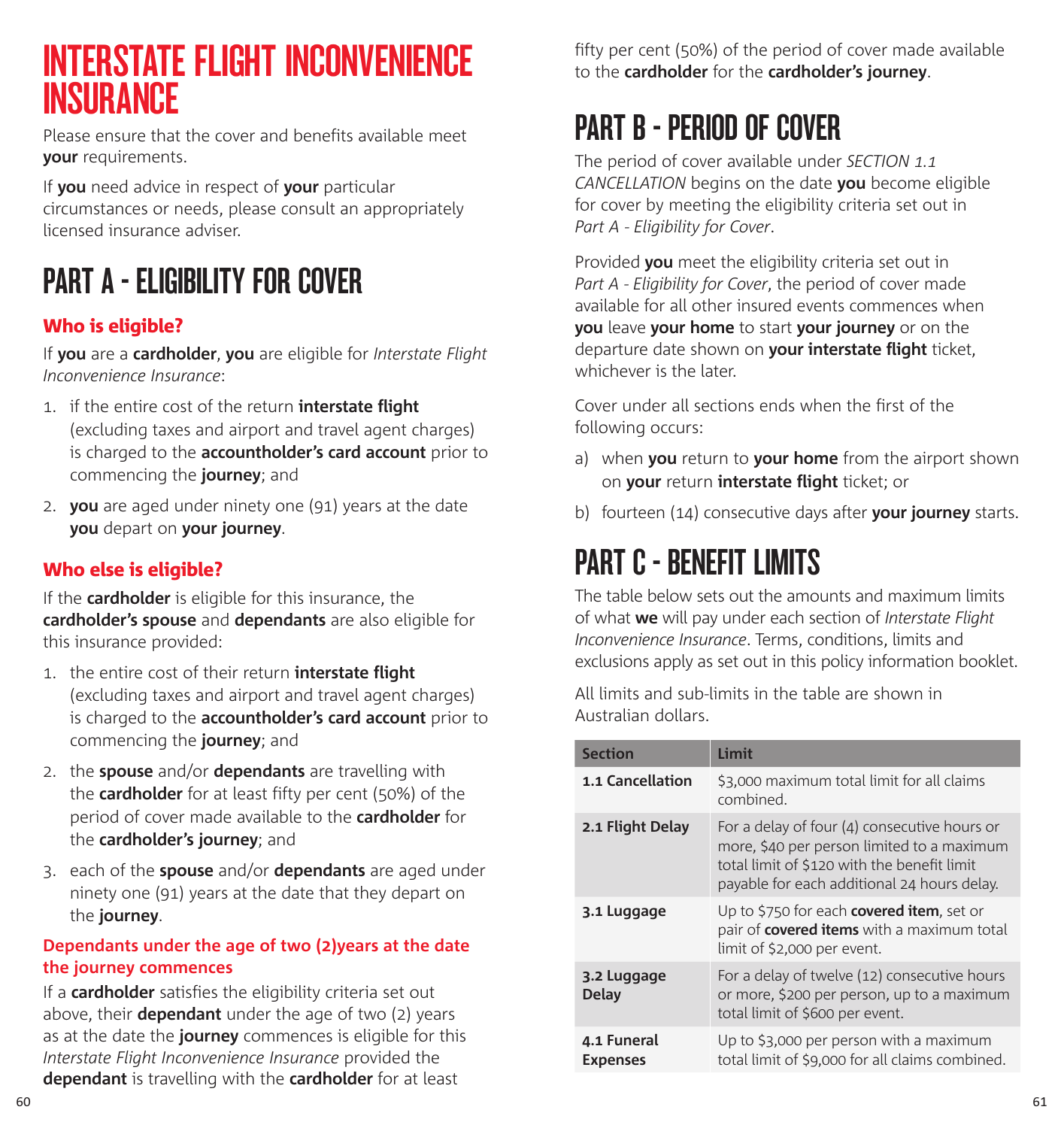# PART D - EXCESSES & GENERAL EXCLUSIONS

#### Excesses

**You** must pay the following **excess** amounts for each claim made under the following covers even if a number of claims are submitted on the one claim form. However if **you** make more than one claim as the result of a single event, the highest **excess** will apply but will only apply once.

| <b>Section</b>                            | <b>Cover type</b>       | <b>Excess</b> |  |  |
|-------------------------------------------|-------------------------|---------------|--|--|
| Interstate Flight Inconvenience Insurance |                         |               |  |  |
| 1.1                                       | Cancellation            | \$75          |  |  |
| 2.1                                       | Flight Delay            | <b>Nil</b>    |  |  |
| 3.1                                       | Luggage                 | \$75          |  |  |
| 3.2                                       | Luggage Delay           | \$75          |  |  |
| 4.1                                       | <b>Funeral Expenses</b> | Nil           |  |  |

### General Exclusions

The exclusions below set out what is not covered.

**You** should also read each section as they contain specific exclusions that also apply.

To the extent permitted by law **we** do not cover **you** for any loss, damage or expense caused by, arising directly or indirectly from or in any way related to:

- 1. consequential loss of any kind including loss of enjoyment;
- 2. **you** booking or taking travel against medical advice, travel for the purpose of getting medical treatment or advice, or travel **you** take after a **medical adviser**  informs **you** that **you** are terminally ill;
- 3. **your** intentional self harm or **your** suicide or **your**  attempted suicide;
- 4. **your** intoxication or the effect of or **your chronic** use of alcohol or drugs or any transmissible disease as a result of giving or taking a drug, unless the use of the drug is supervised by a **medical adviser**;
- 5. regular ante natal care or any expense arising:
	- from childbirth at any gestation (except when arising from an **injury** or **sickness**);
	- from care of a newborn child:
- after the end of the twenty sixth (26th) week of **your**  pregnancy (the twenty sixth (26th) week of **your**  pregnancy is calculated based on **your** estimated date of delivery as confirmed in writing by **your**  obstetrician);
- from pregnancy related **sickness** if **you** have had complications in **your** pregnancy before **you** became eligible for cover;
- 6. **you** failing to follow advice or act upon a warning:
	- from any government; or
	- from any official body; or
	- broadcast or published in mass media;
- 7. **your** travel in any air supported device other than as a passenger in:
	- a scheduled aircraft operated by an airline or charter company; or
	- a regulated or licensed hot air balloon;
- 8. **your** participation in any dangerous activities or **your**  exposure of **yourself** to danger unless in an attempt to preserve **your** life or the life of another person;
- 9. **your** participation in scuba diving unless **you** hold an open water diving license or are diving with a qualified and registered diving instructor;
- 10. **your** participation in mountaineering or rock climbing, racing (other than amateur racing on foot), white water rafting, white water boating, abseiling, parasailing, skydiving, hang gliding, base jumping, bungy jumping, pot holing, canyoning, caving, fire walking, running with the bulls, rodeo riding, polo playing, hunting, shooting, archery, tobogganing, water skiing, jet skiing, snow skiing or snow boarding other than on groomed slopes, snow mobiling or any other similar activity;
- 11. **your** participation in any kind of training for, coaching or competing in any sporting event where **you** are entitled to receive, or are eligible to receive, an appearance fee, wage, salary or prize money in excess of \$1,000;
- 12. **your** participation in any activities involving a **quadbike** or **motorcycle** during **your journey** unless it involves **you** only:
	- driving a **motorcycle** with an engine capacity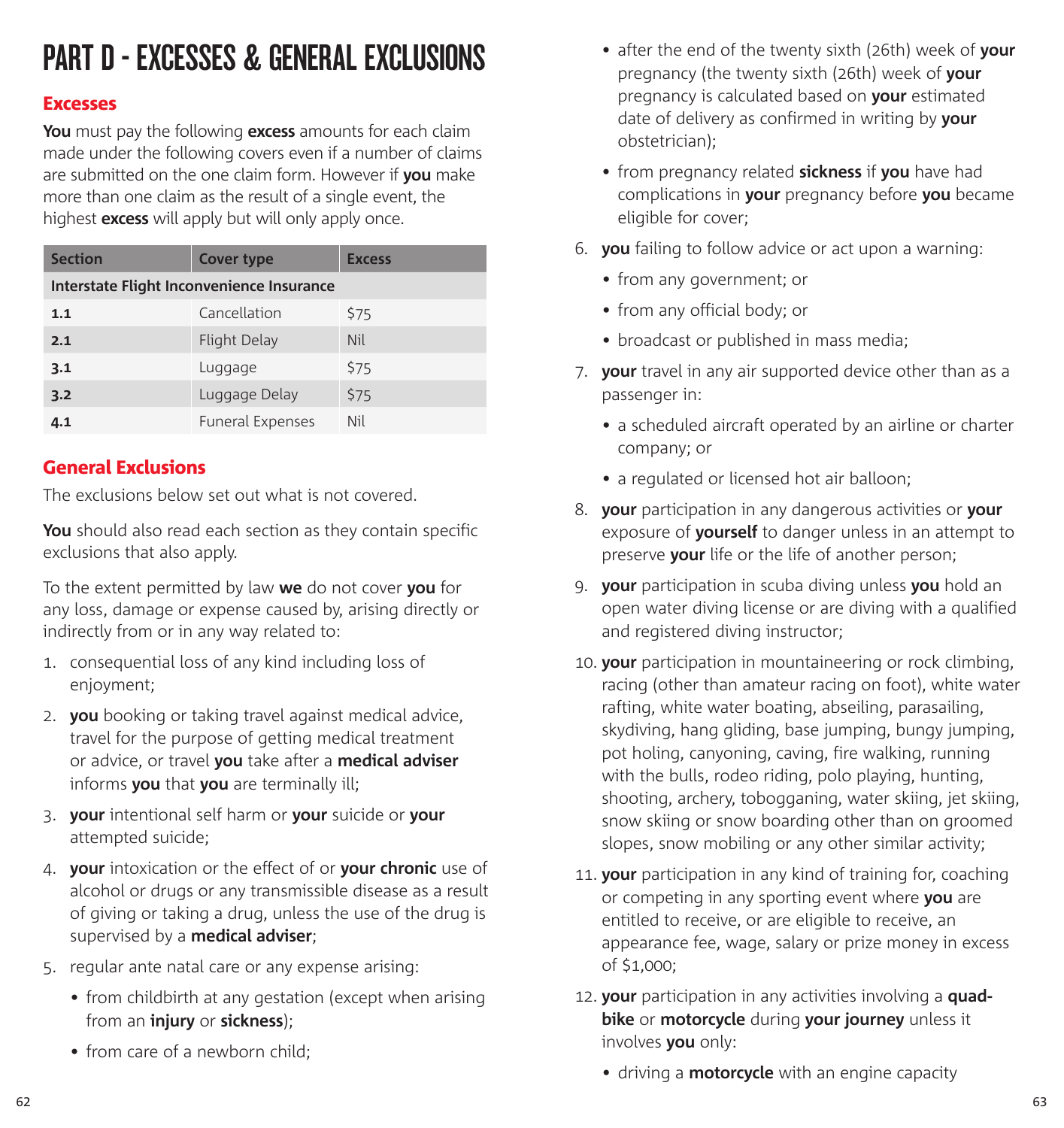of 200cc or less for which **you** hold a current **motorcycle** licence; or

- riding as a pillion passenger on a **motorcycle** with an engine capacity of 200cc or less and the driver holds a current **motorcycle** licence;
- 13. deliberate acts or illegal or criminal acts by **you** or any other person acting with **your** consent or under **your**  direction;
- 14. the **injury**, illness or death of any person (who is not a **travel companion**) who is aged eighty (80) years or over at the time **you** become eligible for cover;
- 15. any interference with **your** travel plans by any government, government regulation or prohibition or intervention or official authority except if **you** are compulsorily quarantined;
- 16. **your** failure to take reasonable care;
- 17. any **epidemic** or **pandemic**;
- 18. any act of war, whether war is declared or not, or from any rebellion, revolution, insurrection or taking of power by the military;
- 19. a nuclear reaction or contamination from nuclear weapons or radioactivity;
- 20. biological and/or chemical materials, substances, compounds or the like used directly or indirectly for the purpose of harming or to destroy human life and/ or create public fear;
- 21. any payment which would violate any applicable trade or economic sanctions, law or regulation.

# PART F - THE COVER AVAILARLE

## Section 1.1 Cancellation

### 1.1.1 What we cover:

If, during the period of cover available (where the claim is not covered elsewhere in this *Interstate Flight Inconvenience Insurance*) the return **interstate flight** for **your journey** is cancelled, delayed or shortened due to any of the following events which are unexpected and unforeseen by **you** and outside **your** control:

- **you** or a **travel companion** or a **relative** who permanently resides in Australia dies, is seriously **injured** or becomes seriously ill (subject to verification by written medical advice obtained by **you** from a **medical adviser**);
- **your home** is totally destroyed;
- **your** arranged travel is cancelled or delayed by the carrier because of unexpected **natural disasters**;
- **you** are quarantined;
- **you** are subpoenaed to attend court in Australia (after having purchased **your interstate flight** ticket) on a date falling during the period of cover available for **your journey**;
- **you** are retrenched or made redundant (not including voluntary retrenchment or voluntary redundancy),
- a) then **we** will reimburse **you** the non-refundable portion of unused return interstate airfares scheduled to be used during the period of cover available for **your journey** that **you** have paid in advance of cancellation and cannot recover in any other way, up to the maximum total limit specified in *Part C - Benefit Limits-1.1 Cancellation*; or
- b) **your reasonable** costs of rescheduling **your** return **interstate flight**. The most **we** will pay for rescheduling **your** return **interstate flight** is the unrecoverable amount that would have been payable under *1.1.1 a]* had **your journey** been cancelled. **We** will not pay a claim under *1.1.1 b]* in addition to a claim under *1.1.1 a]* for the same services/facilities.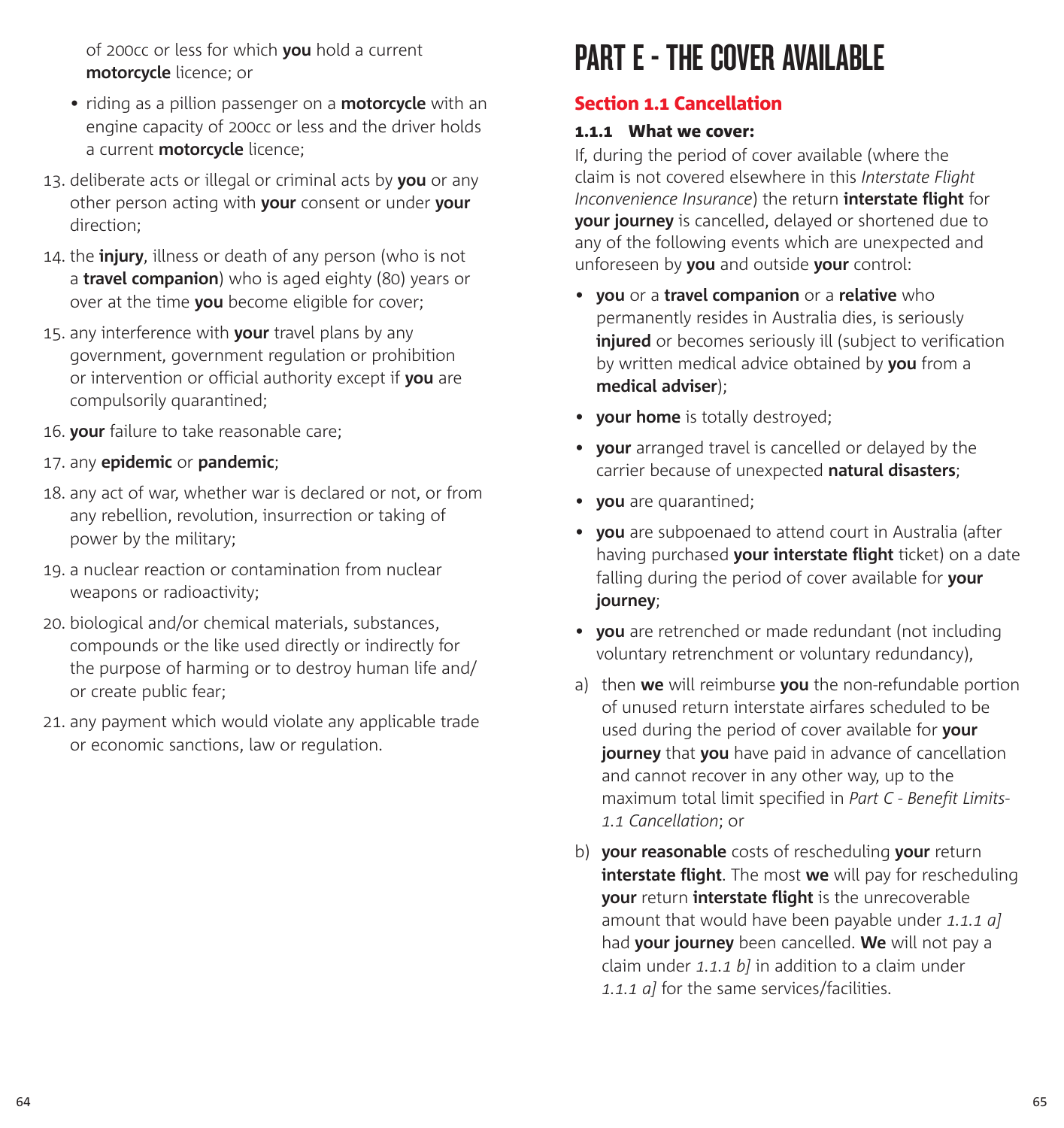#### **Conditions**

If **you** want to claim under the cover available, **you** must do the following as soon as possible after the happening of the unexpected event causing **your** claim:

- cancel any pre-arranged return **interstate flight** scheduled to be used during the period of cover available for **your journey** that **you** are now unable to use; and
- recover any refund that **you** are entitled to.

If **you** think that **you** may have to cancel **your journey** or shorten **your journey you** must tell **us** as soon as possible - for more information see under the headings CLAIMS or call the contact number shown on the inside front cover of this booklet.

If **your** claim arises from or is related to **your** fitness to travel, written proof from a **medical adviser** must be provided.

#### 1.1.2 What we exclude

To the extent permitted by law **we** will not pay **your**  claim if:

- a) **you** were aware, or a reasonable person in **your**  circumstances would have been aware before **you**  became eligible for cover, of any reason that may cause **your journey** to be cancelled, rescheduled or shortened;
- b) arising from a **pre-existing medical condition** of any person including **you**, **your travel companion** or a **relative**;
- c) caused by **you** or **your travel companion** changing **your** plans;
- d) caused by **financial default** of any person, company or organisation involved in **your** travel arrangements.

### Section 2.1 Flight delay

#### 2.1.1 What we cover

If, during the period of cover available for **your journey** the departure of **your interstate flight** is delayed for the period specified in *Part C - Benefit Limits - 2.1 Flight Delay* due to circumstances outside **your** control and no alternative transport is provided by the carrier, **we** will reimburse the cost of **your reasonable** additional meal and accommodation expenses, up to the amount specified in *Part C - Benefit Limits - 2.1 Flight Delay*.

#### 2.1.2 What we exclude

**We** will not pay if a delay to **your journey** arises from an act or threat of terrorism.

### Section 3.1 Luggage

#### 3.1.1 What we cover

- a) If, during the period of cover available for **your journey**, **your covered items** or **valuables** are **accidentally** lost, stolen or **accidentally** damaged except when:
	- left in a vehicle (*see sub-section 3.1.1 b]* below); or
	- left in an unlocked and unattended building (*see subsection 3.1.1 c]* below);
	- the item is **sporting equipment** that is in use (*see sub- section 3.1.1 d]* below).

**we** will pay the lesser of:

- the repair cost:
- the replacement cost;
- the original purchase price; or
- the depreciated value after allowing for age, wear and tear.

**We** have the option to repair or replace the **covered items** or **valuables** instead of paying **you**.

**We** will not apply depreciation to any item **we** pay **you for** where less than twelve (12) consecutive months have elapsed since the item was purchased new.

The maximum amount **we** will pay for any item is up to the item limit specified in *Part C - Benefit Limits - 3.1 Luggage* and the maximum total limit specified in *Part C - Benefit Limits - 3.1 Luggage* for all items combined.

A pair or related set of items, for example (but not limited to) a camera, lenses (attached or not), tripod and accessories are considered as only one item for the purpose of this cover, and the appropriate single item limit will be applied.

b) **Covered items** that are left in a vehicle are only covered during daylight hours and must have been left out of sight in a locked vehicle, and in the event of theft forced entry must have been made. No cover is available for **valuables** left in a vehicle at any time.

The maximum amount **we** will pay for any item is up to the item limit specified in *Part C - Benefit Limits - 3.1*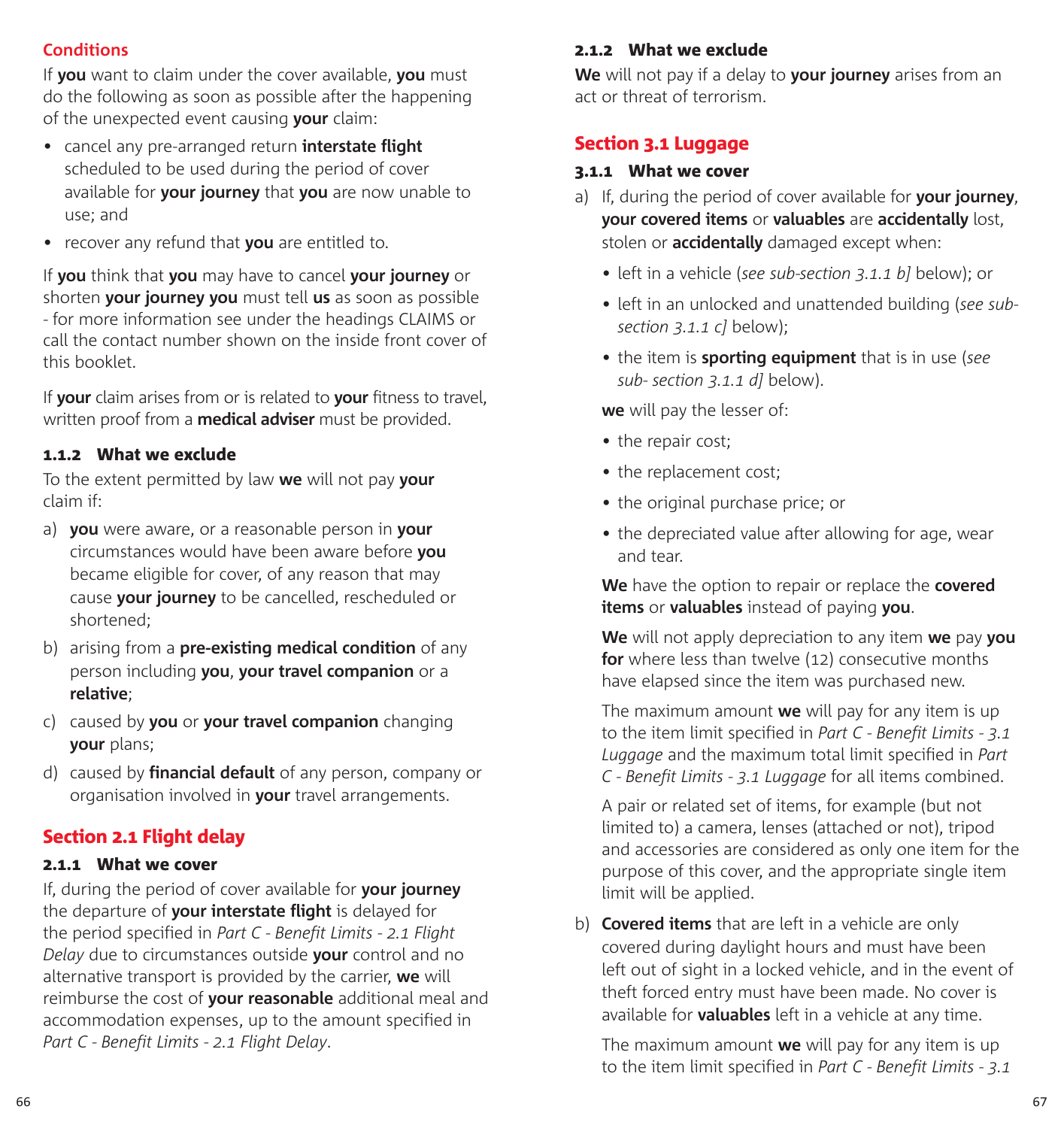*Luggage* and the maximum total limit specified in *Part C - Benefit Limits - 3.1 Luggage* for all items combined.

- c) No cover is available for **covered items** or **valuables** left in an unlocked and unattended building and in the event of theft from a locked building forced entry must have been made.
- d) No cover is available for **sporting equipment** while it is in use.

#### **Conditions**

If **you** make a claim, **you** must prove **your** ownership and the value of **your** belongings (e.g. receipt or valuation for jewellery).

**You** must report the loss, theft or misplacement of a **covered item** within 24 hours to the police or an office of the bus line, airline, shipping line or rail authority **you**  were travelling on when the **accidental** loss, theft or **accidental** damage occurred.

**You** must provide **us** with evidence of making the report and who **you** reported the loss, theft or misplacement to.

If **you** are entitled to be reimbursed by the bus line, airline, shipping line or rail authority **you** were travelling on when the **accidental** loss, theft or **accidental** damage occurred **we** will deduct the amount **you** are entitled to from any claim payable by **us**. However, if **you** are not reimbursed the full amount of **your** loss, **we** will pay the difference between the amount of **your** loss and what **you** were reimbursed, up to the limit of the cover available.

### 3.1.2 What we exclude

To the extent permitted by law, **we** will not pay a claim in relation to **your covered items** (including **valuables**) if:

- a) the loss, theft or damage is to, or of, items left behind in any hotel or motel room after **you** have checked out, or items left behind in any aircraft, ship, train, tram, taxi or bus;
- b) the **covered item** was being sent unaccompanied by **you** or under a freight contract;
- c) the loss or damage arises from any process of cleaning, repair or alteration;
- d) the loss or damage arises from ordinary wear and tear, deterioration, atmospheric or weather conditions, insects, rodents or vermin;
- e) the **covered item** disappears in circumstances that cannot be explained to **our** reasonable satisfaction;
- f) **your** claim arises from a government authority confiscating, detaining or destroying anything;
- g) the **covered item** was left **unsupervised** in a **public place**;
- h) the **covered item** has an inherent defect or an electrical or mechanical breakdown; or
- i) the **covered item** is fragile or brittle (this exclusion does not apply to photographic or video equipment. binoculars, spectacles or contact lenses) or is an electrical component and is broken, unless the breakage was caused by theft, fire or an **accident**  involving a vehicle in which **you** were travelling.

### Section 3.2 Luggage delay

#### 3.2.1 What we cover

- If:
- any items of **your** baggage, clothing and essential personal items are delayed, misdirected or misplaced by the carrier for more than twelve (12) consecutive hours during the period of cover available for **your journey**; and
- in **our** opinion it was necessary for **you** to purchase essential items of clothing or essential personal items,

**we** will reimburse **you** for the **reasonable** costs **you** incur up to the limit shown in *Part C - Benefit Limits - 3.2 Luggage Delay*.

#### **Conditions**

**You** must provide written proof from the **carrier** who was responsible for **your** baggage, clothing and essential personal items that they were delayed, misdirected or misplaced.

**We** will deduct any amount **we** pay **you** under this section from any subsequent claim **you** make for lost **covered items** payable under *Section 3.1 LUGGAGE*.

If **you** are entitled to be reimbursed by the bus line, airline, shipping line or rail authority **you** were travelling on when the delay, misdirection or misplacement occurred **we** will deduct the amount **you** are entitled to from any claim payable by **us**.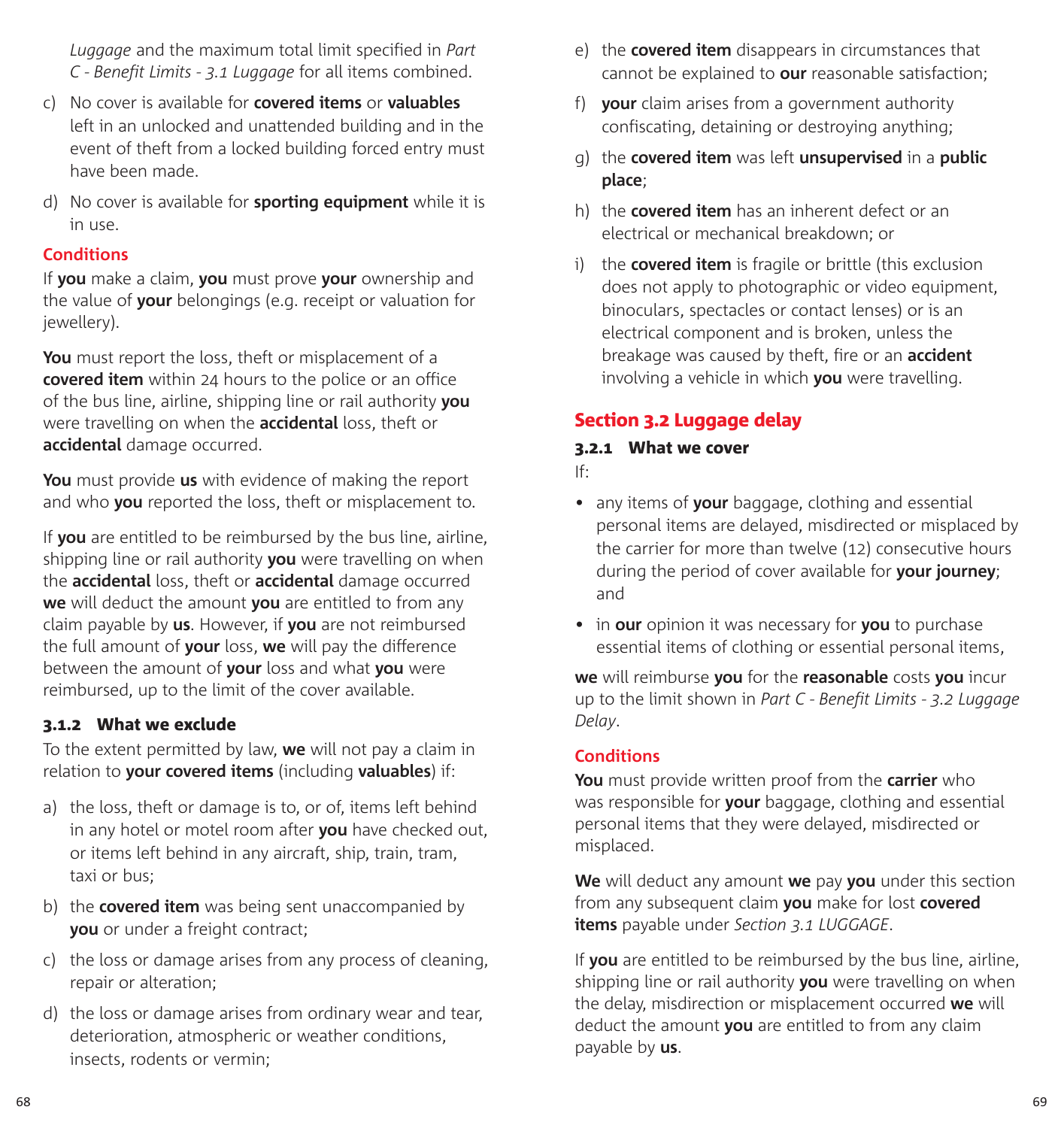However, if **you** are not reimbursed the full amount of **your** loss, **we** will pay the difference between the amount of **your** loss and what **you** were reimbursed, up to the limit of the cover available.

## Section 4.1 Funeral expenses

### 4.1.1 What we cover

If **you** die as a result of an **injury** occurring during the period of cover available for **your journey we** will pay **your reasonable funeral expenses** or the cost of repatriation of **your** remains to **your home** or nominated funeral home (if necessary) up to the amount specified in *Part C - Benefit Limits - 4.1 Funeral Expenses*.

# TRANSIT ACCIDENT INSURANCE

Please ensure that the cover and benefits available meet **your** requirements.

If **you** need advice in respect of **your** particular circumstances or needs, please consult an appropriately licensed insurance adviser.

# PART A - ELIGIRILITY FOR COVER

## Who is eligible?

**Cardholders** are eligible for *Transit Accident Insurance* if the entire fare for the **trip** was charged to the **accountholder's card account** prior to the commencement of the **trip**.

## Who else is eligible?

If the **cardholder** is eligible for this insurance, the **cardholder's spouse** and/or **dependants** are also eligible for this insurance provided that:

- a) they are accompanying the **cardholder**; and
- b) the entire fare for their **trip** was charged to the **accountholder's card account** prior to the commencement of the **trip**.

## **Dependants under the age of two (2)years at the date the journey commences**

If a **cardholder** satisfies the eligibility criteria set out above, their **dependant** under the age of two (2) years as at the date the **trip** commences is eligible for this *Transit Accident Insurance* provided the **dependant** is accompanying the **cardholder**.

## PART B - PERIOD OF COVER

Provided **you** meet the eligibility criteria set out in *Part A - Eligibility for Cover*, cover is available when:

- a) **you** board **transportation** for **your trip** and ends when **you** disembark from **transportation** at the end of **your trip**;
- b) boarding or alighting, being when **you** physically get on or off **transportation**, at any aiport, coach deport, railway station or dock during **your trip**; and
- 70 71 international or **overseas** departure point. c) travelling as a passenger in, or boarding, or alighting from any licensed or regulated taxi, bus or hire vehicle, provided **you** are travelling directly to or from an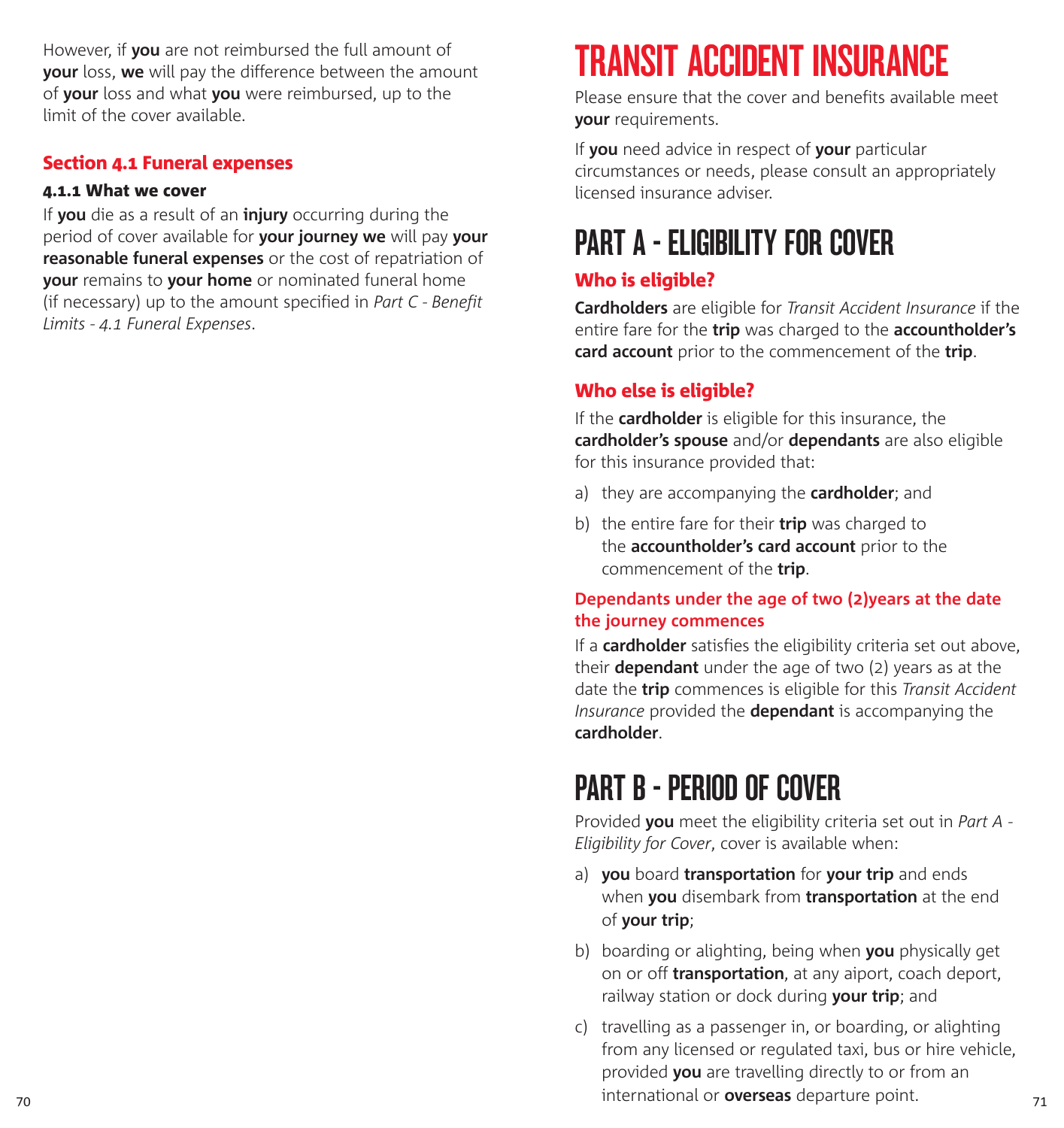# PART C - BENEFIT LIMITS

The following table sets out the type of **injury** and the Benefit Amounts (unless reduced by the aggregate limit of liability) **we** will pay. However, if, as a result of one **accident**, more than one **injury** is sustained by a person eligible for cover, only the greater Benefit Amount will be paid.

All limits in the table are shown in Australian dollars.

| <b>Injury</b>                                                                                        | <b>Benefit amount</b> |                  |
|------------------------------------------------------------------------------------------------------|-----------------------|------------------|
|                                                                                                      | Cardholder/<br>spouse | <b>Dependant</b> |
| Loss of life                                                                                         | \$500,000             | \$20,000         |
| <b>Loss of</b> both hands or<br><b>loss of</b> both feet                                             | \$250,000             | \$250,000        |
| <b>Loss of</b> one hand and<br><b>loss of</b> one foot                                               | \$250,000             | \$250,000        |
| Loss of the entire sight in<br>both eyes                                                             | \$250,000             | \$250,000        |
| Loss of the entire sight in<br>one eye and <b>loss of</b> one<br>hand and/or <b>loss of</b> one foot | \$250,000             | \$250,000        |
| Loss of one hand or loss<br>of one foot                                                              | \$125,000             | \$125,000        |
| Loss of the entire sight in<br>one eye                                                               | \$125,000             | \$125,000        |

## Aggregate Limit of Liability

This Transit Accident Insurance contains an aggregate (maximum) limit of liability for claims from all eligible beneficiaries arising from the one event.

The most **we** will pay for all claims resulting from one event is \$4,000,000 regardless of the number of participating **cardholders**, **spouses** and/or **dependants** who were **injured** or lost their lives.

This means that if as a result of one event a number of participating **cardholders**, **spouses** and/or **dependants** were **injured** or lost their lives (whether **you** know of them or not), **we** will pay each on a proportional basis (using the amounts set out in the benefit table) up to a total of \$4,000,000.

Therefore, if (for example) ten (10) **cardholders** lost their lives in the same **accident we** would pay \$400,000 to each of their legal representatives.

## PART D - EXCESS & EXCLUSIONS

### **Excess**

No **excess** applies to any claim payable under *Transit Accident Insurance*.

### Exclusions

The exclusions below set out what is not covered.

To the extent permitted by law **we** do not cover **you** for any loss, damage or expense caused by, arising directly or indirectly from or in any way related to:

- 1. **you** booking or taking travel against medical advice, travel for the purpose of getting medical treatment or advice, or travel **you** take after a **medical adviser** informs **you** that **you** are terminally ill;
- 2. any act of terrorism;
- 3. **your** intentional self harm or **your** suicide or **your** attempted suicide;
- 4. any illegal act committed by **you** or any person acting on **your** behalf;
- 5. any act of war, whether war is declared or not, or from any rebellion, revolution, insurrection or taking of power by the military;
- 6. a nuclear reaction or contamination from nuclear weapons or radioactivity;
- 7. biological and/or chemical materials, substances, compounds or the like used directly or indirectly for the purpose of harming or to destroy human life and/ or create public fear; or
- 8. any payment which would violate any applicable trade or economic sanctions, law or regulation.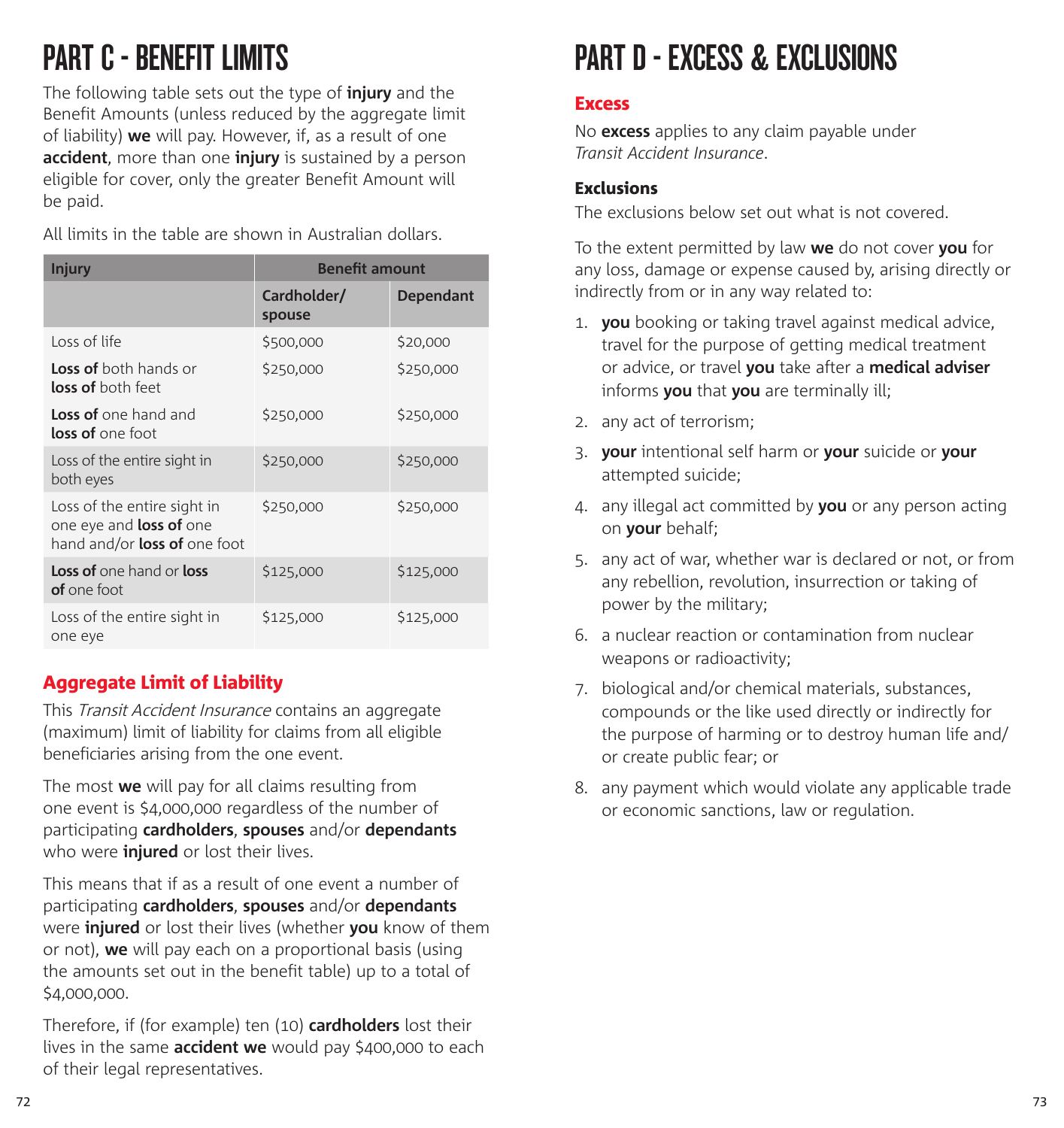# PART F - THE COVER AVAILARLE

If, during the period of cover available **you** suffer an **accident** that causes an **injury** listed in *Part C - Benefit Limits* within twelve (12) months of the **accident**, **we** will pay **you** the Benefit Amount (unless reduced by the group policy aggregate limit of liability) specified for the **injury**  listed in *Part C - Benefit Limits*, that **you** suffered.

In addition, if during a **trip**:

- a) **you** are unavoidably exposed to the elements and sustain an **injury** due to an **accident** which results in the disappearance, sinking or wrecking of the **transportation** on which **you** were travelling; or
- b) **you** disappear due to an **accident** which results in the disappearance, sinking or wrecking of the **transportation** on which **you** were travelling and **your** body has not been found within fifty-two (52) consecutive weeks after the date of such **accident**, it will be presumed, subject to there being no evidence to the contrary, that **you** died,

**we** will pay the applicable Benefit Amount (unless reduced by the group policy aggregate limit of liability) listed in *Part C - Benefit Limits* to **you**, or to **your** estate in the case of **your** death.

If **you** suffer more than one **injury** as a result of the **accident we** will pay **you** no more than the specified Benefit Amount for the most serious **injury** listed in *Part C - Benefit Limits* that **you** suffered.

# RENTAL VEHICLE EXCESS IN AUSTRALIA INSURANCE

Please ensure that the cover and benefits available meet **your** requirements.

If **you** need advice in respect of **your** particular circumstances or needs, please consult an appropriately licensed insurance adviser.

## PART A - ELIGIBILITY FNR COVFR

## Who is eligible?

**Cardholders** are eligible for *Rental Vehicle Excess in Australia Insurance* if the entire payment for the vehicle rental was charged to the **accountholder's card account**.

# PART B - PERIOD OF COVER

Cover begins when **you** collect the **rental vehicle** from the **rental vehicle** company or agency **you** have entered into a **rental vehicle** agreement with and ends when **you**  return the **rental vehicle** to the **rental vehicle** company or agency or at the expiry of the **rental vehicle** agreement, whichever occurs earlier.

# PART C - RENEFIT LIMITS

Limits are in Australian dollars.

The maximum limit of what **we** will pay is up to the amount specified in **your rental vehicle** agreement or \$5,000, whichever is the lesser, for all claims combined during each rental period.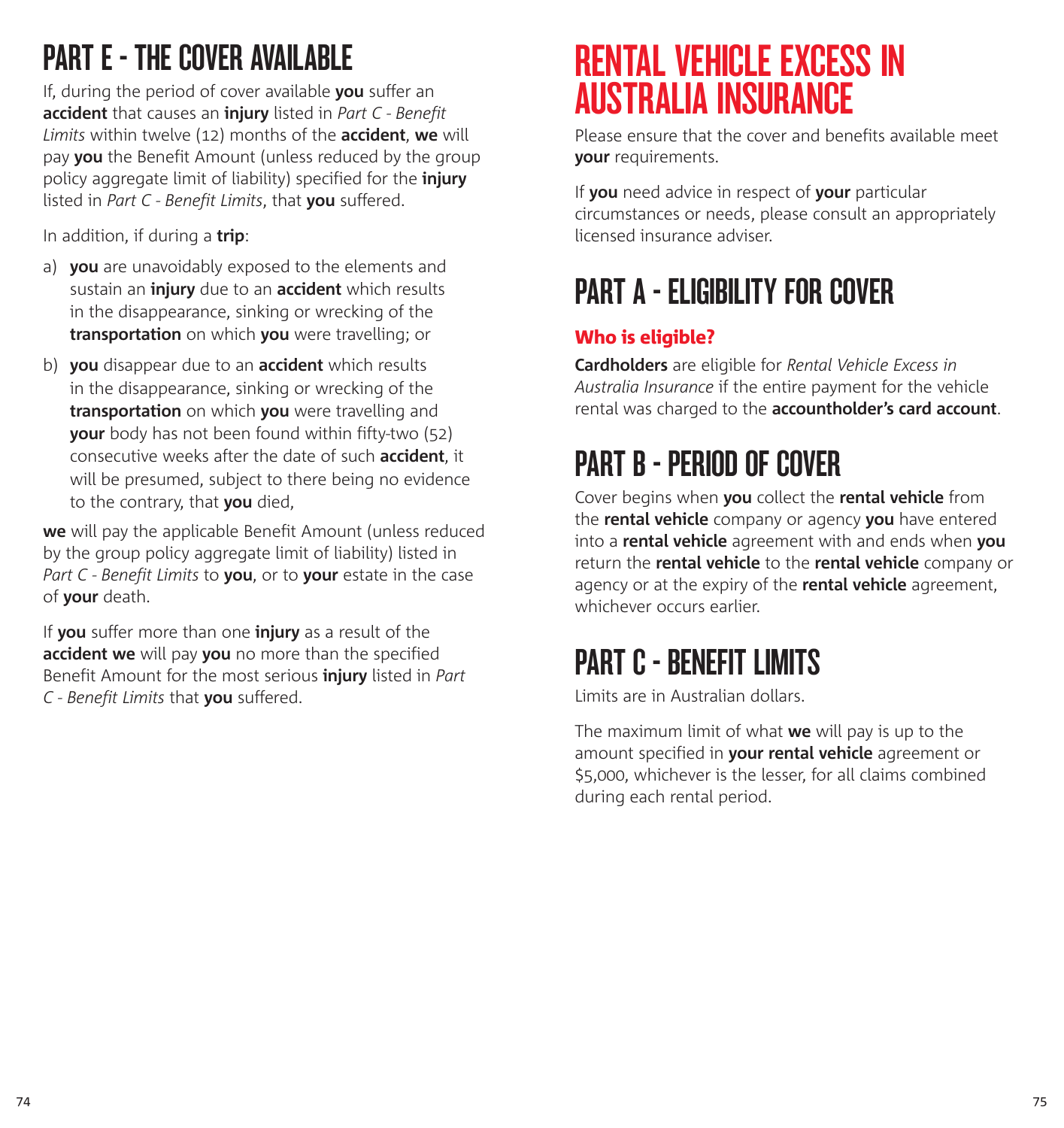# PART D - EXCESS & EXCLUSIONS

### **Excess**

No **excess** applies to any claim payable under *Rental Vehicle Excess in Australia Insurance*.

## Exclusions

The exclusions below set out what is not covered.

To the extent permitted by law **we** do not cover **you** for any loss, damage or expense caused by, arising directly or indirectly from or in any way related to:

- 1. **you** using the **rental vehicle** in breach of the rental agreement;
- 2. **you** using the **rental vehicle** without a licence for the purpose **you** were using it (such as but not limited to the carrying of passengers or freight);
- 3. administrative charges or fees of the rental company that are not a component of the amount that is specified in **your rental vehicle** agreement;
- 4. any act of war, whether war is declared or not, or from any rebellion, revolution, insurrection or taking of power by the military;
- 5. a nuclear reaction or contamination from nuclear weapons or radioactivity;
- 6. biological and/or chemical materials, substances, compounds or the like used directly or indirectly for the purpose of harming or to destroy human life and/ or create public fear; or
- 7. any payment which would violate any applicable trade or economic sanctions, law or regulation.

# PART F - THE COVER AVAILARLE

Cover is only available if **your rental vehicle** agreement specifies an amount that is payable in the event the **rental vehicle** is damaged or stolen while in **your** custody. This section does not cover items such as, but not limited to, tyres and/or windscreens, roof and underbody if they are not covered by the indemnity provided by the rental company or agency under the **rental vehicle** agreement to which the amount payable applies.

Subject to the exclusions contained in *Part D* the maximum amount **we** will pay under this section is the amount that is specified in **your rental vehicle** agreement up to the limit shown in *Part C - Benefit Limits*.

If, during the period of cover available, a **rental vehicle you** have rented from a rental company or agency is:

- involved in a motor vehicle **accident** while **you** are driving it; or
- damaged or stolen while in **your** custody,

then **we** will pay **you** the lesser of:

- the amount specified that **you** are liable to pay under **your rental vehicle** agreement;
- property damage for which **you** are liable; or
- the limit shown in *Part C Benefit Limits*.

## **Conditions**

If **you** make a claim **you** will need to provide a copy of:

- **your rental vehicle** agreement;
- the incident report that was completed;
- repair account;
- an itemised list of the value of the damage; and
- written notice from the rental company or agency advising that **you** are liable to pay the amount specified in **your rental vehicle** agreement.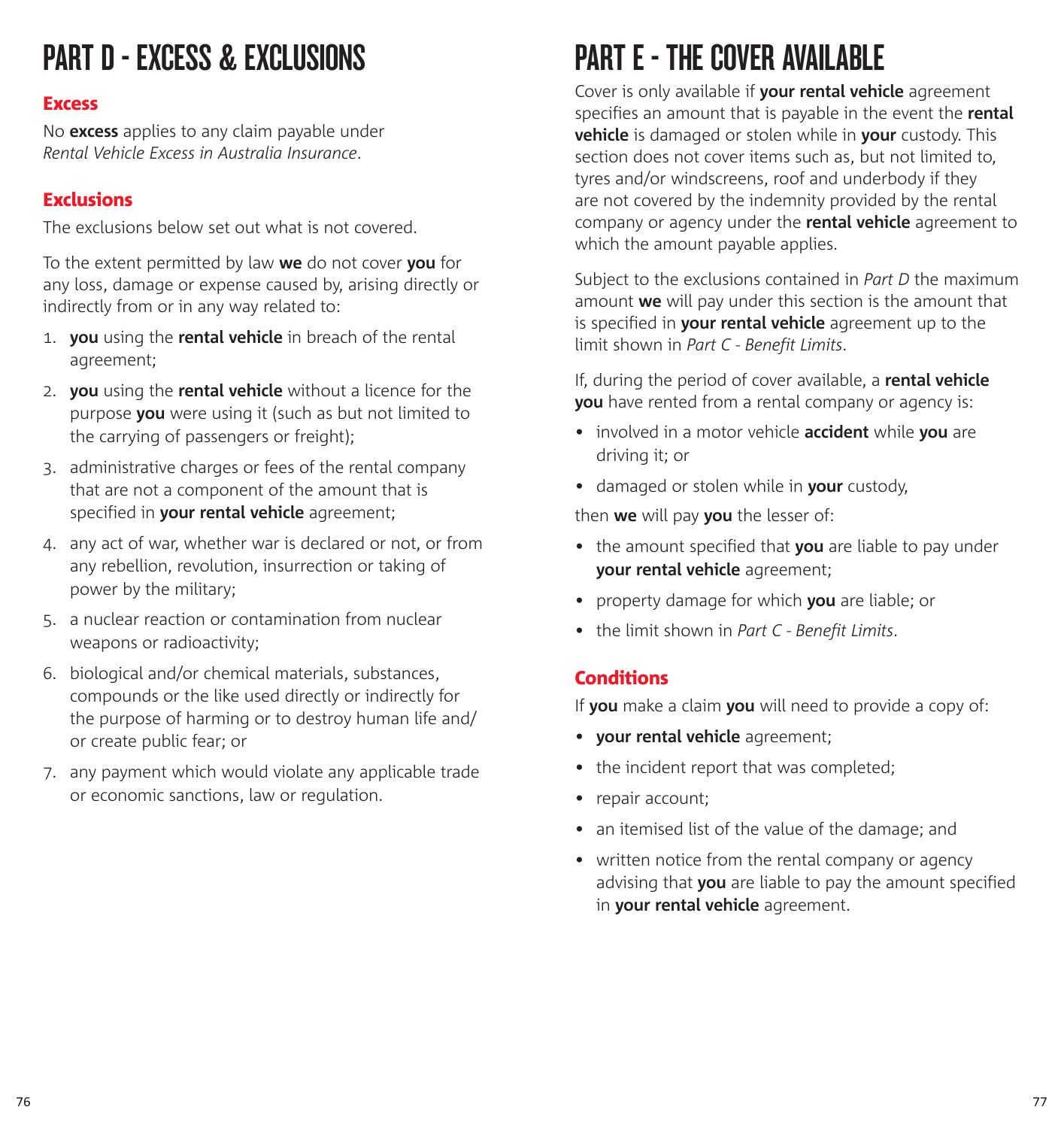# PURCHASE PROTECTION INSURANCE

Please ensure that the cover and benefits available meet **your** requirements.

If **you** need advice in respect of **your** particular circumstances or needs, please consult an appropriately licensed insurance adviser.

# PART A - ELIGIBILITY FOR COVER

## Who is eligible?

Only **cardholders** are eligible for *Purchase Protection Insurance* for **covered items**:

- a) purchased anywhere in the world; or
- b) purchased as a gift and given to any permanent Australian resident,

provided the entire purchase price of the **covered item** is charged to the **accountholder's card account**.

## PART B - PERIOD OF COVER

Provided that **you** are eligible for the cover available *Purchase Protection Insurance* applies to **covered items** for three (3) consecutive months after the date that **you** take possession of the **covered item**.

# PART C - RENEFIT LIMITS

The table below sets out the maximum limits of what **we**  will pay under *Purchase Protection Insurance*.

All limits are shown in Australian dollars.

#### **Limit**

Purchase price charged to **card account** limited to \$5,000 per event. Maximum total limit for all claims in any twelve (12) consecutive month period is \$200,000 per **card account**.

# PART D - EXCESS & EXCLUSIONS

### **Excess**

No **excess** applies to any claim payable under *Purchase Protection Insurance*.

## Exclusions

The exclusions below set out what is not covered.

To the extent permitted by law **we** do not cover **you** for any loss, damage or expense caused by, arising directly or indirectly from or in any way related to:

- 1. the loss, theft or damage is to, or of, items left behind in any hotel or motel room after **you** have checked out, or items left behind in any aircraft, ship, train, tram, taxi or bus;
- 2. the **covered items** were left in an unlocked motor vehicle or in an unattended motor vehicle overnight;
- 3. the **covered items** were jewellery or watches that were checked in to transported in the cargo hold of any aircraft, ship, train, tram or bus including any loss from the point of check until collection by **you** from the baggage carousel or collection area at the end of **your**  flight, voyage or trip;
- 4. the **covered items** were being sent unaccompanied by **you** or under a freight contract;
- 5. the loss or damage arises from any process of cleaning, repair or alteration;
- 6. the loss or damage arises from ordinary wear and tear, deterioration, atmospheric or weather conditions, insects, rodents or vermin;
- 7. the **covered items** disappear in circumstances that cannot be explained to **our** reasonable satisfaction;
- 8. **your** claim arises from a government authority confiscating, detaining or destroying anything;
- 9. the **covered items** were left **unsupervised** in a **public place**;
- 10. the **covered items** have an electrical or mechanical breakdown;
- 11. the **covered item** was **sporting equipment** that was damaged during use;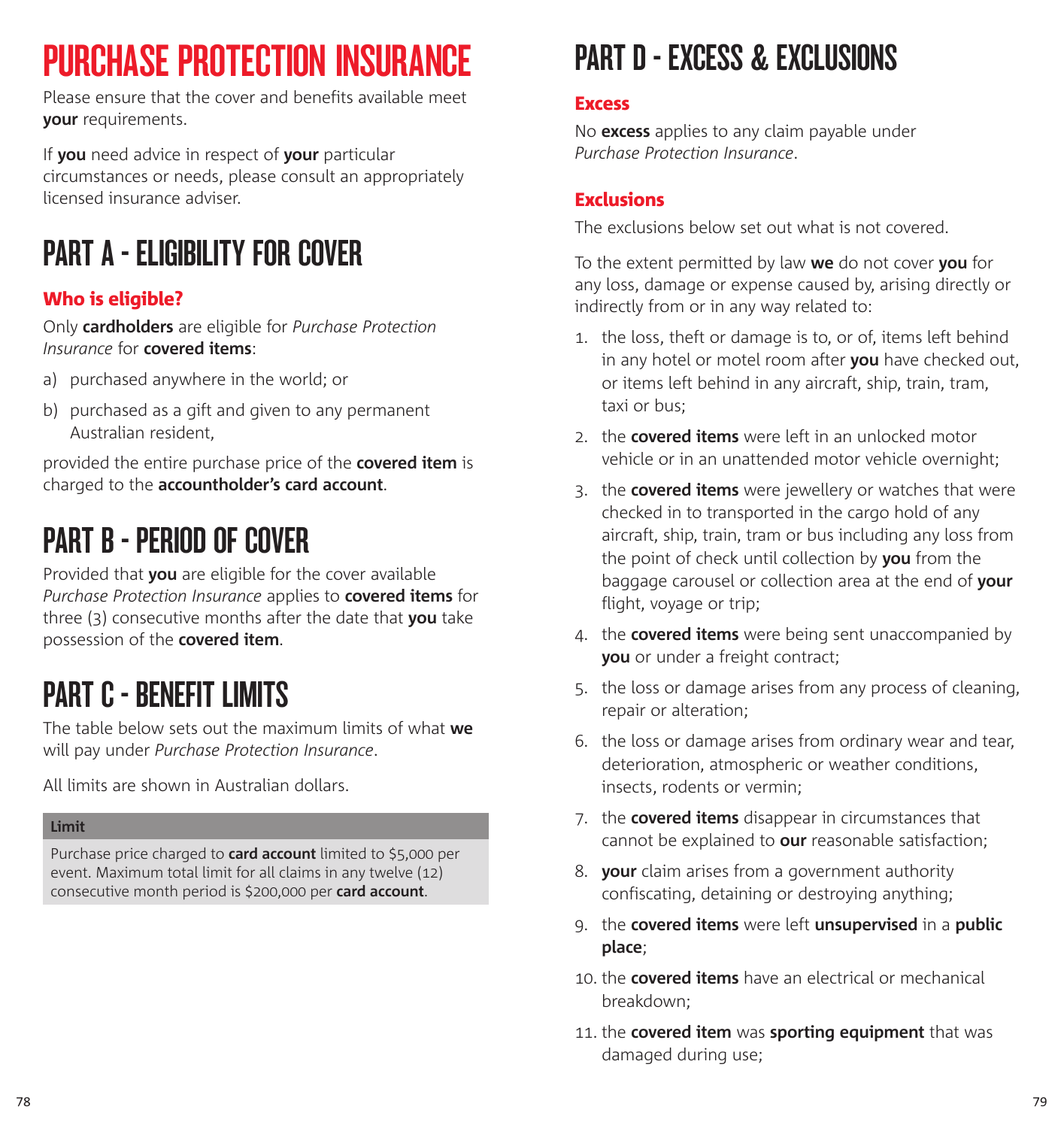- 12. any act of terrorism;
- 13. any illegal act committed by **you** or any person acting on **your** behalf;
- 14. any act of war, whether war is declared or not, or from any rebellion, revolution, insurrection or taking of power by the military;
- 15. a nuclear reaction or contamination from nuclear weapons or radioactivity;
- 16. biological and/or chemical materials, substances, compounds or the like used directly or indirectly for the purpose of harming or to destroy human life and/ or create public fear; or
- 17. any payment which would violate any applicable trade or economic sanctions, law or regulation.

## PART E - THE COVER AVAILARLE

### What we cover

If, during the period of cover available, **your covered item** is stolen, **accidentally** damaged or permanently lost **we** will pay the purchase price charged to the **accountholder's card account** up to the limit per claim specified in *Part C - Benefit Limits*.

**We** have the option to repair or replace the **covered items** instead of paying **you**.

The most **we** will pay in any twelve (12) month period in respect of any one **card account** is the maximum total limit specified in *Part C - Benefit Limits*.

## **Conditions**

**You** must report the loss, theft or **accidental** damage of a **covered item** within 24 hours to the police or an office of the bus line, airline, shipping line or rail authority **you**  were travelling on when the loss, theft or **accidental**  damage occurred. **You** must provide **us** with evidence of making the report and who **you** reported the loss, theft or **accidental** damage to.

If **you** are entitled to be reimbursed by the bus line, airline, shipping line or rail authority **you** were travelling on when the loss, theft or **accidental damage** occurred **we** will deduct the amount **you** are entitled to from any claim payable by **us**.

However, if **you** are not reimbursed the full amount of **your** loss, **we** will pay the difference between the amount of **your** loss and what **you** were reimbursed, up to the limit of cover available.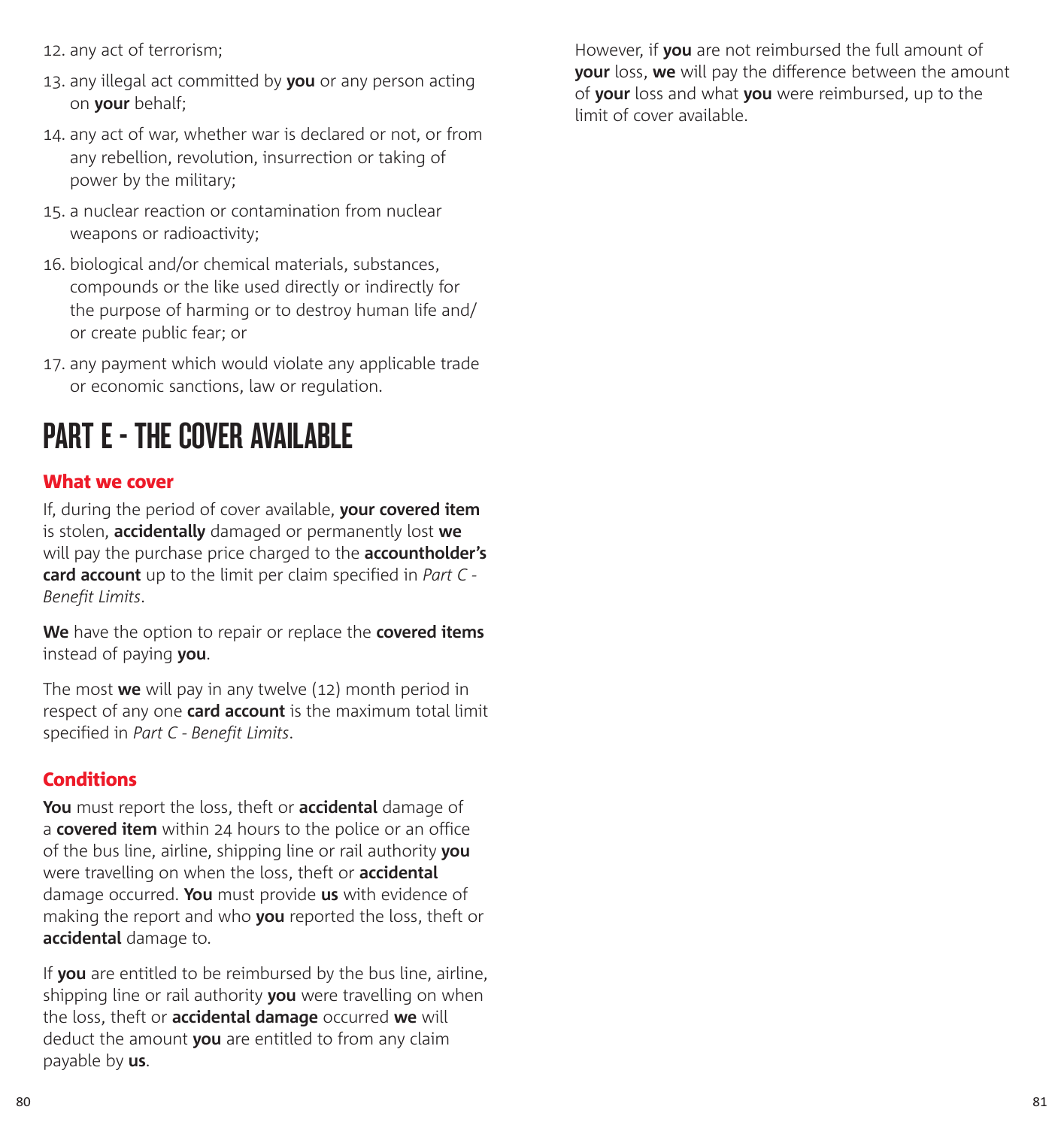# EXTENDED WARRANTY INSURANCE

Please ensure that the cover and benefits available meet **your** requirements.

If **you** need advice in respect of **your** particular circumstances or needs, please consult an appropriately licensed insurance adviser.

# PART A - ELIGIBILITY FOR COVER

## Who is eligible?

Only **cardholders** are eligible for *Extended Warranty Insurance* when the entire purchase price of a **covered product** is charged to the **accountholder's card account**. This *Extended Warranty Insurance* is not transferable.

# PART B - PERIOD OF COVER

Provided **you** meet the eligibility criteria set out in *Part A - Eligibility for Cover*, cover is available from the date the **manufacturer's warranty** expires and applies for the same period as the **manufacturer's warranty** for up to a maximum of one (1) full year however, there is no cover available if the **manufacturer's warranty** exceeds five (5) years.

The table below sets out examples of how extended warranty periods apply.

| <b>Manufacturer's Warranty</b><br><b>Period</b> | <b>Extended Warranty Period</b> |
|-------------------------------------------------|---------------------------------|
| 7 days                                          | 7 days                          |
| 14 days                                         | 14 days                         |
| 1 month                                         | 1 month                         |
| 6 months                                        | 6 months                        |
| 1 year                                          | 1 year                          |
| 1 to 5 years                                    | 1 year                          |
| Over 5 years                                    | No cover                        |

# PART C - RENFEIT LIMITS

The table below sets out the maximum limits of what **we** will pay under *Extended Warranty Insurance*.

All limits in the table are shown in Australian dollars.

#### **Limit**

Purchase price charged to **card account** limited to \$10,000 per **covered product** up to a maximum total limit of \$40,000 per **card account** in any twelve (12) consecutive month period.

# PART D - EXCESS & EXCLUSIONS

### Excess

No **excess** applies to any claim payable under *Extended Warranty Insurance*.

## **Exclusions**

The exclusions below set out what is not covered.

**You** should also read each section as they contain specific exclusions that also apply.

To the extent permitted by law **we** do not cover **you** for any loss, damage or expense caused by, arising directly or indirectly from or in any way related to:

- 1. any illegal act committed by **you** or any person acting on **your** behalf;
- 2. any act of war, whether war is declared or not, or from any rebellion, revolution, insurrection or taking of power by the military;
- 3. a nuclear reaction or contamination from nuclear weapons or radioactivity;
- 4. biological and/or chemical materials, substances, compounds or the like used directly or indirectly for the purpose of harming or to destroy human life and/ or create public fear; or
- 5. any payment which would violate any applicable trade or economic sanctions, law or regulation.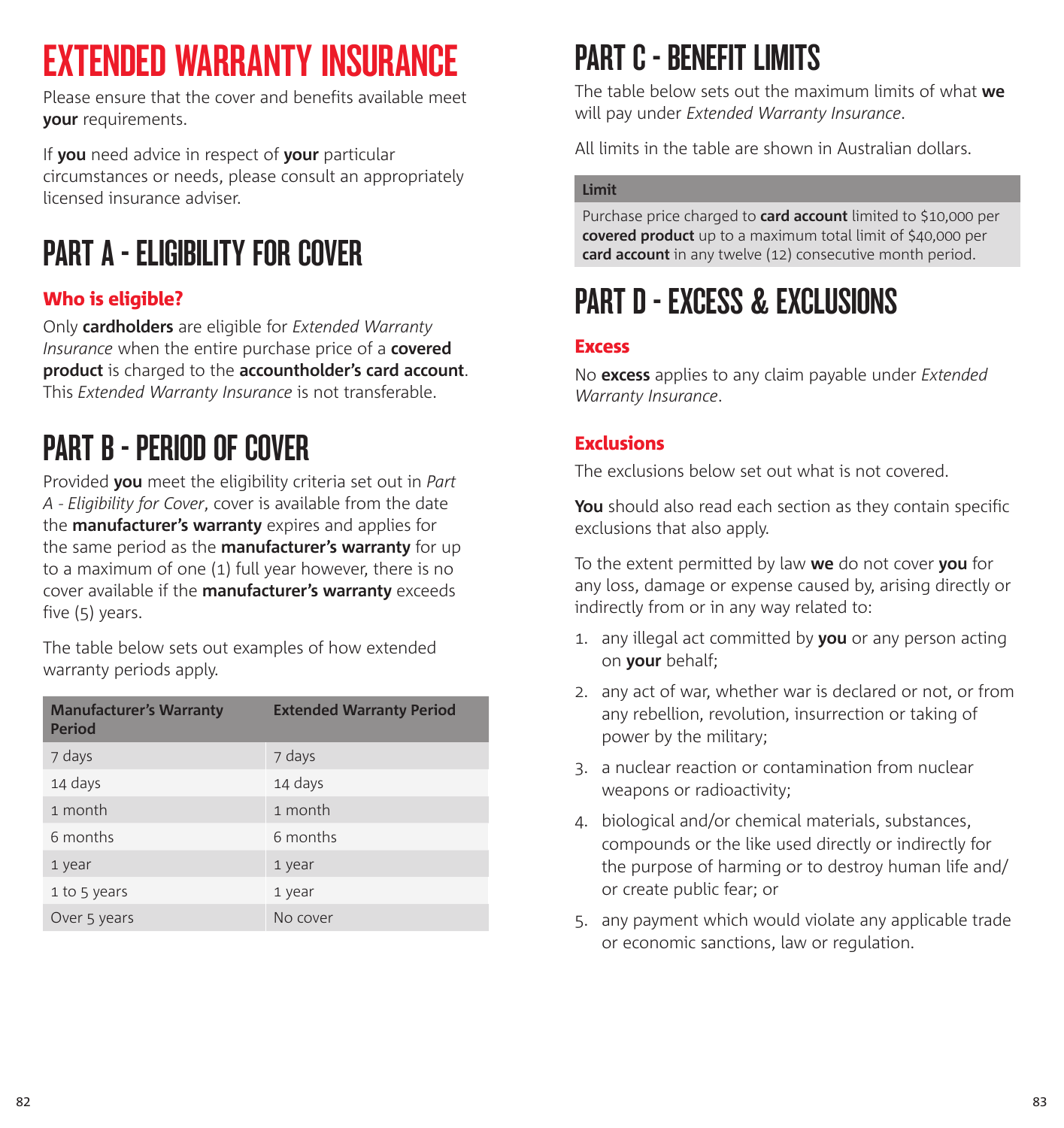# PART F - THE COVER AVAILARLE

**Your covered product** may come with guarantees that cannot be excluded under the Australian Consumer Law (**ACL**) or other relevant law. This cover operates alongside, and in addition to, the rights and remedies to which **you** may be entitled under the **ACL** and any other law that applies to **your covered product** and does not change those rights or remedies.

### What we cover

Only items with a manufacturer's unique identification serial number on them are covered under this insurance.

If a **covered product** suffers a **covered breakdown** during the period of cover available, **we** will reimburse **you** the lesser of:

- the repair cost;
- the replacement cost:
- the original purchase price,

subject to the limit per **covered product** and maximum total limit for any one **card account** in any twelve (12) consecutive month period specified in *Part C - Benefit Limits*.

## Conditions

**You** must take all reasonable care to protect and/or maintain **your covered product**.

**You** must obtain **our** approval before starting any repairs or replacement of any **covered product** that has suffered a **covered breakdown**.

**You** must keep the **covered product** for which **you** are claiming or relevant parts of the **covered product** so that **we** may inspect them.

# **CLAIMS**

### How to make a claim

First check that **you** are entitled to claim by reading the appropriate section in this booklet, especially *Part D* of that section, to see exactly what is, and is not covered, noting particularly any conditions, limitations and exclusions.

**Allianz Global Assistance** administers the benefits available under the group policy. **You** should give **Allianz Global Assistance** notice of **your** claim as soon as possible.

For non-travel related claims please contact **Allianz Global Assistance** by using the contact details listed on the inside front over of this booklet.

**You** can lodge **your** travel claim online at: **claimmanager.com.au/nab**

If there is a delay in claim notification, or **you** do not provide sufficient detail for **Allianz Global Assistance** to consider **your** claim, **we** can reduce any claim payable by the amount of prejudice **we** have suffered because of the delay.

**You** must give any information **Allianz Global Assistance** reasonably asks for to support **your** claim at **your** expense, such as but not limited to police reports, valuations, medical reports, original receipts or proof of purchase and ownership. If required **Allianz Global Assistance** may ask **you** to provide them with translations into English of any such documents to enable their consideration of **your** claim.

**You** must co-operate at all times in relation to providing supporting evidence and such other information that may reasonably be required. In particular:

- a) If **you** think that **you** may have to cancel **your journey** or shorten **your journey you** should tell **us** as soon as possible. Contact **Allianz Global Assistance** using the contact number, or if **overseas** the **24 HOUR EMERGENCY ASSISTANCE** number, shown inside the front cover of this booklet.
- b) In the event of an emergency or hospitalisation **overseas** or for medical, **hospital** or dental claims, contact **Allianz Global Assistance** as soon as practicable.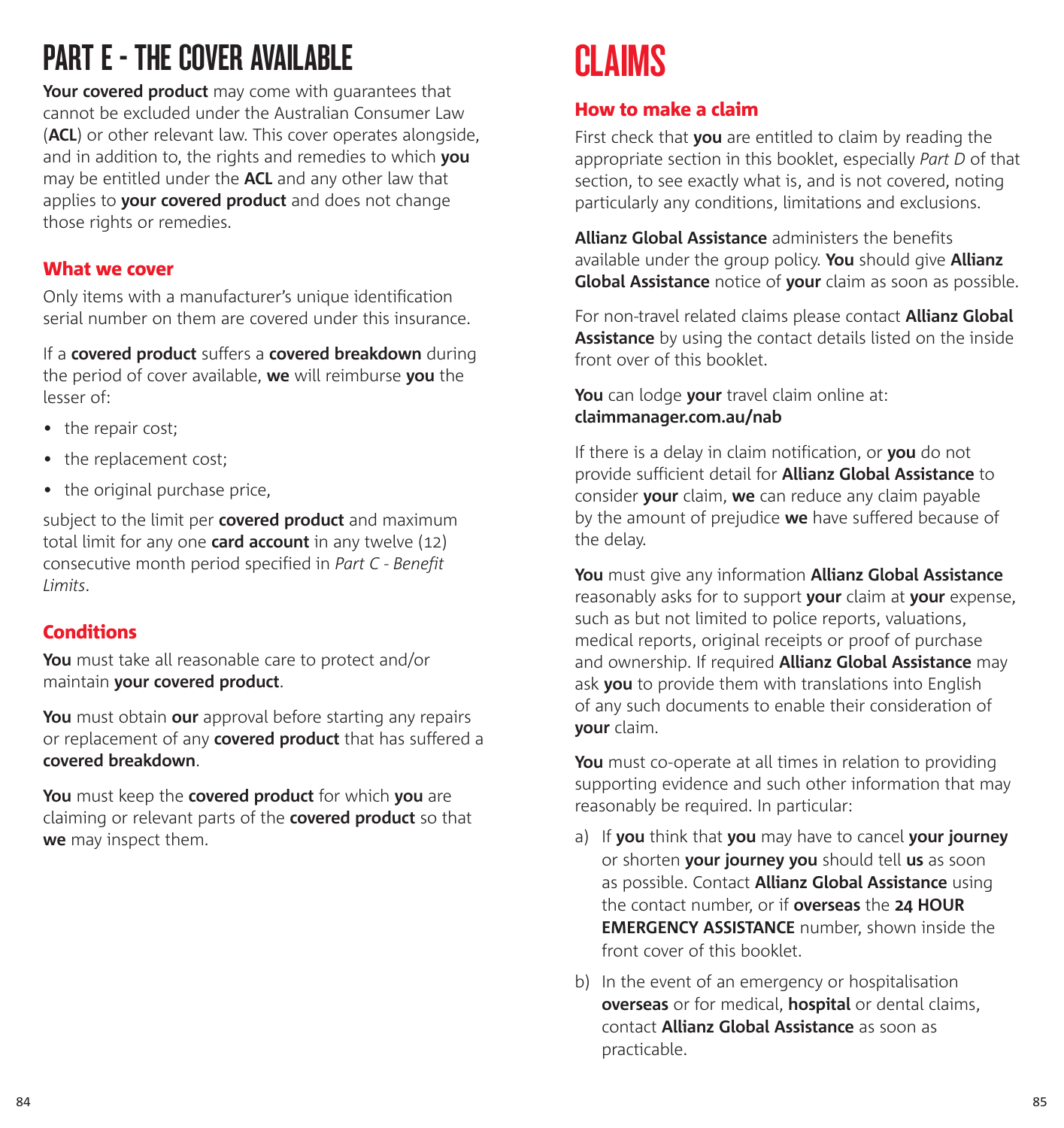- c) For loss or theft of **your covered items** or **valuables**, report it as soon as reasonably practicable to the police and obtain confirmation of **your** report.
- d) For damage or misplacement of **your covered items** or **valuables**, caused by the airline or any other operator or accommodation provider, report the damage or misplacement to an appropriate official and make reasonable efforts to obtain a written report, including any offer of settlement that they may make.

## **Depreciation**

When taking into consideration the age of a **covered item we** will deduct the following amounts from **our** settlement if **we** decide to pay **you** instead of replacing **your covered item**:

- For toiletries (including skin care, make-up, perfume and medications) **we** will deduct 50% for each year **you**  have owned the item to a maximum amount of 80%;
- For mobile phones, electrical devices, communication devices, all computers (including laptops and tablets), photographic equipment and electronics equipment **we**  will deduct 20% for each year **you** have owned the item up to a maximum amount of 80%;
- For clothing, footwear, luggage and books **we** will deduct 15% for each year **you** have owned the item to a maximum amount of 80%;
- For camping, sporting and leisure equipment (but not leisure clothing) and musical instruments **we** will deduct 10% for each year **you** have owned the item up to a maximum 80%;
- For jewellery **we** will not make any deduction;
- For all other items **we** will deduct 15% for each year **you**  have owned the item to a maximum amount of 60%.

### **For example:**

**You** have a \$500 digital camera which was purchased two (2) years before the date it was lost. The applicable rate of depreciation would be 20% per year.

In the event of a claim **we** will pay **you** \$320 (i.e. **we** will depreciate the value of the digital camera by 20% for each year of the two (2) years **you** have owned it), calculated as follows –

Year 1 - Purchase price of \$500 less 20% = \$400

Year 2 - Depreciated value of \$400 less 20% = \$320

## Claims are payable in Australian dollars

**We** will pay all claims in Australian dollars. **We** will pay **you** unless **you** tell **us** to pay someone else. The rate of currency exchange that will apply is the rate at the time **you** incurred the expense. Payment will be made by direct credit to a bank account nominated by **you**.

## You must not admit fault or liability

**You** must not admit that **you** are at fault, for any **accident**, incident or event causing a claim, and **you** must not offer or promise to pay any money, or become involved in legal action, without the approval of **Allianz Global Assistance**.

### You must help us recover any money we have paid

If **we** have a claim against someone in relation to the money **we** have to pay or **we** have paid, **you** must do everything **you** can to help **us** do that in legal proceedings. If **you** are aware of any third party that **you** or **we** may recover money from, **you** must inform **us** of such third party.

When making a claim **you** must tell **us** about any other insurance under which **you** are or might be able to claim. If **you** can claim from another insurer and **we** also pay **you**  in respect of the same insured event, then **you** must refund to **us** the amount **we** paid if the other insurer also pay **you**. **You** cannot claim from **us** and from the other insurer to obtain an aggregate amount that exceeds **your** loss.

### Recovery

If during the period of cover made available, **you** suffer a loss which is not covered by the group policy, **we** may offer to attempt to recover **your** uninsured loss for **you**.

**You** may specifically ask **us** to recover this for **you** however, **we** have no obligation to do so. **You** will need to give **us** documents supporting **your** loss. Before **we** include any uninsured loss in a recovery action **we** will also ask **you** to agree to the basis on which **we** will handle **your** uninsured recovery action. **You** may need to contribute to legal costs in some circumstances.

**We** will apply any money **we** recover from someone else under a right of subrogation in the following order:

- 1. To **us**, **our** costs (administration and legal) arising from the recovery.
- 2. To **us**, an amount equal to the amount that **we** paid to **you** under the group policy.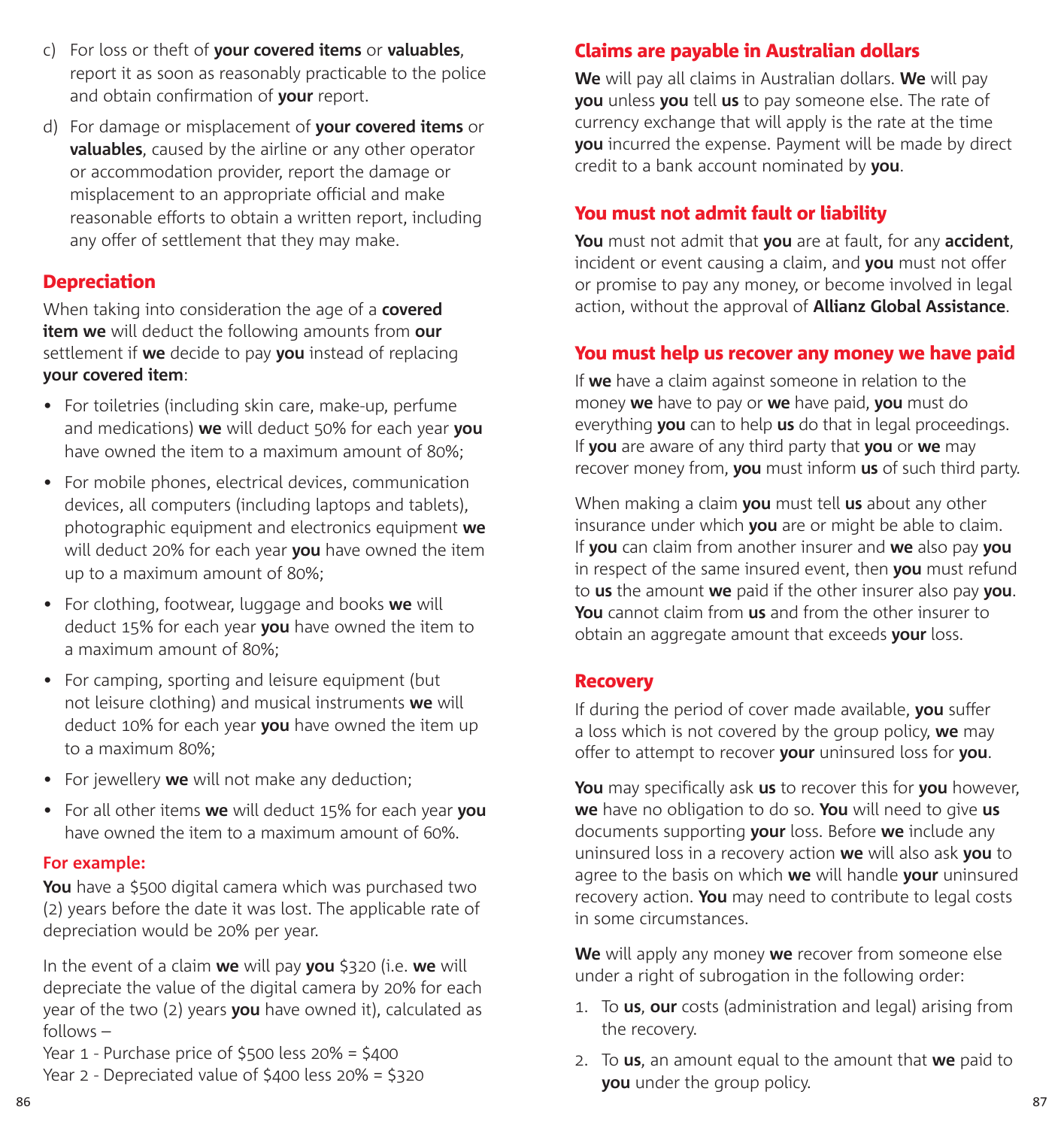- 3. To you, **your** uninsured loss (less **your excess**).
- 4. To you, **your excess**.

Once **we** pay **your** total loss (including **your** uninsured loss and any **excess**) **we** will keep all money left over.

If **we** have paid **your** total loss and **you** receive a payment from someone else for that loss or damage, **you** must pay **us** the amount of that payment up to the amount of the claim **we** paid **you**.

If **we** pay **you** for lost or damaged property and **you** later recover the property or it is replaced by a third party, **you**  must pay **us** the amount of the claim **we** paid **you**.

## How GST may affect your claim

If **you** are entitled to claim an input tax credit in respect of a cost for which a claim is made, or would be entitled to an input tax credit if **you** were to incur the relevant cost (i.e. in replacing a lost or stolen item), the amount **we**  would otherwise pay will be reduced by the amount of that input tax credit.

## Fraud

When making a claim **you** have a responsibility to assist **us** and to act in an honest and truthful manner.

If any claim is fraudulent in any way or if **you** or anyone acting on **your** behalf uses fraudulent means to make a claim on the cover described in this booklet, then no payment will be made in regard to the claim. Also **NAB** will be informed of the situation and **you** may no longer be eligible for the cover described in this booklet.

## COMPLAINTS & DISPUTES

If **you** have a complaint or dispute in relation to this insurance, or **our** services or **our** representatives, please call **us** using the contact details on the inside front cover of this booklet, or put the complaint in writing and send it to:

- **Post:** Dispute Resolution Department, Locked Bag 3014, Toowong DC, QLD 4066.
- **Phone:** 1800 187 025 (Office Hours Monday to Friday, 9am to 5pm except public holidays. Calls from mobiles, public telephones or hotel rooms may attract additional charges.)
- **Email:** cardclaimcomplaints@allianz-assistance.com.au

**We** will attempt to resolve the matter in accordance with **our** Internal Dispute Resolution process. To obtain a copy of **our** procedures, please contact **us**.

**We** are a member of an external dispute resolution scheme which is independent and free to **you**. **We** are bound by determinations made by it in accordance with its relevant terms and rules applicable to **us**.

Any complaint or dispute can be lodged with the Australian Financial Complaints Authority:

 Online: www.afca.org.au Email: info@afca.org.au Phone: 1800 931 678 Mail: Australian Financial Complaints Authority GPO Box 3, Melbourne Victoria 3001.

## General Insurance Code of Practice

**Allianz** subscribes to and is bound by the General Insurance Code of Practice. **Allianz** and **Allianz Global Assistance** proudly support the General Insurance Code of Practice.

The Code sets out the minimum standards of practice in the general insurance industry.

**You** can obtain more information on the Code and how it assists **you** by contacting **Allianz Global Assistance** using the contact details on the inside front cover of this booklet, or by visiting **www.codeofpractice.com.au**.